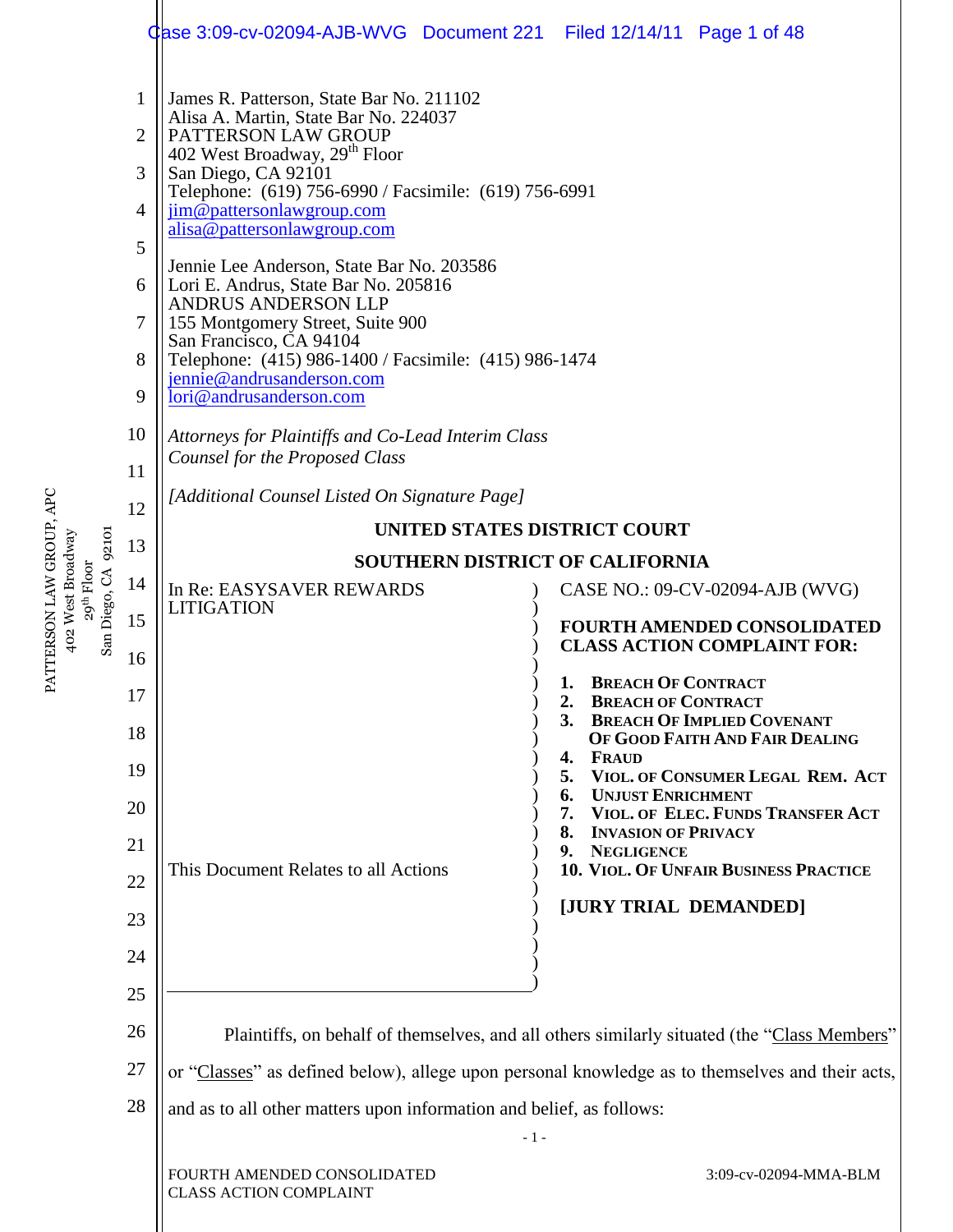Case 3:09-cv-02094-AJB-WVG Document 221 Filed 12/14/11 Page 2 of 48

1

#### **I. NATURE OF THE ACTION**

2 3 4 5 6 7 8 9 10 11 12 1. This is a class action brought against Defendant Provide-Commerce, Inc. (―Provide-Commerce‖) who operates several internet businesses, including Red Envelope, Cherry Moon Farms, Secret Spoon, Shari's Berries and ProFlowers. As part of its revenue generating efforts, Provide-Commerce transmits its consumers' credit card, debit card and/or Paypal information ("Private Payment Information") to its third party marketing partners, Defendants Regent Group, Inc., doing business under Encore Marketing International and Encore Marketing International, Inc. (altogether referred to as "Encore"). Encore then uses this information to charge consumers' credit or debit accounts<sup>1</sup> without permission under the guise that that the consumers authorized the charges when they supposedly joined savings programs such as EasySaver Rewards, Red Envelope Rewards, or Preferred Buyers Pass, each of which Encore manages on Provide-Commerce's behalf.

2. Provide-Commerce and Encore admit that they work completely and collaboratively with each other to create, implement, and operate the membership programs, as well as the enrollment process. Their actions are unlawful because none of the programs — the EasySaver Rewards, Red Envelope Rewards, or Preferred Buyers Pass provided the promised savings, benefits, products or services and is nothing more than a sham.

18 19 20 21 22 23 24 25 26 3. To elaborate, when a customer completed a transaction on a Provide-Commerce site, Provide-Commerce seemingly offered a coupon, gift code, or other savings gifts to its customers as a "Thank You" for shopping at its store. When the customer tried to obtain their "gifts," they were directed to a webpage operated by Encore. Customers are then asked to provide their email address and zip code and click a large green "Accept" button in the center of the page to claim their coupon or gift code. Regardless of whether customers provide the requested information or clicked the "Accept" button, consumers unwittingly, unknowingly and without their consent were enrolled in membership programs. Provide-Commerce unlawfully transmitted consumers' Private Payment Information to Encore, who then charged consumers'

27

 $\overline{a}$ 

28

<sup>1</sup> All references to credit and debit accounts shall include credit card, debit card and Paypal accounts.

 $-2-$ 

13

14

San Diego, CA 92101

 $San$ 

15

16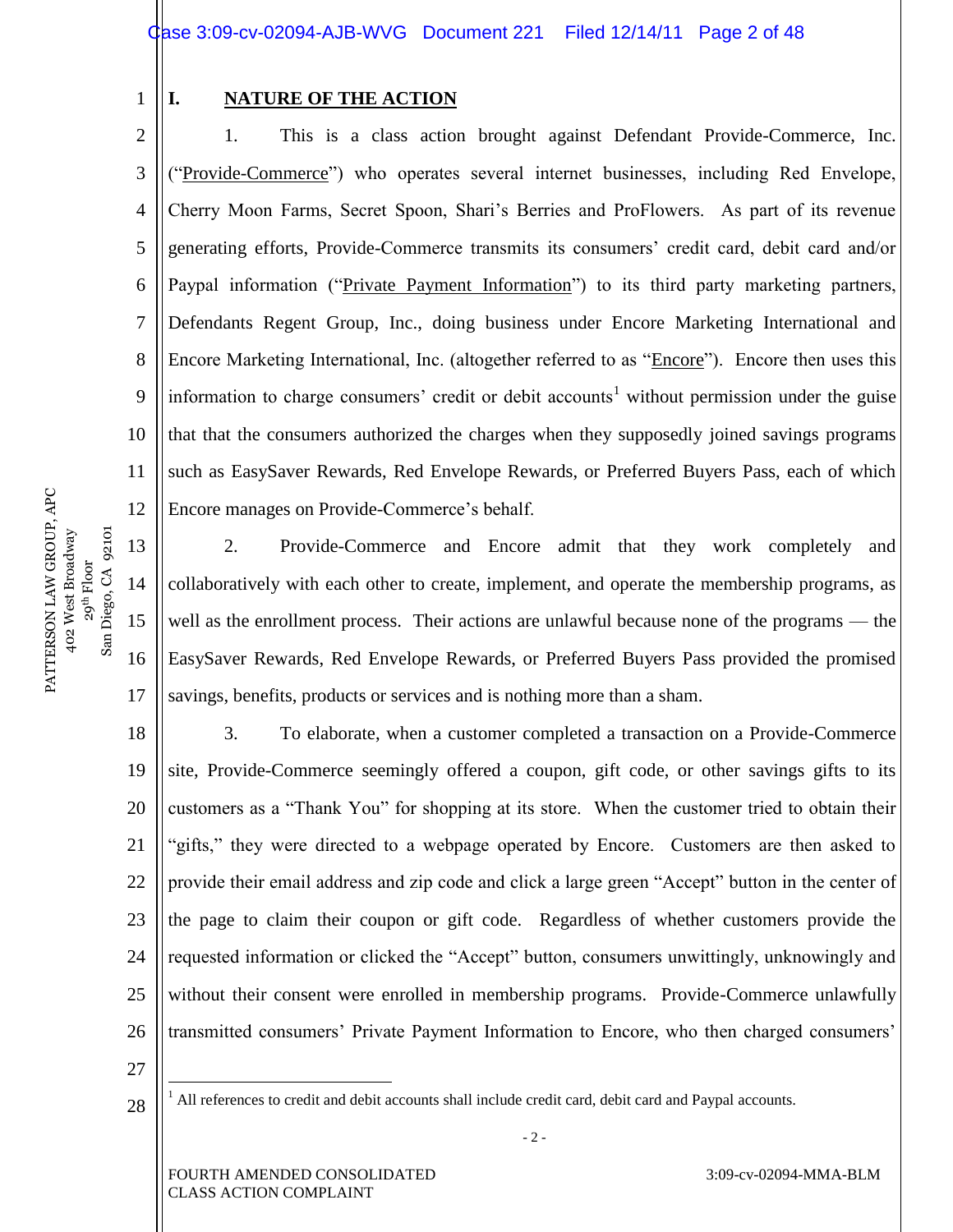### Case 3:09-cv-02094-AJB-WVG Document 221 Filed 12/14/11 Page 3 of 48

1 credit or debit accounts a \$1.95 activation fee and \$14.95 monthly fees.

2 3 4 5 6 7 8 9 4. Defendants also implemented and operated other membership programs on Provide-Commerce websites, including Preferred Buyers Pass and Red Envelope Rewards. These programs are identical in all material respects to EasySaver Rewards. Defendants enroll consumers in both programs using the same terms, procedures and deceptive tactics as described herein regarding EasySaver Rewards. All references to the EasySaver Rewards program apply equally to the Preferred Buyers Pass and Red Envelope Rewards programs as well as to all other membership programs offered on Provide-Commerce websites and operated by Encore, and thus EasySaver Rewards is defined hereinafter to include those programs.

PATTERSON LAW GROUP, APC PATTERSON LAW GROUP, APC 402 West Broadway 29<sup>th</sup> Floor<br>Diego, CA 92101 San Diego, CA 92101 402 West Broadway  $S$ an

10

11

12

13

14

5. Despite billing consumers for purportedly joining one of the program, Encore never sent the putative enrollees in the program an email confirming their intent to become a member or to be charged these fees, and Encore never communicated with these consumers about their membership or the program, nor provided the consumers with the promised coupons, gift codes, or any other savings benefits.

15 16 17 18 19 6. In short, Defendants touted their marketing programs as legitimate when, in fact, they used the Program as a means to fraudulently bill consumers' credit and debit accounts every month. Because this conduct resulted in Defendants reaping unearned financial gains to the consumers' detriment, Defendants are subject to contractual, tort and statutory liability as further elaborated below.

20 **II. THE PARTIES**

21 22 7. Plaintiff Josue Romero is an individual who at all times mentioned herein resided, and continues to reside, in San Diego County, California.

23 24 8. Plaintiff Gina Bailey is an individual who at all times mentioned herein resided, and continues to reside, in Atkins, Arkansas.

25 26 9. Plaintiff Jennifer Lawler is an individual who at all times mentioned herein resided, and continues to reside, in Omaha, Nebraska.

27 28 10. Plaintiff John Walters is an individual who at all times mentioned herein resided, and continues to reside, in Satellite Beach, Florida.

- 3 -

FOURTH AMENDED CONSOLIDATED CLASS ACTION COMPLAINT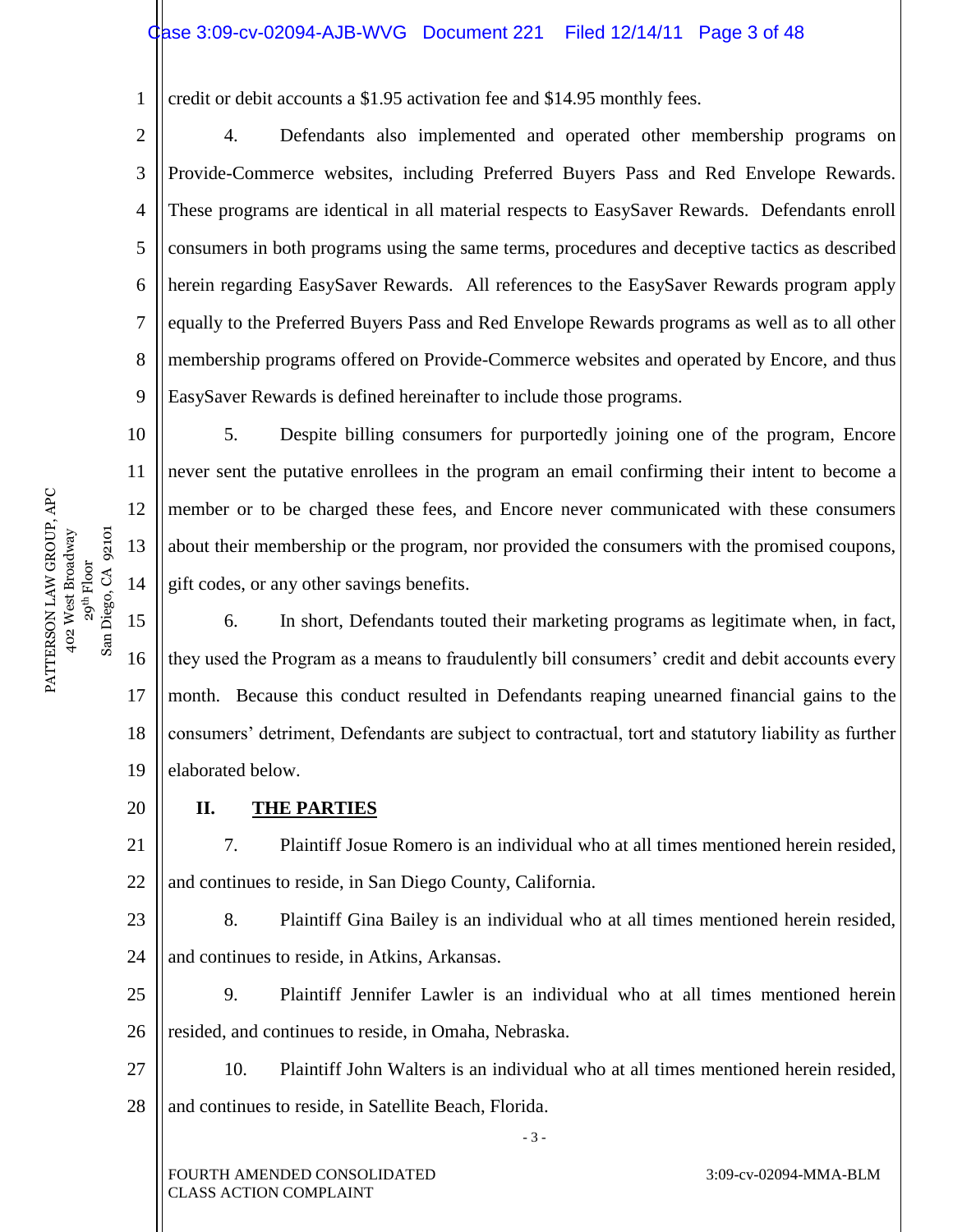1 2 11. Plaintiff Daniel Cox is an individual who at all times mentioned herein resided, and continues to reside, in Alameda County, California.

3 4 12. Plaintiff Christopher Dickey is an individual who at all times mentioned herein resided, and continues to reside, in Morrisville, North Carolina.

5 6 13. Plaintiff Grant Jenkins is an individual who at all times mentioned herein resided, and continues to reside, in San Diego County, California.

7 8 14. Plaintiff Bradley Berentson is an individual who at all times mentioned herein resided, and continues to reside, in Omaha, Nebraska.

9 10 11 12 15. Plaintiffs, each of them, purchased merchandise from Provide-Commerce's online store, had their Private Payment Information disclosed to Encore without authorization, suffered unauthorized charges to their card and debit accounts via membership programs, and did not receive anything in return for those charges.

13 14 15 16 17 18 19 20 21 22 23 24 25 26 16. Defendant Provide-Commerce is an e-commerce company that operates at least five online stores: Red Envelope, Cherry Moon Farms, Secret Spoon, Sharri's Berries, and ProFlowers. Provide-Commerce's principal place of business is located in San Diego County, California. Provide-Commerce initially launched Proflowers.com, which offers flowers direct from growers. Thereafter, Provide-Commerce launched its other brands that offer fresh fruit, chocolate and other gourmet foods direct from the suppliers. Because Provide-Commerce is headquartered in California, all significant decision-making with respect to the conduct alleged herein occurred in California. For instance, Provide-Commerce's marketing, promotional activities, and literature are drafted, developed and coordinated in, and emanate from, California. Moreover, Provide-Commerce's contracts, communications, agreements with Plaintiffs, Class members and Encore all emanated from its headquarters in California. Provide-Commerce's terms and conditions of use published on its website contain a choice of law clause stating that California law applies to any legal action brought by consumers regardless of conflict of law principles. In short, Provide-Commerce conducts substantial business in California.

27 28 17. Defendants Regent Group, Inc., doing business under Encore Marketing International and Encore Marketing International, Inc. (together referred to as "Encore" or

- 4 -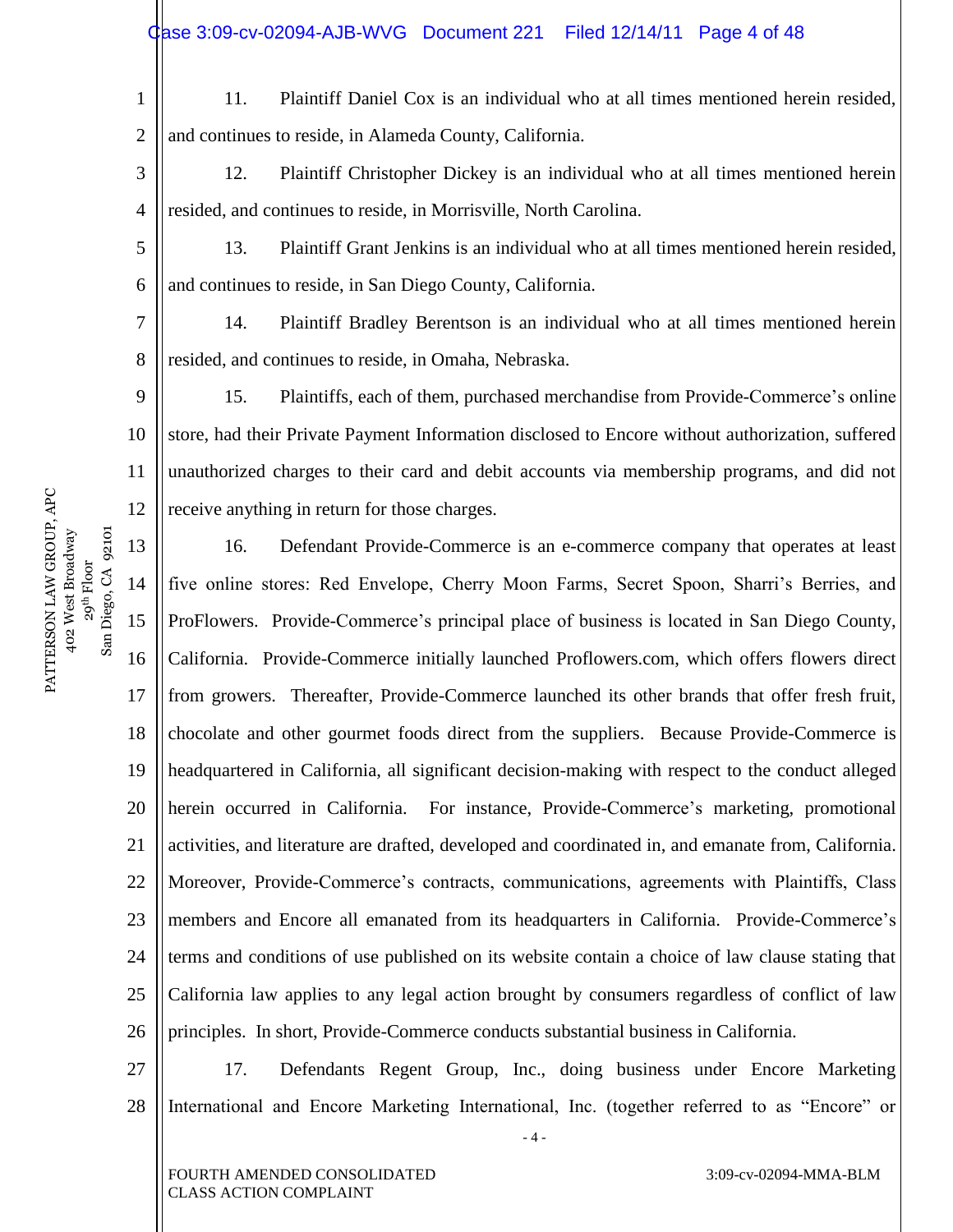1 2 3 4 5 6 7 8 "Defendant Encore") provides "revenue enhancement solutions" to internet merchants by offering consumer benefit programs, including various membership clubs. Their principal place of business is located in Lanham, Maryland. Their membership agreements contain a provision indicating that Maryland law governs membership disputes. Encore's membership clubs include a program known as EasySaver Rewards, which claims to be savings club that offers discounted entertainment, travel, dining and shopping to its members. Encore partnered with Provide-Commerce to create and manage an EasySaver Rewards program aimed at Provide-Commerce's customers.

**Doe Defendants**

18. Plaintiffs are ignorant about the true names of Defendants sued as DOES 1 through 50, inclusive, and their wrongful conduct, and therefore sue these Defendants by fictitious names. Plaintiffs will seek Court leave to amend this complaint to allege their true names and capacities when ascertained.

15 16 18 19. Plaintiffs allege on information and belief that at all relevant times, DOES 1-50, inclusive, were agents, servants, employees, representatives, partners, and related or affiliated entities of Defendants, and in doing the things hereinafter mentioned, were acting in the course and scope of their agency, employment, or retention with defendants' permission, consent, authority and ratification.

19

17

 $San$ 

9

10

11

12

13

14

PATTERSON LAW GROUP, APC 402 West Broadway 29<sup>th</sup> Floor<br>Diego, CA 92101 San Diego, CA 92101

PATTERSON LAW GROUP, APC 402 West Broadway

#### **Defendants' Aiding and Abetting**

20 21 22 23 24 25 26 27 28 20. At all times relevant, Defendants aided and abetted, encouraged and rendered substantial assistance to the each other in breaching their obligations to Plaintiffs and the Class. For example, Provide-Commerce aided and abetted and substantially assisted Encore by, *inter alia*, unlawfully transmitting Plaintiffs' Private Payment Information and allowing Plaintiffs' Private Payment Information to be intercepted by Encore at the point of sale without authorization. Similarly, Provide-Commerce aided and abetted Encore by offering illusory "gifts" and "Thank You" offers on the Provide-Commerce website at the point of sale, which led Plaintiffs and Class members to interface with the Encore webpage. Once Plaintiffs and Class members were diverted to the Encore promotional page, their Private Personal Information was

- 5 -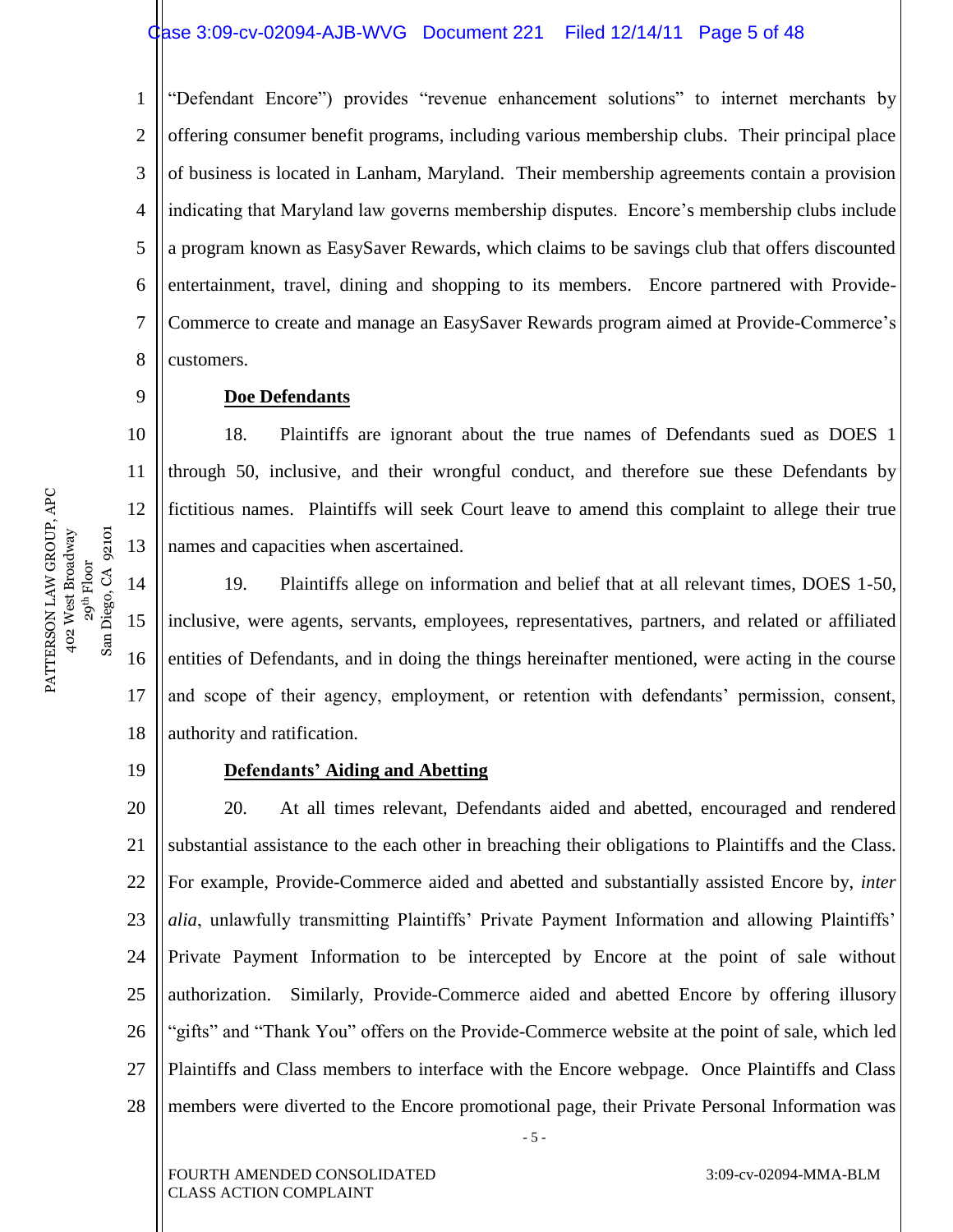1 2 3 4 5 6 unlawfully provided to and intercepted by Encore without authorization and their accounts were unlawfully charged. In taking action, as particularized in greater detail herein, to aid and abet and substantially assist the commissions of these wrongful acts and other wrongdoings complained of, Defendants mutually acted with an awareness of the primary wrongdoing and realized that its conduct would substantially assist the accomplishment of the wrongful conduct, wrongful goals and wrongdoing.

#### **Defendants' Agency/Joint Venture Relationship**

8 9 10 11 12 13 14 15 16 17 18 19 20 21 22 21. In addition to acting on their own behalf individually, Defendants, each of them, are and were acting as the agent, servant, employee, joint venturer, and representative of, and with the knowledge, consent and permission of, and in conspiracy with each other Defendant and within the course, scope and authority of that agency, service, employment, representation, joint venture, and conspiracy. Defendants' conduct was fully ratified by the other. Specifically, on information and belief, Provide-Commerce contracted with Encore to create and implement the EasySaver Rewards and to jointly promote and operate the EasySaver Program in connection with the Provide-Commerce sites. Provide-Commerce acknowledges its relationship with Encore on its website, describing Encore as a "third-party marketing partner...who manages *our* EasySaver Rewards program.‖ (Emphasis added.) Indeed, on information and belief, the EasySaver Rewards was designed for the Provide-Commerce sites and managed and implemented by Encore. Thus, the actions, failures to act, breaches, conspiracy, and misrepresentations alleged herein and attributed to one or more of the specific Defendants were approved, ratified, and done with the cooperation and knowledge of each and all of the Defendants.

23

#### **Defendants' Conspiracy**

24 25 26 27 28 22. Defendants knowingly entered into an agreement, combination and conspiracy to profit from unauthorized charges to Plaintiffs' and the Class' debit and credit accounts under the guise that Plaintiffs and the Class entered into the membership programs that purportedly provided various savings benefits. As alleged herein, Defendants agreed to jointly implement a system by which Provide-Commerce customers would be unwittingly enrolled in the programs.

- 6 -

FOURTH AMENDED CONSOLIDATED CLASS ACTION COMPLAINT

3:09-cv-02094-MMA-BLM

PATTERSON LAW GROUP, APC PATTERSON LAW GROUP, APC 29<sup>th</sup> Floor<br>San Diego, CA 92101 402 West Broadway San Diego, CA 92101 402 West Broadway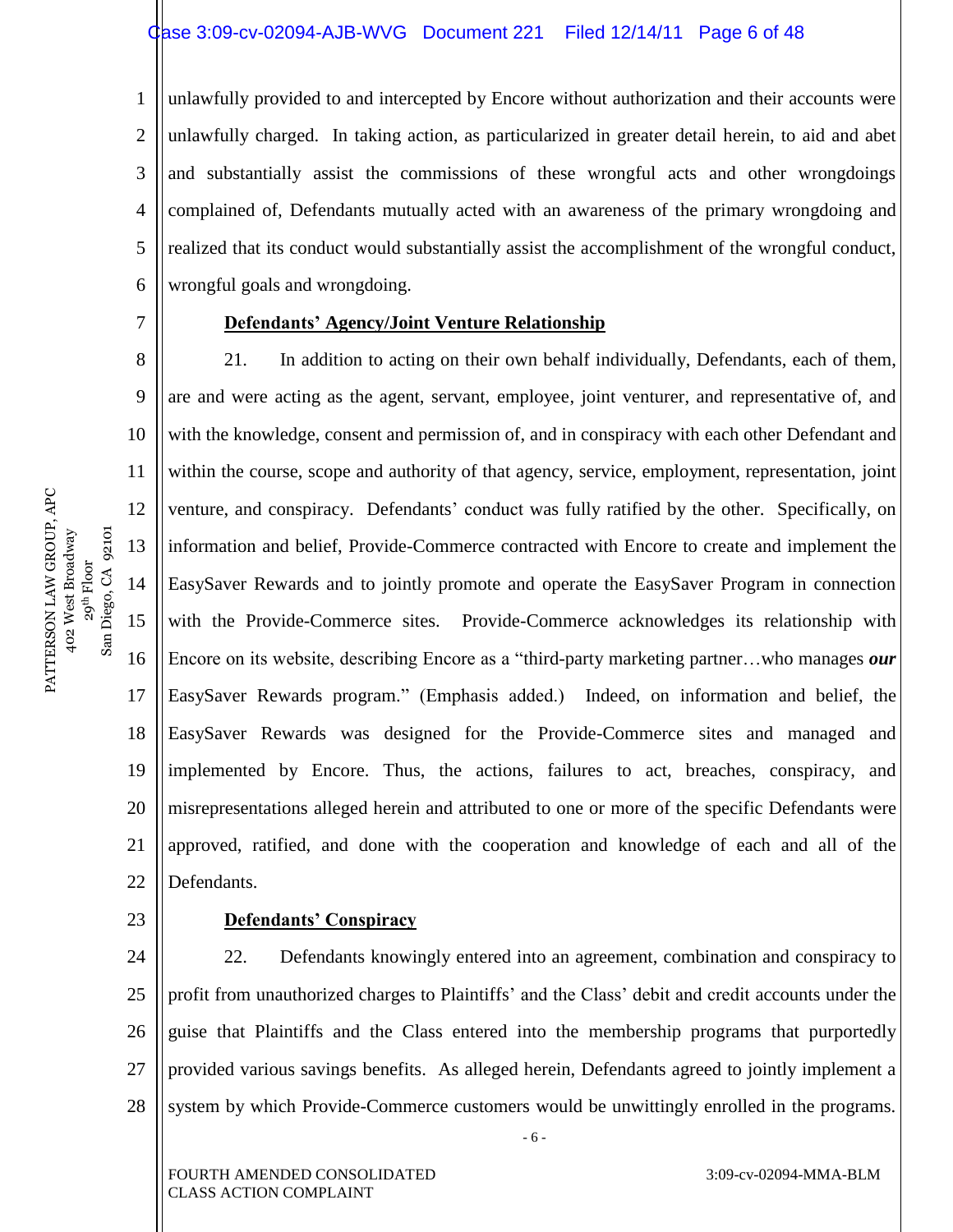1 2 3 4 5 6 7 8 9 Throughout the relevant time period, Defendants were aware that the program did not provide the promised coupons, savings, benefits, products or services. Regardless, Defendants agreed to jointly promote this sham program and enroll consumers who declined to participate in the program without their consent. Pursuant to this conspiracy, Defendants, their agents, servants, and employees, acting both jointly and severally, committed or caused to be committed against Plaintiffs a series of unlawful and fraudulent acts, namely: making, or causing to made, unauthorized charges to Plaintiffs and the Class' credit and debit cards. These acts were all made in furtherance of an agreement whereby Defendants knowingly conspired with each other to generate unlawful income at Plaintiffs' and the Class' expense.

#### 10 **III. JURISDICTION AND VENUE**

23. This Court has subject matter jurisdiction under 28 U.S.C. §§ 1331 as one or more claims arises under the laws of the United States, and under 28 U.S.C. § 1332(d)(2) because, on information and belief, the amount in controversy exceeds \$5,000,000 exclusive of interest and costs and this is a class action in which at least one defendant and at least one class member are citizens of different states, and this Court has supplemental jurisdiction under 28 U.S.C. § 1367(a) as all claims herein arise under the same set of facts comprising a single case or controversy.

18 19 20 24. Pursuant to 28 U.S.C. § 1391(b), this Court is the proper venue for this action because this Court has personal jurisdiction over Defendants and a substantial amount of the events giving rise to the claim occurred in this District.

#### **IV. THE MEMBERSHIP PROGRAMS' SIGN-UP SCREEN**

22 23 24 25 26 27 28 25. Defendants collaboratively operated and profited from EasySaver Rewards, Red Envelope Rewards, and Preferred Buyers Pass. While Plaintiffs and Class members purchased products from one or more of Provide-Commerce commercial websites, a window popped up that thanked Plaintiffs and Class members for their order and offered a savings benefit in connection with their next purchase. The window contained a link for Plaintiffs and Class members to click on to claim the savings benefit. Upon clicking the link, Plaintiffs and Class members were directed to Encore's webpage.

- 7 -

11

12

13

14

15

16

17

21

FOURTH AMENDED CONSOLIDATED CLASS ACTION COMPLAINT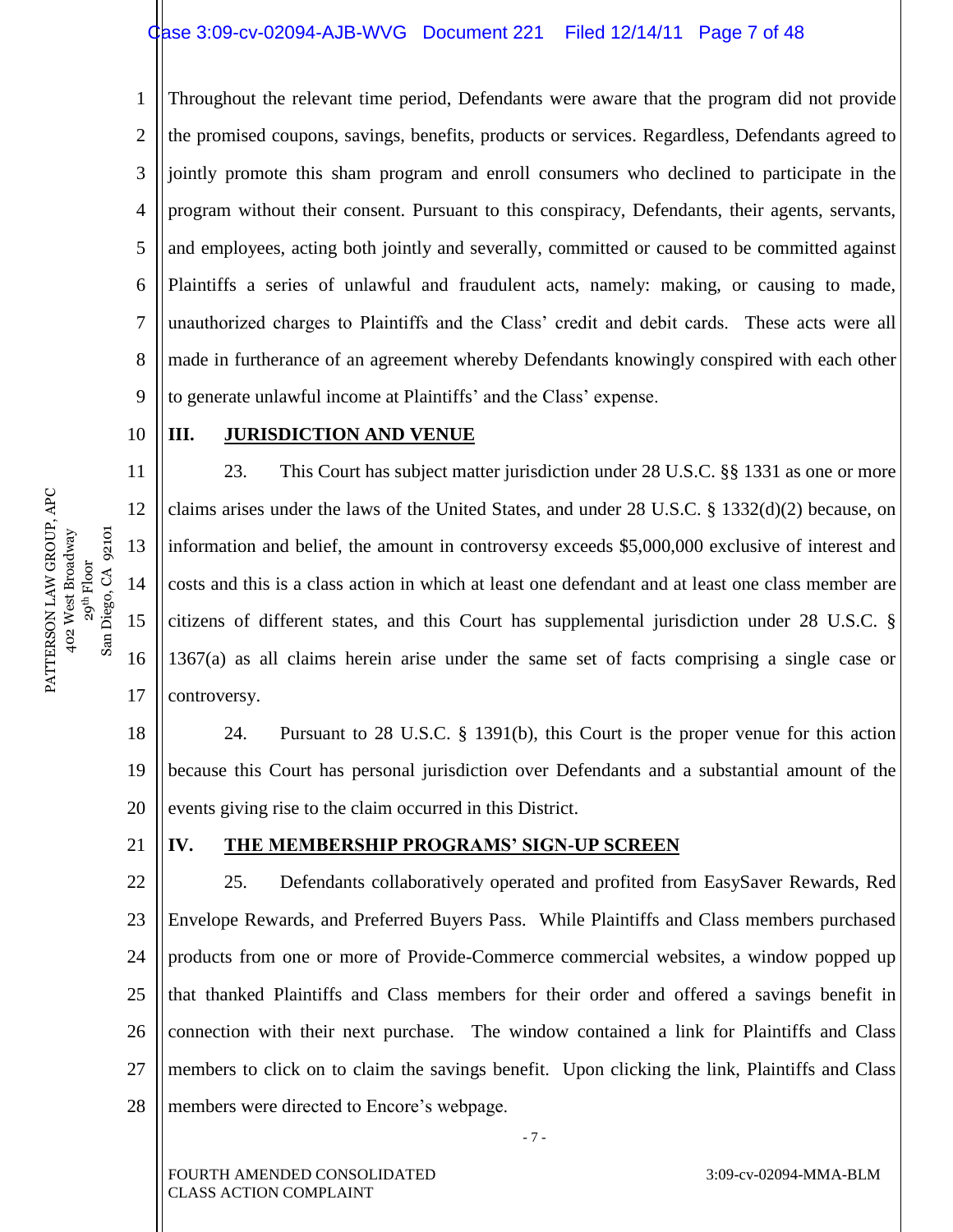|                     |                                                                                                                                         |                                                                                                                                                                                                     | Case 3:09-cv-02094-AJB-WVG Document 221 Filed 12/14/11 Page 8 of 48                                                                    |       |  |                                                                                                  |  |  |  |  |  |
|---------------------|-----------------------------------------------------------------------------------------------------------------------------------------|-----------------------------------------------------------------------------------------------------------------------------------------------------------------------------------------------------|----------------------------------------------------------------------------------------------------------------------------------------|-------|--|--------------------------------------------------------------------------------------------------|--|--|--|--|--|
|                     | $\mathbf{1}$                                                                                                                            | 26.                                                                                                                                                                                                 |                                                                                                                                        |       |  | For instance, when certain plaintiffs and class members purchased items from                     |  |  |  |  |  |
|                     | $\overline{2}$                                                                                                                          |                                                                                                                                                                                                     |                                                                                                                                        |       |  | Proflowers.com, they were offered a gift code for \$15.00 off their next purchase at ProFlowers. |  |  |  |  |  |
|                     | 3                                                                                                                                       |                                                                                                                                                                                                     |                                                                                                                                        |       |  | When Plaintiffs and Class members clicked on to link to retrieve the gift code, they were        |  |  |  |  |  |
|                     | 4                                                                                                                                       |                                                                                                                                                                                                     | directed to Encore's webpage that stated:                                                                                              |       |  |                                                                                                  |  |  |  |  |  |
|                     | 5                                                                                                                                       |                                                                                                                                                                                                     | CLAIM YOUR GIFT CODE BELOW! JUST ENTER YOUR E-MAIL                                                                                     |       |  |                                                                                                  |  |  |  |  |  |
|                     | 6                                                                                                                                       |                                                                                                                                                                                                     | ADDRESS AND ZIP CODE AS YOUR ELECTRONIC SIGNATURE                                                                                      |       |  |                                                                                                  |  |  |  |  |  |
|                     | 7                                                                                                                                       |                                                                                                                                                                                                     | AND CLICK THE GREEN ACCEPTANCE BUTTON BELOW TO<br>ACTIVATE YOUR EASYSAVER REWARDS MEMBERSHIP AS                                        |       |  |                                                                                                  |  |  |  |  |  |
|                     | 8                                                                                                                                       |                                                                                                                                                                                                     | DESCRIBED IN THE OFFER DETAILS ON THIS PAGE.                                                                                           |       |  |                                                                                                  |  |  |  |  |  |
|                     | Then in small print, in an obscure location, the offer details indicated $-$ in unconscionable terms<br>9                               |                                                                                                                                                                                                     |                                                                                                                                        |       |  |                                                                                                  |  |  |  |  |  |
|                     | 10                                                                                                                                      |                                                                                                                                                                                                     |                                                                                                                                        |       |  | — that by accepting the gift code, Plaintiffs and Class members consented to (1) ProFlowers      |  |  |  |  |  |
|                     | 11                                                                                                                                      |                                                                                                                                                                                                     |                                                                                                                                        |       |  | transmitting their personal and payment information to Encore and (2) Encore billing a \$1.95    |  |  |  |  |  |
|                     | 12                                                                                                                                      |                                                                                                                                                                                                     | activation fee and a \$14.95 monthly fee to their debit card:                                                                          |       |  |                                                                                                  |  |  |  |  |  |
|                     | 13                                                                                                                                      | Activate your membership in EasySaver Rewards to claim your<br>\$15 Gift Code good for your next purchase and start saving and                                                                      |                                                                                                                                        |       |  |                                                                                                  |  |  |  |  |  |
|                     | 14                                                                                                                                      |                                                                                                                                                                                                     | enjoying all the benefits and access for the next 30 days for just a                                                                   |       |  |                                                                                                  |  |  |  |  |  |
| San Diego, CA 92101 | 15                                                                                                                                      | \$1.95 activation fee billed by EasySaver Rewards to the credit<br>card or PayPal account you just entered during your ProFlowers<br>purchase. Please note, by entering your e-mail address and zip |                                                                                                                                        |       |  |                                                                                                  |  |  |  |  |  |
|                     | 16                                                                                                                                      |                                                                                                                                                                                                     | code ("Enrollment Details") and clicking the Green Acceptance                                                                          |       |  |                                                                                                  |  |  |  |  |  |
|                     | 17                                                                                                                                      |                                                                                                                                                                                                     | Button, your enrollment Details as well as the following<br>information from your most recent ProFlowers order will be                 |       |  |                                                                                                  |  |  |  |  |  |
|                     | 18                                                                                                                                      |                                                                                                                                                                                                     | transmitted securely through PGP and SSI encryption to EMI, the<br>EasySaver Rewards Administrator, to be stored and to secure and     |       |  |                                                                                                  |  |  |  |  |  |
|                     | 19                                                                                                                                      |                                                                                                                                                                                                     | administer your membership: your name, credit card information<br>or PayPal billing ID number, billing address, billing telephone      |       |  |                                                                                                  |  |  |  |  |  |
|                     | 20                                                                                                                                      |                                                                                                                                                                                                     | number and order ID number. To continue after the introductory<br>trial period, do nothing and all the great benefits and savings will |       |  |                                                                                                  |  |  |  |  |  |
|                     | 21                                                                                                                                      |                                                                                                                                                                                                     | automatically continue for just \$14.95 per month, billed by<br>EasySaver Rewards to the same credit card or PayPal account            |       |  |                                                                                                  |  |  |  |  |  |
|                     | where applicable. You may cancel at anytime, with no further<br>22<br>obligation, just by calling the toll-free number contained in the |                                                                                                                                                                                                     |                                                                                                                                        |       |  |                                                                                                  |  |  |  |  |  |
|                     | 23                                                                                                                                      |                                                                                                                                                                                                     | membership information provided to you. And, you keep the \$15<br>Gift Code just for trying EasySaver Rewards for 30 days.             |       |  |                                                                                                  |  |  |  |  |  |
|                     | 24                                                                                                                                      |                                                                                                                                                                                                     | (Emphasis in original).                                                                                                                |       |  |                                                                                                  |  |  |  |  |  |
|                     | 25                                                                                                                                      | 27.                                                                                                                                                                                                 |                                                                                                                                        |       |  | Defendants' other membership programs, like Red Envelope Rewards and                             |  |  |  |  |  |
|                     | 26                                                                                                                                      |                                                                                                                                                                                                     | Preferred Buyers Pass, involved a similar process.                                                                                     |       |  |                                                                                                  |  |  |  |  |  |
|                     | 27                                                                                                                                      | 28.                                                                                                                                                                                                 |                                                                                                                                        |       |  | Using that process, Defendants together engaged, and continue to engage, in a                    |  |  |  |  |  |
|                     | 28                                                                                                                                      |                                                                                                                                                                                                     |                                                                                                                                        |       |  | systematic nationwide practice of making unauthorized charges to consumers' credit cards, debit  |  |  |  |  |  |
|                     |                                                                                                                                         |                                                                                                                                                                                                     |                                                                                                                                        | $-8-$ |  |                                                                                                  |  |  |  |  |  |
|                     |                                                                                                                                         | <b>CLASS ACTION COMPLAINT</b>                                                                                                                                                                       | FOURTH AMENDED CONSOLIDATED                                                                                                            |       |  | 3:09-cv-02094-MMA-BLM                                                                            |  |  |  |  |  |

PATTERSON LAW GROUP, APC 402 West Broadway PATTERSON LAW GROUP, APC<br>402 West Broadway<br>29<sup>th</sup> Floor<br>San Diego, CA 92101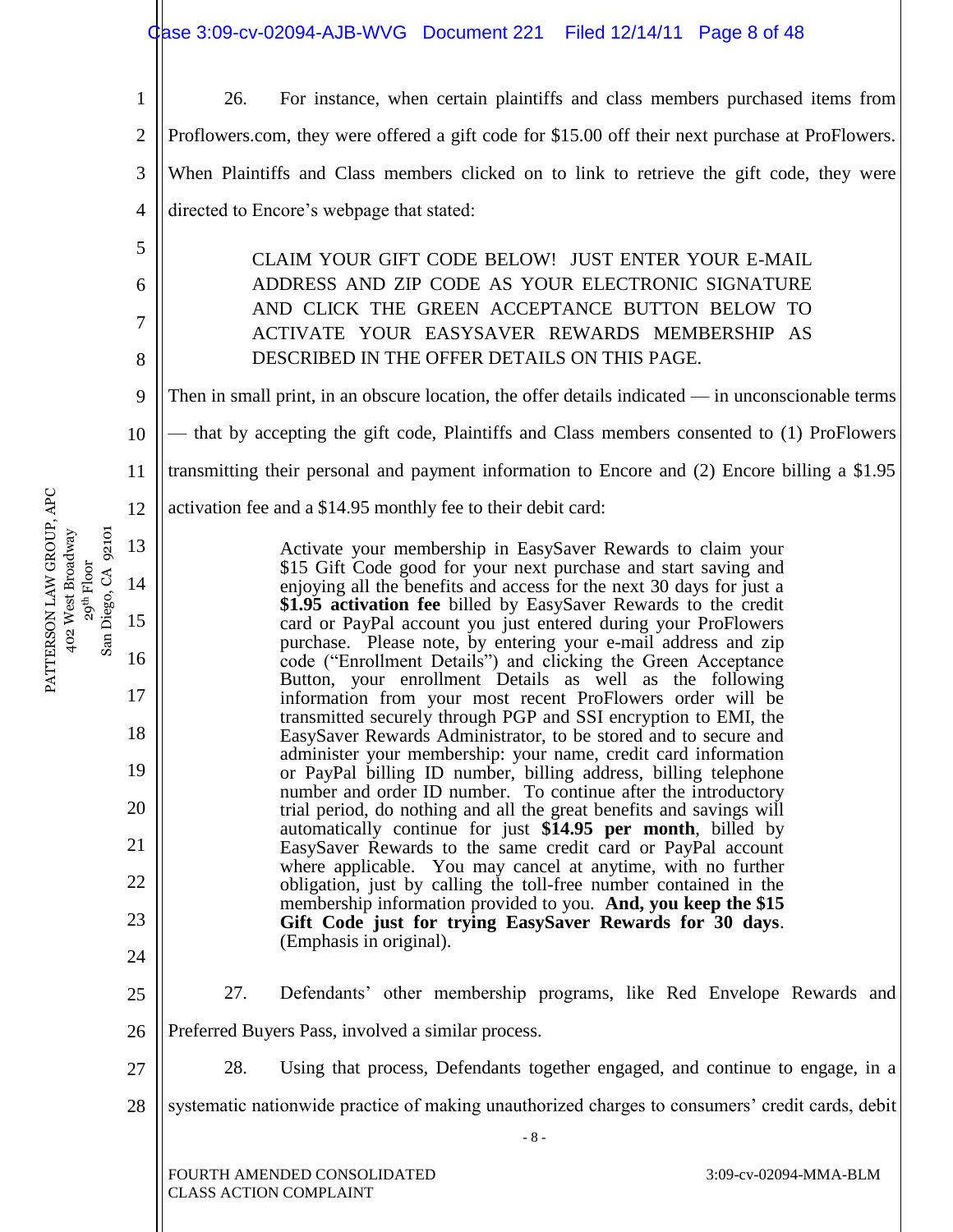#### Case 3:09-cv-02094-AJB-WVG Document 221 Filed 12/14/11 Page 9 of 48

1 2 3 4 5 6 7 8 9 10 cards and Paypal accounts under the guise of various membership programs. Defendants' tactics to enroll consumers in the programs are misleading, deceptive and fraudulent. Plaintiffs Romero, and Bailey, for instance, did not click the green acceptance button to enroll in the EasySaver Rewards program, yet Encore still charged their debit and credit cards the \$1.95 activation fee and the subsequent \$14.95 monthly fees. And other Plaintiffs admittedly clicked the green acceptance button, yet they never intended to enroll in any program. Rather, they were deceptively tricked into providing their email address and/or zip code so that Provide-Commerce could claim that it had authorization to transmit their Private Payment Information to Encore. Encore then used the information to charge consumers' credit and debit accounts without proper authorization.

PATTERSON LAW GROUP, APC PATTERSON LAW GROUP, APC 29<sup>th</sup> Floor<br>San Diego, CA 92101 San Diego, CA 92101 402 West Broadway 402 West Broadway

26

27

28

11 12 13 14 15 16 17 18 19 20 21 22 23 24 25 29. Provide-Commerce acknowledges that the EasySaver Rewards program, as well as the other programs, is a joint venture and collaborative effort between the companies on its website and via testimony. Indeed, the only way Encore could gain access to consumers' Private Payment Information was with Provide-Commerce's participation. Plaintiffs and Class Members never gave Encore their Private Payment Information. Encore never asks for consumers' Private Payment Information directly, knowing that reasonable consumers would not be interested in paying to enroll in an illusory "rewards" program that provides no benefits whatsoever. Instead, Provide-Commerce deceptively and unlawfully transmitted the information to Encore at which point Plaintiffs' accounts were charged without authorization after Plaintiffs and Class Members provided Provide-Commerce with their Private Payment Information for the limited purpose of purchasing a product from one of Provide-Commerce's sites, *e.g*., flowers from Proflowers.com. More importantly, Provide-Commerce intentionally transferred Plaintiffs' Private Payment Information to Encore in violation of its own published policies. For instance, its EasySaver Rewards policy states:

# **EasySaver Rewards Policy**

One of our third-party marketing partners is Encore Marketing International ("EMI"), *who manages our EasySaver Rewards program*. By clicking on the promotional link on our order By clicking on the promotional link on our order confirmation page, or elsewhere on our website or emails as may be indicated from time to time, you will be connected to an

- 9 -

FOURTH AMENDED CONSOLIDATED CLASS ACTION COMPLAINT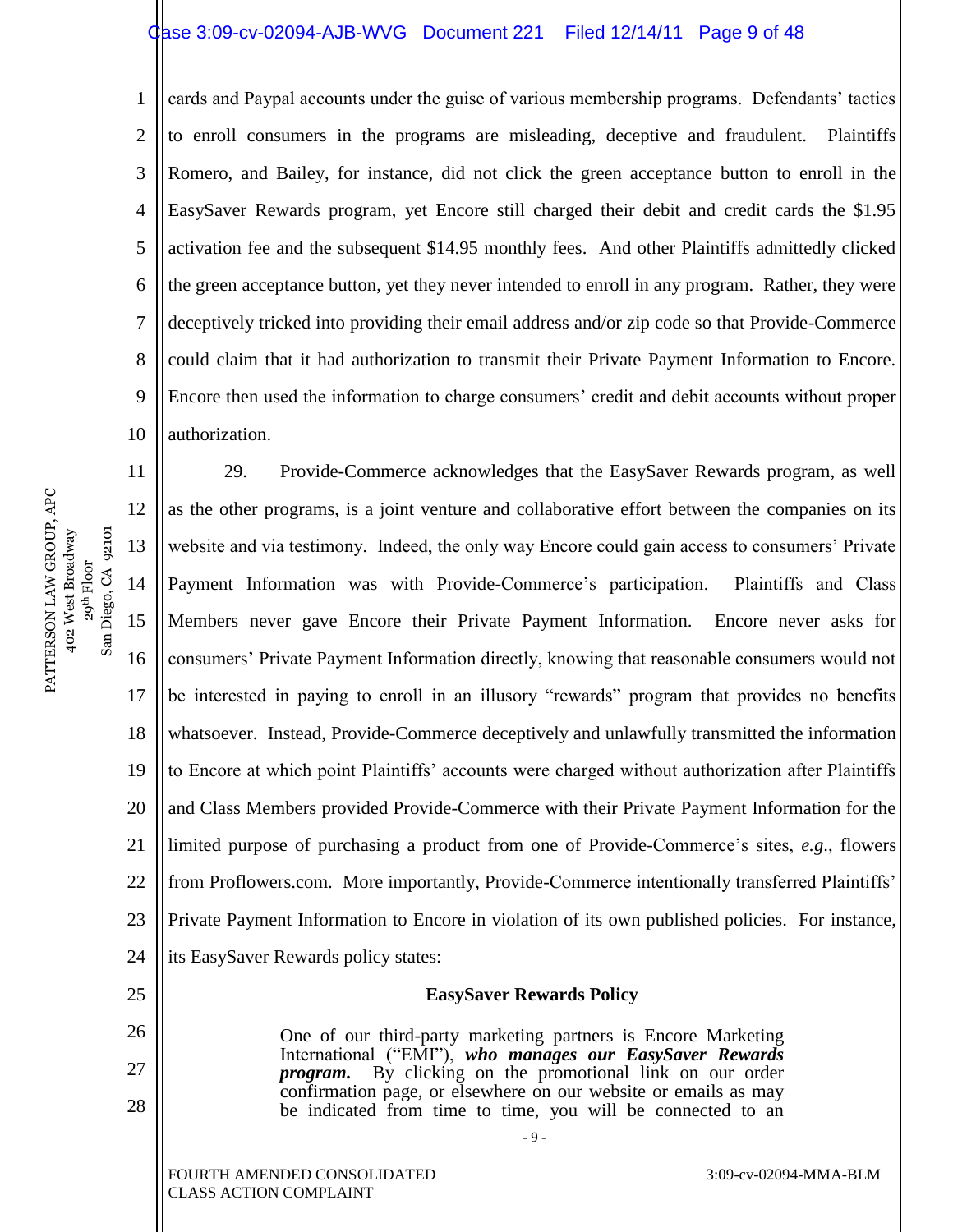|                     |                |                                                                                                       | Case 3:09-cv-02094-AJB-WVG Document 221 Filed 12/14/11 Page 10 of 48                                                                                                                                                                                                                                                                                                                                                                                                                                                                                                                                                                       |  |  |                       |  |  |
|---------------------|----------------|-------------------------------------------------------------------------------------------------------|--------------------------------------------------------------------------------------------------------------------------------------------------------------------------------------------------------------------------------------------------------------------------------------------------------------------------------------------------------------------------------------------------------------------------------------------------------------------------------------------------------------------------------------------------------------------------------------------------------------------------------------------|--|--|-----------------------|--|--|
|                     | $\mathbf{1}$   |                                                                                                       | EasySaver Rewards signup page hosted by EMI, and <i>certain</i>                                                                                                                                                                                                                                                                                                                                                                                                                                                                                                                                                                            |  |  |                       |  |  |
|                     | $\overline{2}$ |                                                                                                       | <i>information</i> such as your email address, zip code, site/order ID<br>and survey responses ("Enrollment Details") will be transferred to<br>the EMI site. Should you choose to complete the application on<br>such signup page, your credit card information or PayPal Billing<br>ID as well as your name, billing address, and order ID number will<br>be PGP encrypted and transmitted through SSL encryption from<br>your most recent order to EasySaver Rewards. This information,<br>as well as your original Enrollment Details, will be stored and<br>processed on the EMI site to secure your membership. (Emphasis<br>added.) |  |  |                       |  |  |
|                     | 3              |                                                                                                       |                                                                                                                                                                                                                                                                                                                                                                                                                                                                                                                                                                                                                                            |  |  |                       |  |  |
|                     | $\overline{4}$ |                                                                                                       |                                                                                                                                                                                                                                                                                                                                                                                                                                                                                                                                                                                                                                            |  |  |                       |  |  |
|                     | 5              |                                                                                                       |                                                                                                                                                                                                                                                                                                                                                                                                                                                                                                                                                                                                                                            |  |  |                       |  |  |
|                     | 6              |                                                                                                       |                                                                                                                                                                                                                                                                                                                                                                                                                                                                                                                                                                                                                                            |  |  |                       |  |  |
|                     | $\overline{7}$ |                                                                                                       | Despite that written policy, which was maintained at an obscure location on Provide-                                                                                                                                                                                                                                                                                                                                                                                                                                                                                                                                                       |  |  |                       |  |  |
|                     | 8              |                                                                                                       | Commerce's website, Provide-Commerce knew that its partner, Encore, was charging                                                                                                                                                                                                                                                                                                                                                                                                                                                                                                                                                           |  |  |                       |  |  |
|                     | 9              | consumers' debit and credit accounts without providing any meaningful benefits to consumers.          |                                                                                                                                                                                                                                                                                                                                                                                                                                                                                                                                                                                                                                            |  |  |                       |  |  |
|                     | 10             | 30.                                                                                                   | Provide-Commerce also has an privacy policy that says in pertinent part:                                                                                                                                                                                                                                                                                                                                                                                                                                                                                                                                                                   |  |  |                       |  |  |
|                     | 11             |                                                                                                       | <b>Personally Identifiable Information:</b>                                                                                                                                                                                                                                                                                                                                                                                                                                                                                                                                                                                                |  |  |                       |  |  |
|                     | 12             |                                                                                                       |                                                                                                                                                                                                                                                                                                                                                                                                                                                                                                                                                                                                                                            |  |  |                       |  |  |
|                     | 13             |                                                                                                       | Personally Identifiable Information might include your name,<br>mailing address, telephone number, mobile phone number, email                                                                                                                                                                                                                                                                                                                                                                                                                                                                                                              |  |  |                       |  |  |
|                     | 14             |                                                                                                       | address, and other identification and contact information We<br>may also collect certain financial information, like your credit card                                                                                                                                                                                                                                                                                                                                                                                                                                                                                                      |  |  |                       |  |  |
| San Diego, CA 92101 | 15             |                                                                                                       | number whenever we do so, we will attempt to provide a link to<br>this Policy so that you can confirm how this information will be                                                                                                                                                                                                                                                                                                                                                                                                                                                                                                         |  |  |                       |  |  |
|                     | 16             |                                                                                                       | used. With this information, we can fill your service and product<br>orders and better provide you with personalized services. You also                                                                                                                                                                                                                                                                                                                                                                                                                                                                                                    |  |  |                       |  |  |
|                     | 17             |                                                                                                       | may have the option of importing information into certain Sites<br>from third-party software.                                                                                                                                                                                                                                                                                                                                                                                                                                                                                                                                              |  |  |                       |  |  |
|                     | 18             |                                                                                                       | Except as otherwise stated in this Policy, we do not sell, trade or                                                                                                                                                                                                                                                                                                                                                                                                                                                                                                                                                                        |  |  |                       |  |  |
|                     | 19             |                                                                                                       | rent your Personally Identifiable Information collected on our Sites<br>to others. The information collected by our Sites is used to process                                                                                                                                                                                                                                                                                                                                                                                                                                                                                               |  |  |                       |  |  |
|                     | 20             |                                                                                                       | orders, to keep you informed about your order status, to notify you<br>of products or special offers that may be of interest to you, and for                                                                                                                                                                                                                                                                                                                                                                                                                                                                                               |  |  |                       |  |  |
|                     | 21             |                                                                                                       | statistical purposes for improving our Sites. We will disclose your<br>Personally Identifiable Information to third parties for tracking                                                                                                                                                                                                                                                                                                                                                                                                                                                                                                   |  |  |                       |  |  |
|                     | 22             |                                                                                                       | purposes, to charge your credit card (or process your check or<br>money order, as appropriate), fill your order, improve the                                                                                                                                                                                                                                                                                                                                                                                                                                                                                                               |  |  |                       |  |  |
|                     | 23             |                                                                                                       | functionality of our Sites, customize our marketing efforts with<br>you and perform statistical and data analyses, deliver your order                                                                                                                                                                                                                                                                                                                                                                                                                                                                                                      |  |  |                       |  |  |
|                     | 24             |                                                                                                       | and deliver promotional emails to you from us. These third parties<br>may not use your Personally Identifiable Information other than to                                                                                                                                                                                                                                                                                                                                                                                                                                                                                                   |  |  |                       |  |  |
|                     | 25             |                                                                                                       | provide the services requested by us.                                                                                                                                                                                                                                                                                                                                                                                                                                                                                                                                                                                                      |  |  |                       |  |  |
|                     | 26             | 31.                                                                                                   | Based on its own policies, Provide-Commerce claims that it will not disclose                                                                                                                                                                                                                                                                                                                                                                                                                                                                                                                                                               |  |  |                       |  |  |
|                     | 27             |                                                                                                       | consumers' personal and Private Payment Information to Encore absent customers completing                                                                                                                                                                                                                                                                                                                                                                                                                                                                                                                                                  |  |  |                       |  |  |
|                     | 28             | Encore's signup page and affirmatively and knowingly agreeing to join a membership program.<br>$-10-$ |                                                                                                                                                                                                                                                                                                                                                                                                                                                                                                                                                                                                                                            |  |  |                       |  |  |
|                     |                | <b>CLASS ACTION COMPLAINT</b>                                                                         | FOURTH AMENDED CONSOLIDATED                                                                                                                                                                                                                                                                                                                                                                                                                                                                                                                                                                                                                |  |  | 3:09-cv-02094-MMA-BLM |  |  |

PATTERSON LAW GROUP, APC 402 West Broadway PATTERSON LAW GROUP, APC<br>402 West Broadway<br>29<sup>th</sup> Floor<br>San Diego, CA 92101

 $\mathbb{I}$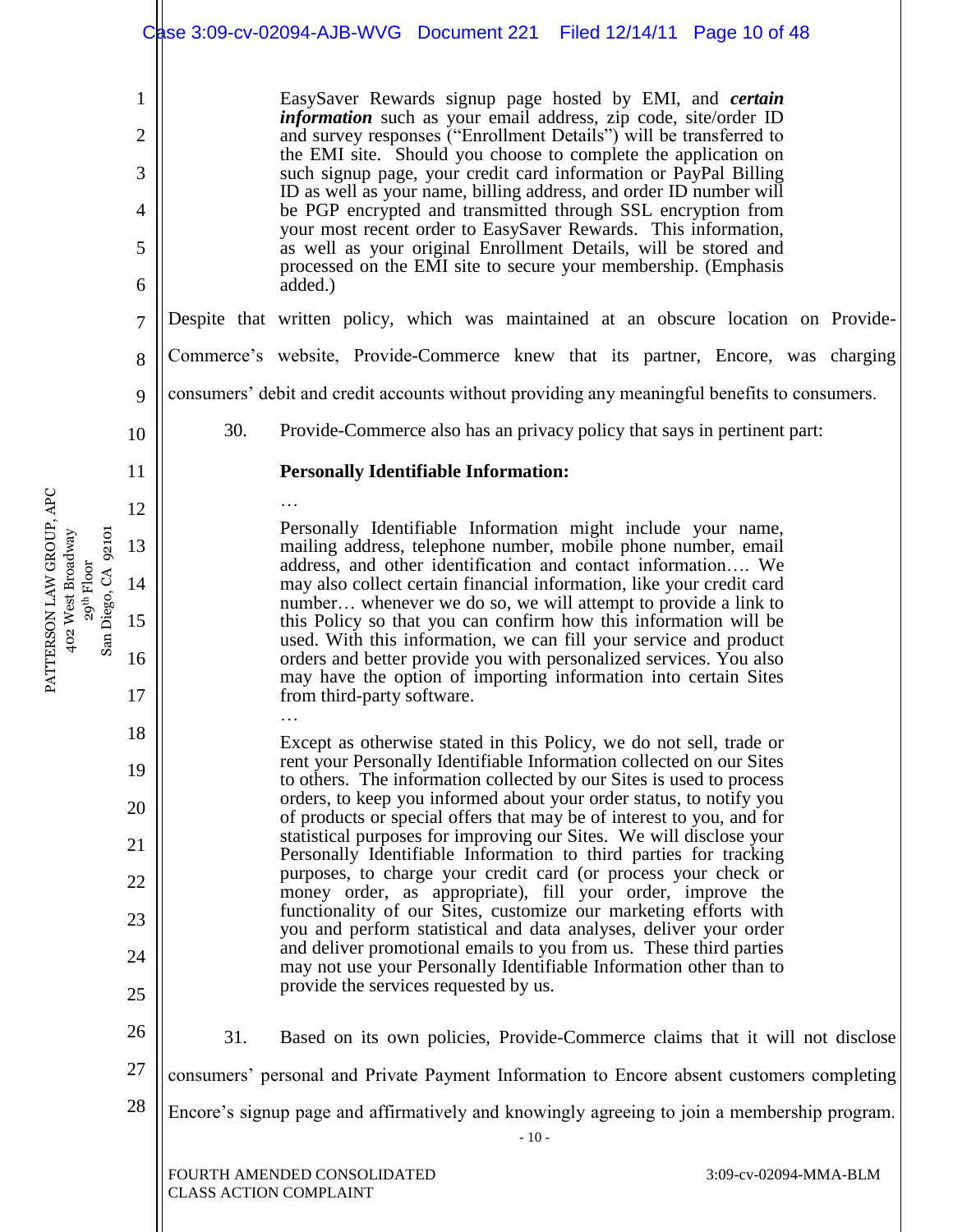1 2 3 4 5 To the extent Provide-Commerce's policy allows it to transmit its consumers' personal and Private Payment Information to Encore without consumers' informed consent or authorization, the policy is deceptive, unfair and unconscionable. Despite Provide-Commerce's written policy, Provide-Commerce disclosed Plaintiffs' information to Encore absent them completing Encore's signup page, agreeing to join a membership program, or authorizing the disclosure.

32. Due to Defendants' deceptive business practices, Plaintiffs either did not provide their email and zip code, or at most believed they were providing their email address and zip code to *Provide-Commerce* only to complete their transactions and receive a complimentary Gift Code or savings benefit from Provide-Commerce. Had Plaintiffs known that it would cost them money to receive a \$15.00 Gift Code or savings benefit and that they did not need to provide their email addresses and zip codes to complete their transactions with Provide-Commerce, they would not clicked on the initial offer link, provided information, and/or clicked the green acceptance button.

# **V. PLAINTIFFS' EXPERIENCES WITH THE MEMBERSHIP PROGRAMS Plaintiff Romero's Experience with EasySaver Rewards:**

16 17 18 19 20 21 22 33. In early February 2009, Plaintiff Romero purchased flowers from Proflowers.com website using his debit card. Plaintiff Romero entered into this transaction in California. Plaintiff Romero did not want to become a member of EasySaver Rewards and did not provide his email address and zip code to receive the \$15.00 Gift Code. Nor did he click the green acceptance button. Instead he clicked on the "X" at the top right corner of the webpage to close the window. After clicking on the "X", Plaintiff Romero was directed back to Proflowers' website.

23 24 25 26 27 28 - 11 - 34. Two weeks later, Plaintiff Romero discovered that Encore via its EasySaver Rewards program made unauthorized charges to his debit card. Encore first charged Plaintiff Romero's debit card \$1.95 on February 14, 2009. Plaintiff Romero initially did not notice this bill because the amount was so small. Then one month later, on March 17, 2009, Encore charged \$14.95 to Plaintiff Romero's debit card. Plaintiff Romero was completely surprised to see this charge, as well as the previous charges, since he did not provide Encore with his email

6

7

8

9

10

11

12

13

14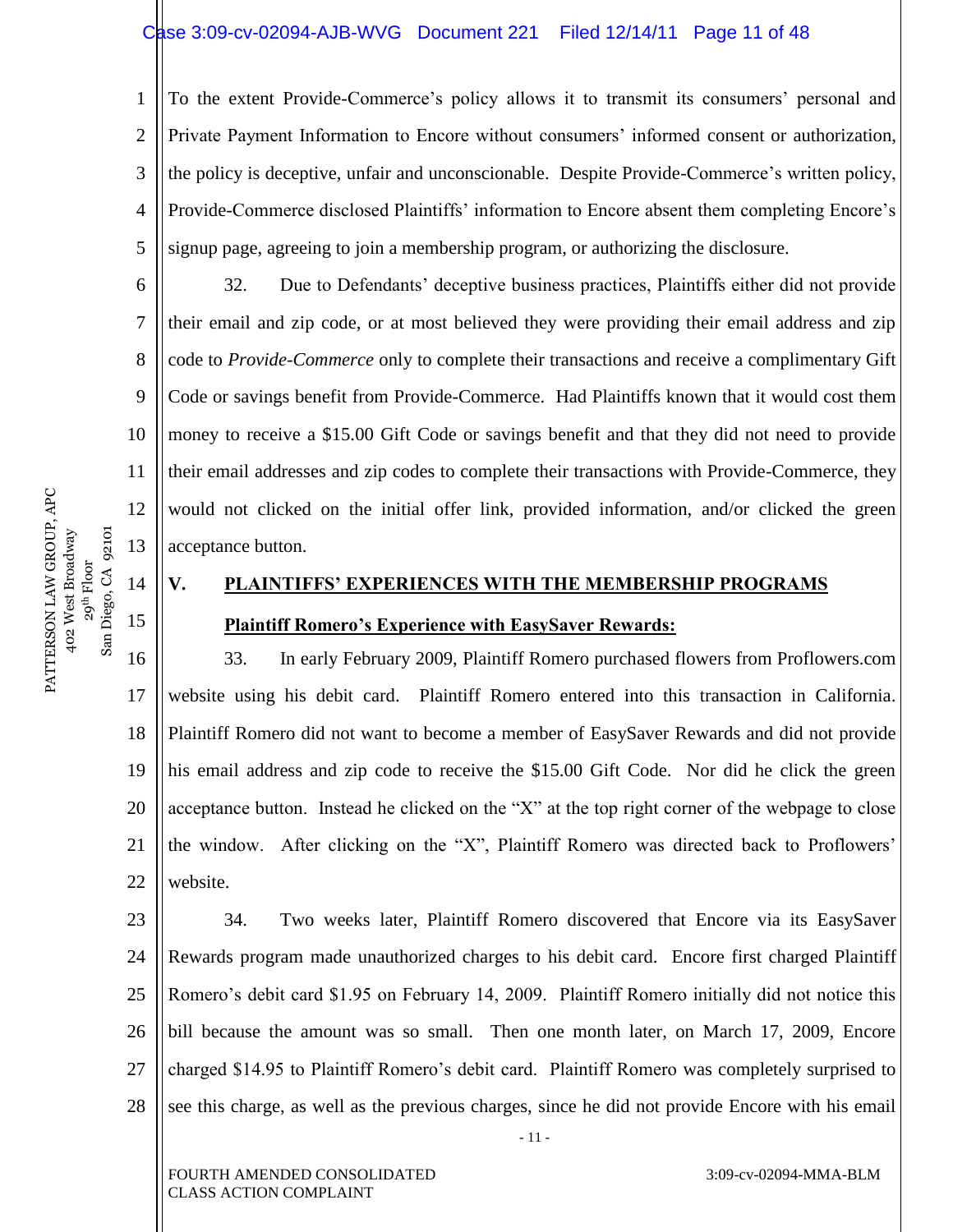# Case 3:09-cv-02094-AJB-WVG Document 221 Filed 12/14/11 Page 12 of 48

1 2 3 4 5 address and zip code, did not click on the green acceptance button on the signup page, did not authorize Provide-Commerce to transfer any information to Encore, and did not authorize Encore to charge his debit card. Moreover, Plaintiff Romero never received anything from Encore. He did not receive any confirmation email for purportedly joining the EasySaver Rewards program, the \$15.00 Gift Code, or any other benefits, savings or rewards.

35. On March 17, 2009, Plaintiff Romero called both Encore and Provide-Commerce to have the charges removed from his debit account. When Plaintiff Romero called Encore's toll free number for its EasySaver Rewards program, no one answered the phone. He then called ProFlowers and spoke with a representative who indicated that she could not do anything about the charges. The representative further indicated that she had been receiving numerous calls about unauthorized charges by Encore via the EasySaver Rewards program.

#### **Plaintiff Bailey's Experience with EasySaver Rewards:**

13 14 15 16 17 18 36. On August 11, 2009, Plaintiff Bailey purchased flowers from Provide-Commerce's ProFlowers.com website using her credit/debit card. Similarly, Plaintiff Bailey did not want to become a member of EasySaver Rewards. At the time of purchase, Ms. Bailey does not remember a pop-up offer during her payment transaction, but it is her general practice to always close pop-ups. But Ms. Bailey does recall clicking on a coupon for \$10 off her next Proflowers purchase, which she did. When she was taken to the next page – what Defendants call the "enrollment page," she clicked out of the page and closed all browser windows. Plaintiff Bailey never intentionally accepted an offer from EasySaver.

22 23 24 25 37. Several days later, Encore via its EasySaver Rewards Program charged a \$1.95 activation fee to Plaintiff Bailey's credit card. Between September and November 2009, Encore charged \$14.95 to Plaintiff Bailey's credit card on three separate occasions. Plaintiff Bailey never authorized these charges, nor did she receive any benefits, savings or services from any Defendant or the EasySaver Rewards program.

26 27 28 38. In September 2009, Plaintiff Bailey noticed the unauthorized charges from EasySaver Rewards and called Encore to stop the recurring unauthorized charges. Encore assured her that the charges would stop. Despite the representation, Encore continued to charge

- 12 -

19 20 21

 $San$ 

PATTERSON LAW GROUP, APC 402 West Broadway 29<sup>th</sup> Floor<br>Diego, CA 92101 San Diego, CA 92101

PATTERSON LAW GROUP, APC 402 West Broadway 6

7

8

9

10

11

12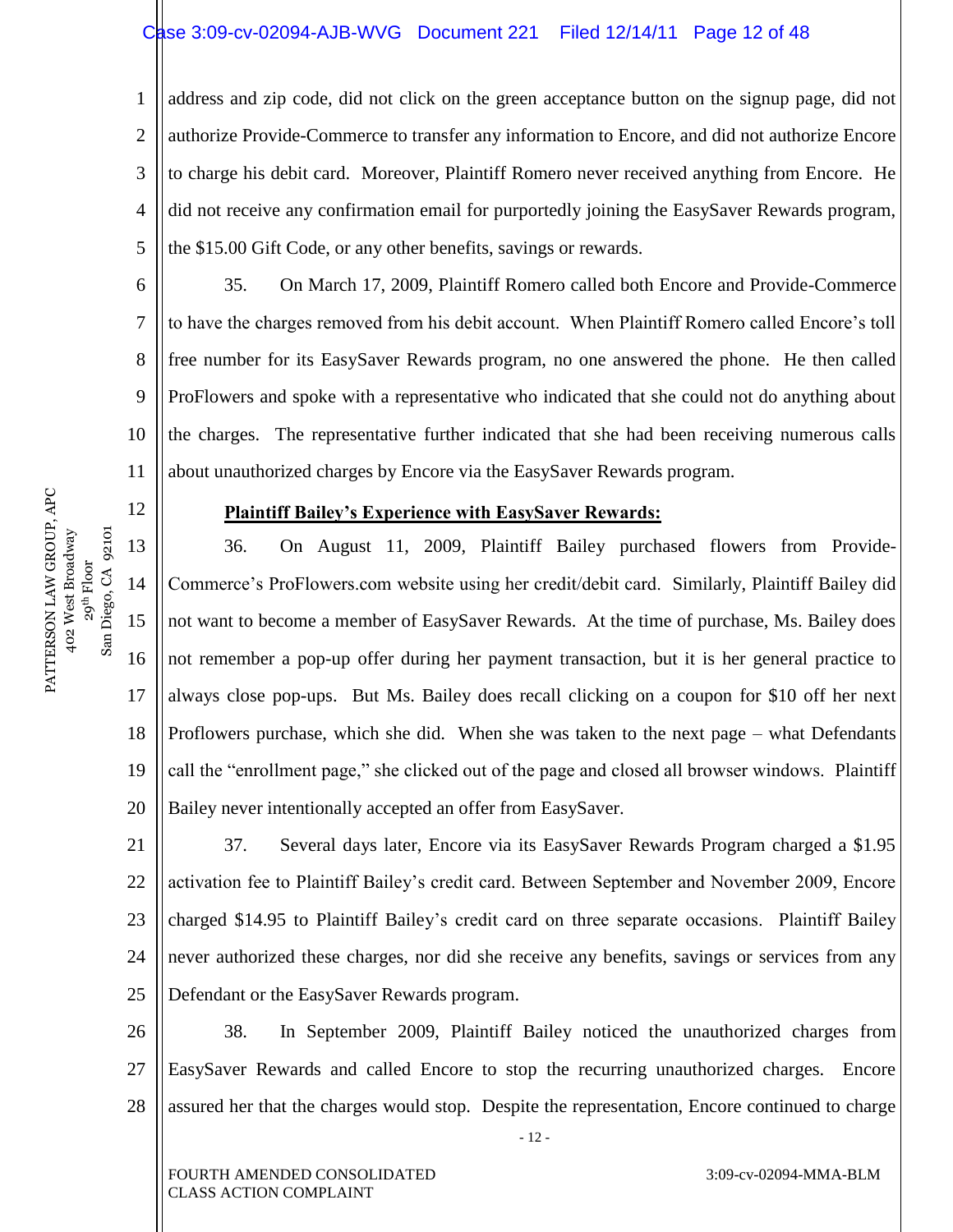1 2 3 \$14.95 to Plaintiff Bailey's credit card in October and November 2009. After the November charge, because of Encore's misrepresentations, Ms. Bailey was forced to cancel and close her bank account to stop the unauthorized charges.

4

11

#### **Plaintiff Cox's Experience with EasySaver Rewards:**

5 6 7 8 9 10 39. Plaintiff Cox purchased flowers from the Proflowers.com website using his debit card. Plaintiff Cox provided his email address and zip code, believing that the information was necessary to complete his transaction with ProFlowers and receive a complimentary Gift Code. Plaintiff Cox did not want to become a member of EasySaver Rewards. He did not knowingly consent to join any rewards program or pay any fees associated with any rewards program. In fact, he did not even realize that he had been redirected away from ProFlowers' website to Encore's webpage due to the deceptive nature of EasySaver Rewards marketing scheme.

12 13 14 15 16 18 40. Around August 2010, Cox discovered unauthorized billing to his debit card by Encore via its EasySaver Rewards program. Encore charged the \$1.95 activation fee and the \$14.95 monthly charge, on multiple occasions, to his debit card. He also was surprised to discover the charges on his debit card since he never intended to join the program or authorize Provide-Commerce to transfer any information to Encore. He does not recall receiving any confirmation email from anyone for purportedly joining the EasySaver Rewards program, the \$15.00 Gift Code, nor any other benefits, savings or rewards.

19

17

 $San$ 

PATTERSON LAW GROUP, APC 402 West Broadway 29<sup>th</sup> Floor<br>Diego, CA 92101 San Diego, CA 92101

PATTERSON LAW GROUP, APC 402 West Broadway

# **Plaintiff Lawler's Experience with EasySaver Rewards:**

20 21 22 23 24 41. Plaintiff Lawler purchased flowers from Proflowers.com. She discovered unauthorized charges to her credit card by Encore via its EasySaver Rewards program. Encore charged an activation fee of \$1.95 and monthly fees of \$14.95 on multiple occasions. She was surprised to discover the charges since she never intended to join the program or authorize Provide-Commerce to transfer any information to Encore.

25

# **Plaintiff Walter's Experience with EasySaver Rewards:**

26 27 28 42. Plaintiff Walters purchased flowers from Proflowers.com. He discovered unauthorized charges to his card by Encore via its EasySaver Rewards program. Encore charged an activation fee of \$1.95 and monthly fees of \$14.95 on multiple occasions. He was surprised

- 13 -

FOURTH AMENDED CONSOLIDATED CLASS ACTION COMPLAINT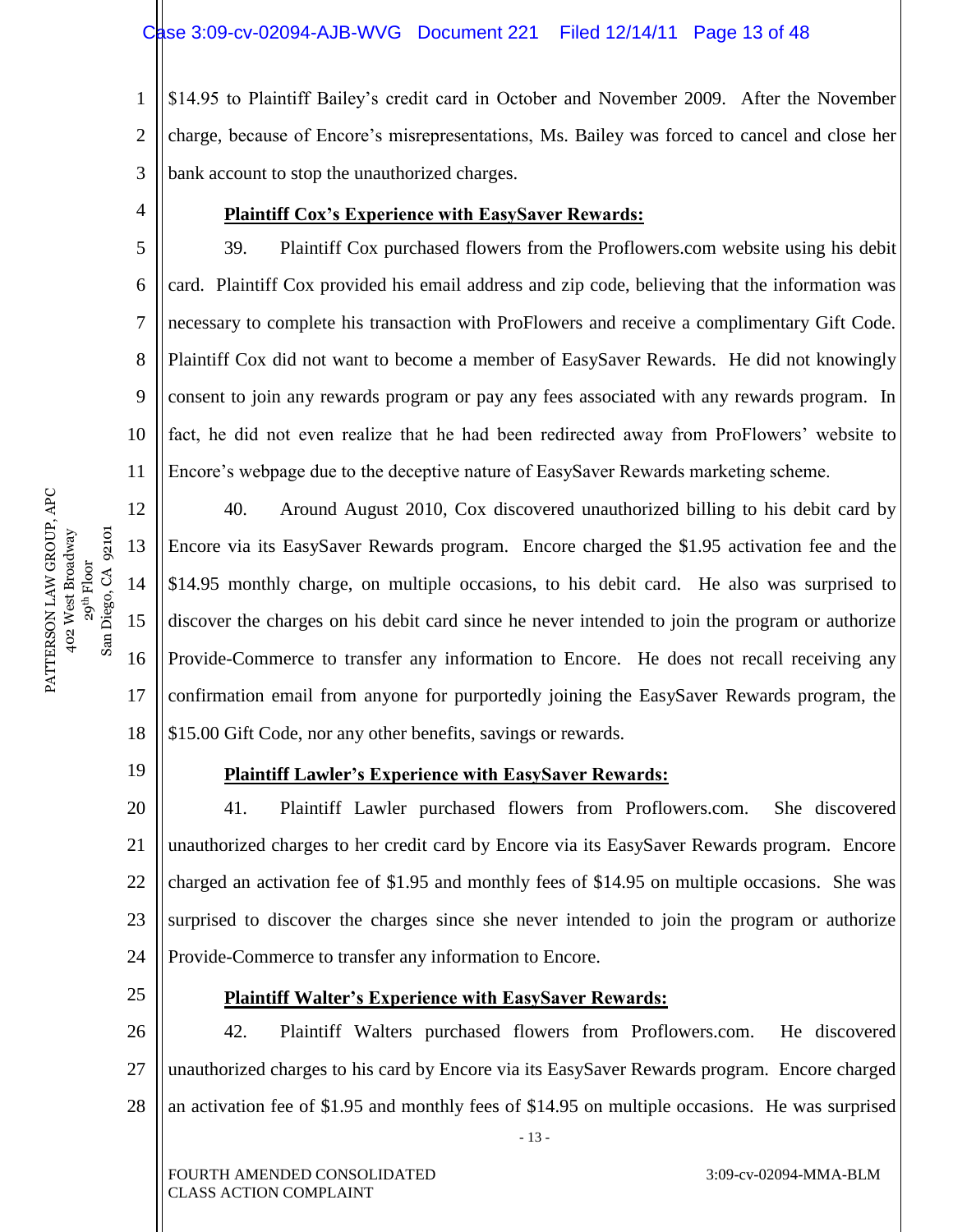1 2 to discover the charges since he never intended to join the program or authorize Provide-Commerce to transfer any information to Encore.

3

9

10

11

12

13

14

15

16

26

### **Plaintiff Dickey's Experience with EasySaver Rewards:**

4 5 6 7 8 43. Plaintiff Dickey also purchased flowers from Proflowers.com. He discovered unauthorized charges to his card by Encore via its EasySaver Rewards program. Encore charged an activation fee of \$1.95 and monthly fees of \$14.95 on multiple occasions. He was surprised to discover the charges since he never intended to join the program or authorize Provide-Commerce to transfer any information to Encore.

**Plaintiff Jenkins' Experience with Preferred Buyers Pass:**

44. Plaintiff Jenkins' purchased flowers from Proflowers.com using his debit card. While purchasing flowers, Plaintiff Jenkins recalls seeing on Proflowers.com's checkout webpage a coupon offer for a savings benefit on the next Proflowers.com purchase. Plaintiff Jenkins clicked on the offer and recalls a pop-up window that contained an enormous amount of text. Because he was in a hurry, he did not want to continue the process to redeem the offer. Plaintiff Jenkins clicked to exit out of the window and return to the Proflowers.com checkout window.

17 18 19 20 21 22 45. Plaintiff Jenkins thought he had declined the offer. Plaintiff Jenkins never realized that by clicking on the initial offer, he was redirected to a webpage operated by Encore MI. Because Plaintiff was never asked to enter his debit card account number, name, billing address, and contact information in connection with the offer, Plaintiff was shocked to discover monthly charges of \$14.95 on his debit account from Preferred Buyers Pass, a program operated by Encore.

23 24 25 46. Plaintiff Jenkins was billed monthly until he noticed the charges and cancelled his membership in February 2011. He received no notice that he had enrolled in a membership program for \$14.95 per month and was not provided with a copy of his "authorization."

**Plaintiff Berentson's Experience with Red Envelope Rewards:**

27 28 47. Plaintiff Berentson purchased merchandise from Provide-Commerce's website, RedEnvelope.com. During the process, Plaintiff Berentson recalls seeing on the check out page

- 14 -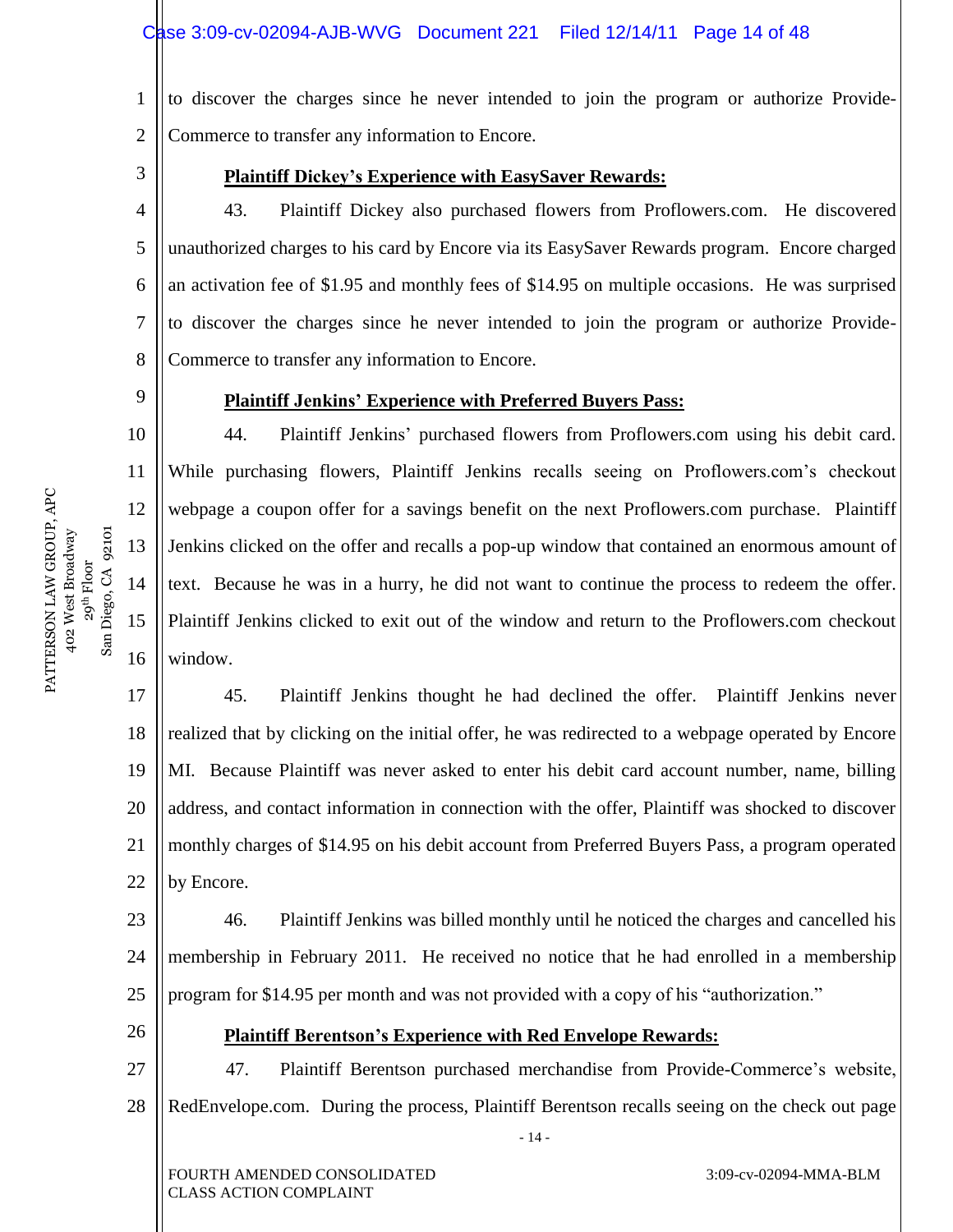11

12

13

14

15

16

17

18

19

20

21

22

23

24

25

26

27

28

1 2 an offer for freeshipping. He may have clicked on the offer to receive a savings benefit and to complete his purchase transaction.

3 4 5 6 7 48. Plaintiff never realized that he was redirected to a webpage operated by Encore. Because Plaintiff was never asked to enter his account number, name, billing address, and contact information in connection with the offer, Plaintiff was shocked to discover monthly charges of \$14.95, over a nine month period. The charges were from Red Envelope Rewards, another program operated by Encore.

8 9 10 49. After discovering the charges, Plaintiff cancelled his membership. He never received notice that he had enrolled in a membership program for \$14.95 per month, and was not provided with a copy of his "authorization."

# **VI. DEFENDANTS' PRACTICES HAVE BEEN EXPRESSLY BANNED**

50. Plaintiffs' experiences with Defendants mirror those of hundreds, if not thousands, of other consumer complaints about Defendants and their membership programs, which can be found on various consumer protection websites:

> I just purchased flowers for Valentine's Day last week from ProFlowers. I too had a charge of \$1.95 to my credit card this morning that said EasySaver (Phone number 800-355-1837). I called and got through to them. They told me that when I purchased from Pro Flowers that I signed up for EasySaver Rewards program. I was not aware of signing up for ANYTHING….

I have been billed by EasySaver Rewards (EASYSAVER 800-355- 1837 PA) for \$14.95 per month since making a purchase on Proflowers.com. EasySaver is apparently associated with ProFlowers and I inadvertently signed up for their 'services' while placing my order. They claim that I requested to be a member when I replied to an email after placing an order. I do not recall replying to any email or asking for the service. Obviously, their business practices are disingenuous at best, since I, and many others, have been fooled by this blatantly unethical business practice.

… I have been charged 14.95 every month from AT LEAST [J]uly by this "EasySaver" program. Turns out when [I] ordered my mom chocolates for mother[']s day from SECRET SPOON, they took my information and gave it to these guys. I called the 800 number on my online statement and she said the only way they could get my information was if [I] filled in my email and clicked the button saying [I] wanted to do this EasySaver thing, which [I] know for a FACT that [I] didn<sup>['</sup>]t do. [S]he also told me that the program was

- 15 -

FOURTH AMENDED CONSOLIDATED CLASS ACTION COMPLAINT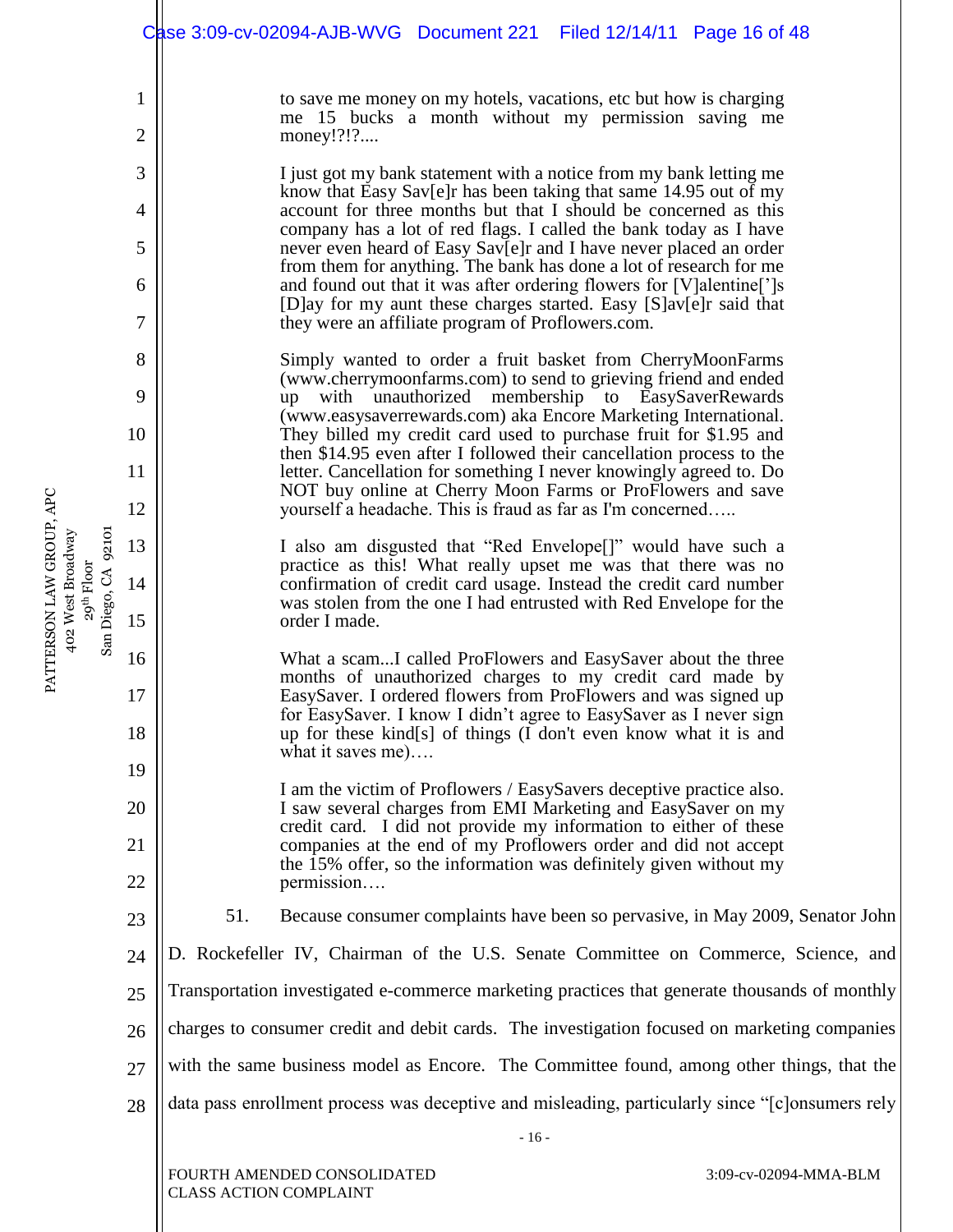1 2 on the process of providing a credit card number as a barrier to unexpected charges.‖ (*See* Ex. 1, Preliminary Report; Ex. 2, Final Report.)

3 4 5 6 7 52. The Committee found the companies like Encore use "aggressive sales tactics intentionally designed to mislead online shoppers. [It] exploits shoppers' expectations about the online purchasing process to charge millions of consumers each year for services the consumers do not want and do not understand that they have purchased.‖ (Exhibit. 1, Preliminary Report at p. 30, "Conclusion")(emphasis supplied).

8 9 10 11 12 53. The Committee concluded that once marketing companies, like Encore obtained consumers Private Payment Information, they continued to charge "consumers month after month for services the consumers did not use and did not understand that they had purchased" and that this industry "was able to flourish because reputable websites were willing to share their customers' billing information." (Exhibit 2 at p. 20, "Conclusion")(emphasis supplied).

13 14 15 16 17 18 54. The Committee also determined that companies like Encore were not following credit card processing rules, noting that "the ‗data pass' process used by online merchants to enroll consumers in membership clubs appeared to violate both the generally-accepted norms of online commerce and the credit card companies' rules for online transactions.‖ (Exh. 2 at 2) Both MasterCard and Visa acknowledged that the data pass method violated a number of their general rules for merchants or their specific rules for card-not present transactions.

19 20 21 22 23 55. As a result of the Senate Investigation, on December 29, 2010, the President signed the Restore Online Shoppers' Confidence Act ("ROSCA"). ROSCA outlaws the "data pass" process. Most significantly, ROSCA requires companies like Encore to obtain "the full account number of the account to be charged; and the consumer's name and address and a means to contact the consumer."

24

25

# **VII. PLAINTIFFS' CLASS ACTION ALLEGATIONS**

**EasySaver Rewards Class and Subclasses**:

26 27 28 56. **Class 1**: This lawsuit is brought on behalf of an ascertainable nationwide Class consisting of all persons residing in the United States or who have a United States-based account, who, between August 19, 2005 and the date of Class Notice, (1) purchased merchandise from

- 17 -

PATTERSON LAW GROUP, APC PATTERSON LAW GROUP, APC 29<sup>th</sup> Floor<br>Diego, CA 92101 402 West Broadway San Diego, CA 92101 402 West Broadway San 1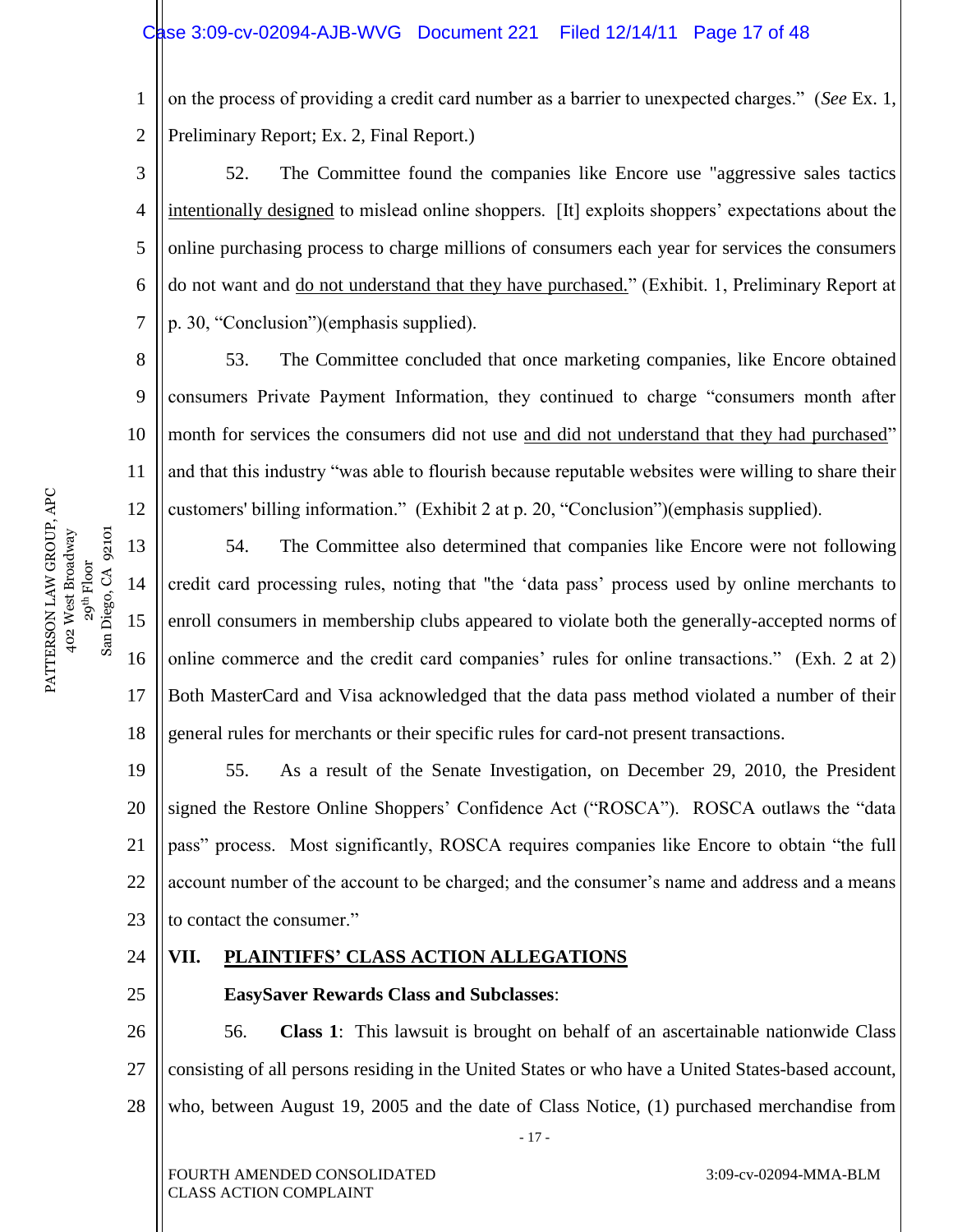# Case 3:09-cv-02094-AJB-WVG Document 221 Filed 12/14/11 Page 18 of 48

1 2 3 4 Proflowers.com, Red Envelope, Cherry Moon Farms, Secret Spoon, or Shari's Berries; and (2) clicked on a coupon offer and then had their credit card, debit card, bank account, or PayPal accounts charged by Regent Group, Inc., which operates EasySaver Rewards, (herein referred to as the "Class  $1$ ").

- **a. Subclass 1(A)**: All Class members who did not (1) provide their email address or zip code, or (2) click a green acceptance button to receive a gift code for their next purchase transaction with Provide-Commerce.
- **b. Subclass 1(B):** All Class members who (1) provided their email address and zip code, and (2) clicked a green acceptance button to receive a gift code for their next purchase transaction with Provide-Commerce.
- **c. Subclass 1(C):** All Class members who are California residents who purchased from a Provide-Commerce site and who were charged by Encore via Easy Saver Rewards.

#### **Preferred Buyers Pass Class and Subclasses:**

15 16 17 18 19 20 21 57. **The Class 2**: This lawsuit is brought on behalf of an ascertainable nationwide Class consisting of all persons residing in the United States or who have a United States-based account, who, between August 19, 2005 and the date of Class Notice, (1) purchased merchandise from Proflowers.com, Red Envelope, Cherry Moon Farms, Secret Spoon, or Shari's Berries; and (2) clicked on a coupon or discount offer, and had their credit card, bank account, debit card, or PayPal account charged by Regent Group, Inc., which operates Preferred Buyers Pass (herein referred to as the "Class 2").

- **a. Subclass 2(A)**: All Class members who did not (1) provide their email address or zip code, or (2) click a green acceptance button to receive a gift code for their next purchase transaction with Provide-Commerce.
- **b. Subclass 2(B):** All Class members who (1) provided their email address and zip code, and (2) clicked a green acceptance button to receive a gift code for their next purchase transaction with Provide-Commerce.

- 18 -

PATTERSON LAW GROUP, APC PATTERSON LAW GROUP, APC 29<sup>th</sup> Floor<br>Diego, CA 92101 402 West Broadway San Diego, CA 92101 402 West Broadway  $S$ an

5

6

7

8

9

10

11

12

13

14

22

23

24

25

26

27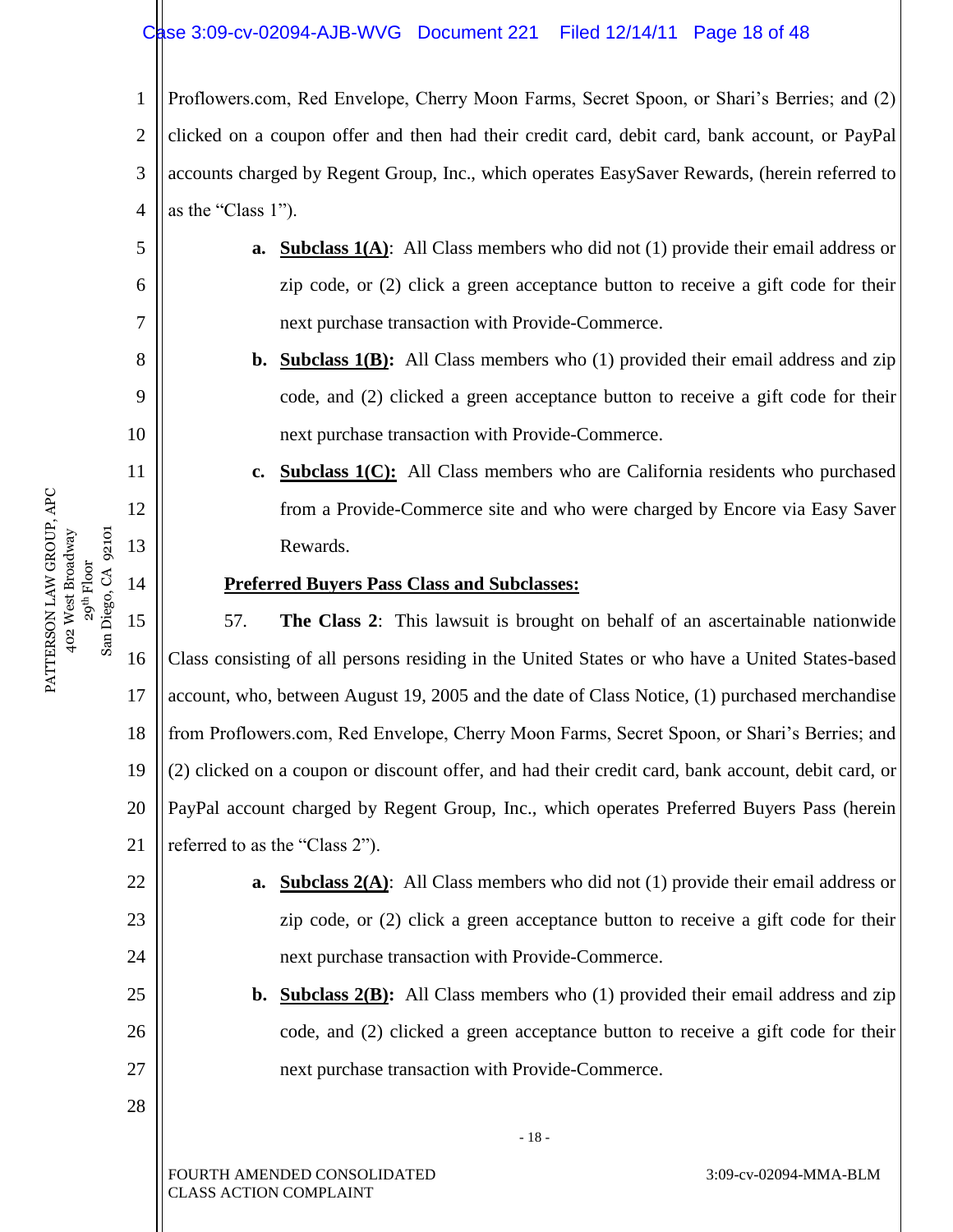**c. Subclass 2(C):** All Class members who are California residents who purchased from a Provide-Commerce site and who were charged by Encore via Preferred Buyers Pass.

#### **Red Envelope Rewards Class and Subclasses:**

58. **The Class 3**: This lawsuit is brought on behalf of an ascertainable nationwide Class consisting of all persons residing in the United States or who have a United States-based account, and who, between August 19, 2005 and the date of Class Notice, (1) purchased merchandise from Red Envelope; and (2) had their credit card, debit card, or PayPal accounts charged by Regent Group, Inc. which operates Red Envelope Rewards (herein referred to as the "Class  $3$ ").

- **a. Subclass 3(A)**: All Class members who did not (1) provide their email address or zip code, or (2) click a green acceptance button to receive a gift code for their next purchase transaction with Provide-Commerce.
- **b. Subclass 3(B):** All Class members who (1) provided their email address and zip code, and (2) clicked a green acceptance button to receive a gift code for their next purchase transaction with Provide-Commerce.
- **c. Subclass 3(C):** All Class members who are California residents who purchased from a Provide-Commerce site and who were charged by Encore via Red Envelope Rewards.

#### **EFTA Class**

1

2

3

4

5

6

7

8

9

10

11

12

13

14

PATTERSON LAW GROUP, APC 402 West Broadway 29<sup>th</sup> Floor<br>San Diego, CA 92101 San Diego, CA 92101

PATTERSON LAW GROUP, APC 402 West Broadway

15

16

17

18

19

20

21 22 23 24 59. All persons who are United States residents, or who have a U.S.-based bank account or PayPal account, and who, between August 19, 2008 and the date of Class Notice, had their bank account, debit card, or PayPal account charged by Regent Group or any of its affiliates.

25 26 27 28 60. **Excluded from Classes and Subclasses**: Excluded from the Classes and Subclasses are Defendants, their corporate parents, subsidiaries and affiliates, officers and directors, any entity in which defendants have a controlling interest, and the legal representatives, successors or assigns of any such excluded persons or entities, and the attorneys

- 19 -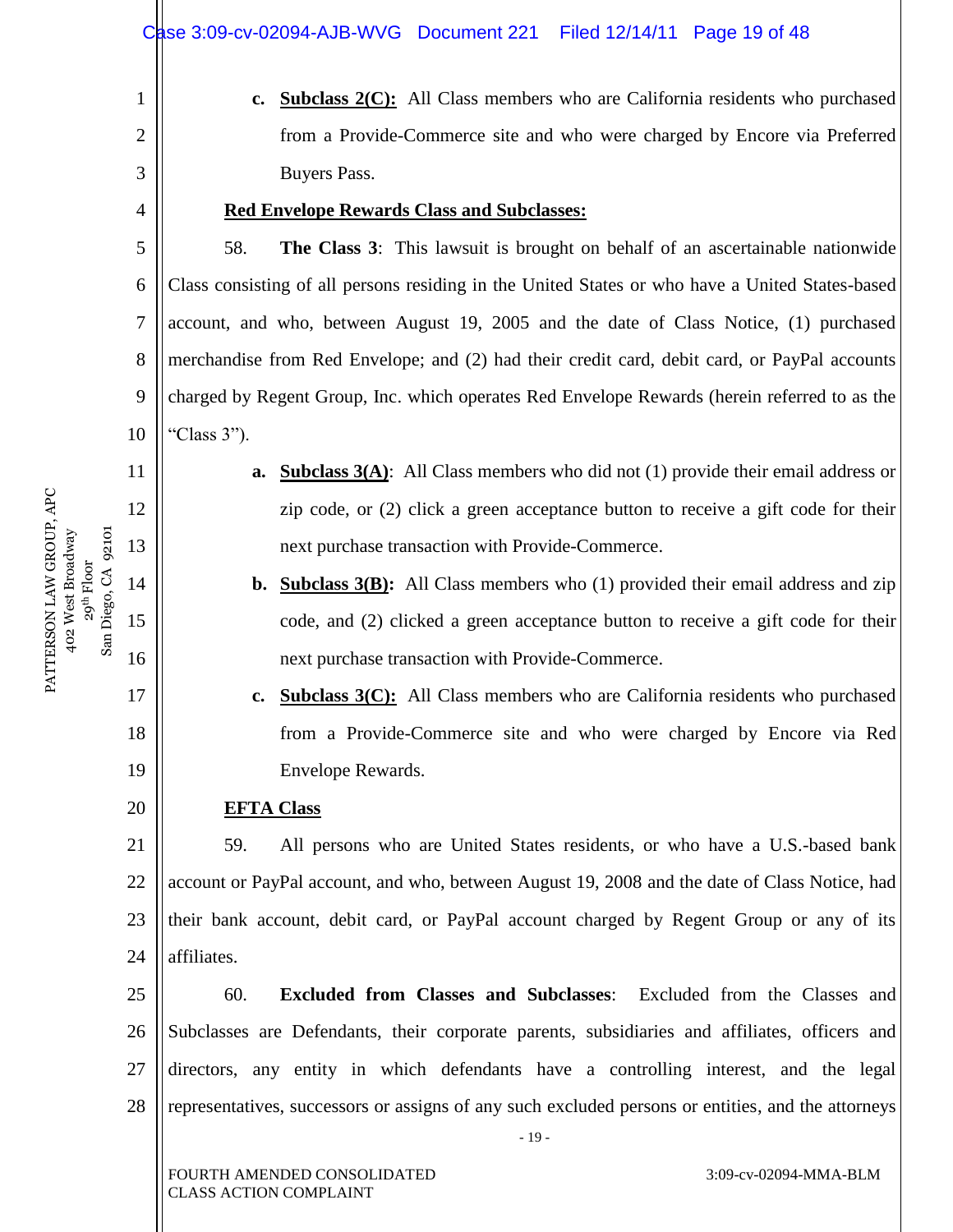1 2 for Plaintiffs herein. Also excluded from the Classes and Subclasses are any judges presiding over these proceedings and their immediate family.

3 4 5 6 7 8 61. **Numerosity**: The members of the Classes and each Subclass are so numerous that joinder of all members is impracticable. While the exact numbers of Class members are unknown to Plaintiffs at this time, Plaintiffs are informed and believe that the Classes and each Subclass consists of hundreds, if not thousands of individuals. Class members are readily ascertainable through appropriate discovery from records maintained by Defendants and their agents.

62. **Superiority**: A class action is superior to other available methods for the fair and efficient adjudication of this controversy because joinder of all members is impracticable, the likelihood of individual Class members prosecuting separate claims is remote and individual members do not have a significant interest in individually controlling the prosecution of separate actions. No difficulty will be encountered in this case's management to preclude maintenance as a class action.

63. **Common Questions of Law and Fact Predominate**: The questions of law and fact common to the Classes predominate over questions affecting only individuals. Among the questions of law and fact common to the Classes are:

- **a.** whether Class members were automatically joined in EasySaver Rewards or other similar membership program;
- **b.** whether Class members' Private Payment Information was improperly transferred to Encore;
- **c.** whether Encore unlawfully charged Plaintiffs' and Class members' credit or debit cards;
	- **d.** whether Provide-Commerce complied with its privacy policy;
	- **e.** whether Defendants engaged in unfair or unlawful business practices;
	- **f.** whether Defendants engaged in false advertising;
- **g.** whether Defendants breach the implied covenant of good faith and fair dealing;

- 20 -

FOURTH AMENDED CONSOLIDATED CLASS ACTION COMPLAINT

PATTERSON LAW GROUP, APC PATTERSON LAW GROUP, APC 402 West Broadway 29<sup>th</sup> Floor<br>Diego, CA 92101 San Diego, CA 92101 402 West Broadway  $San$ 

9

10

11

12

13

14

15

16

17

18

19

20

21

22

23

24

25

26

27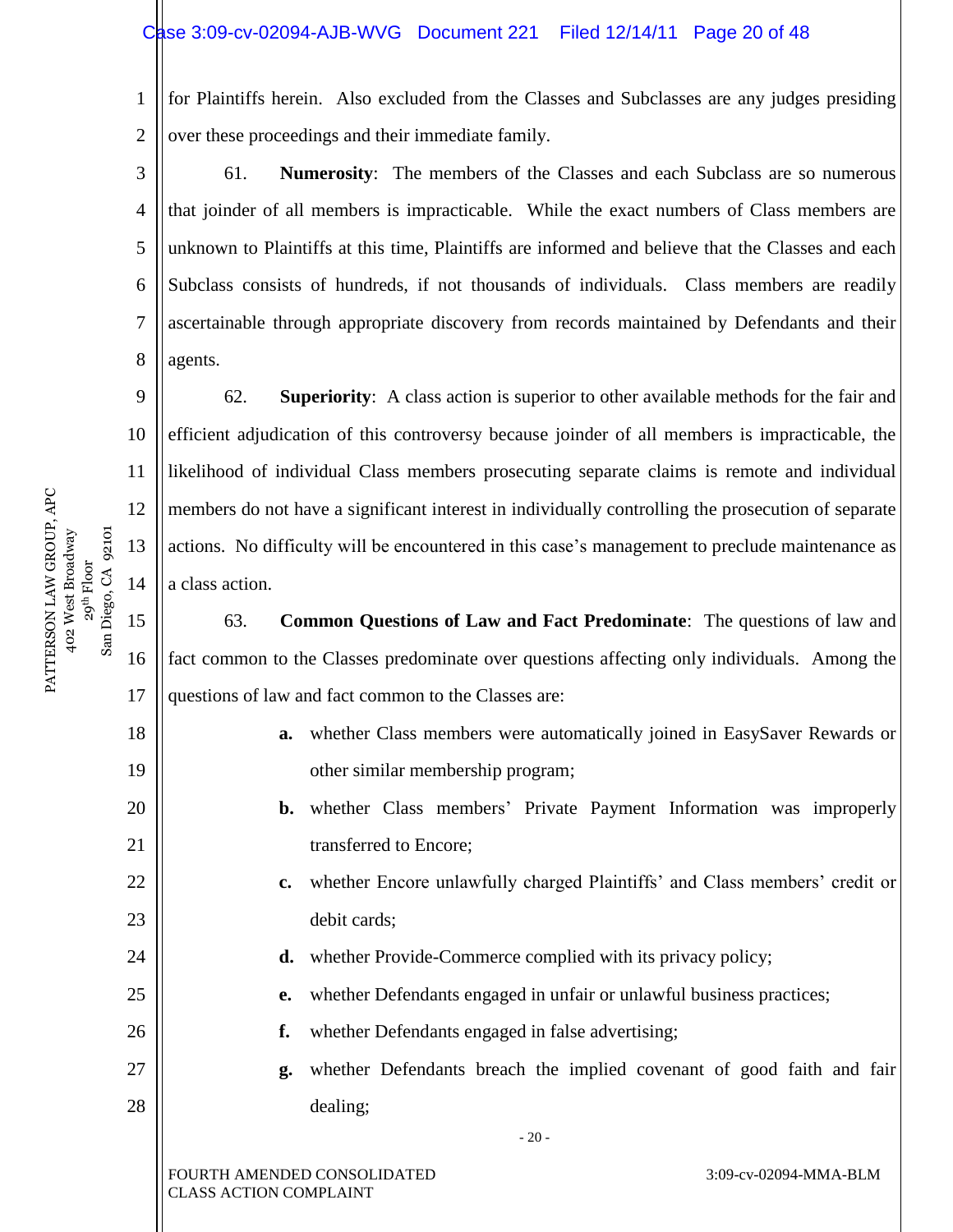|    | Case 3:09-cv-02094-AJB-WVG Document 221 Filed 12/14/11 Page 21 of 48                                 |  |  |  |
|----|------------------------------------------------------------------------------------------------------|--|--|--|
| 1  | Defendants'<br><b>h.</b> whether<br>contained<br>contracts,<br>policies<br>agreements,<br><b>or</b>  |  |  |  |
| 2  | unconscionable terms;                                                                                |  |  |  |
| 3  | whether Defendants violated the Electronic Funds Transfer Act;<br>i.                                 |  |  |  |
| 4  | whether Plaintiffs and the Classes are entitled to injunctive relief; and<br>j.                      |  |  |  |
| 5  | whether Plaintiffs and the Classes sustained damages and, if so, the proper<br>k.                    |  |  |  |
| 6  | measure of those damages.                                                                            |  |  |  |
| 7  | <b>Typicality:</b> Plaintiffs' claims are typical of other Class members' claims because<br>64.      |  |  |  |
| 8  | Plaintiffs, like every other Class member, were exposed to materially identical conduct.             |  |  |  |
| 9  | 65.<br><b>Adequacy:</b> Plaintiffs can fairly and adequately represent the Classes' interests;       |  |  |  |
| 10 | Plaintiffs have no conflicts of interest with other Class members, and have retained counsel         |  |  |  |
| 11 | competent and experienced in class action and complex civil litigation.                              |  |  |  |
| 12 | VIII. CLAIMS                                                                                         |  |  |  |
| 13 | <b>FIRST CLAIM</b>                                                                                   |  |  |  |
| 14 | <b>For Breach of Contract</b><br>Brought by Plaintiffs, the Classes and All Subclasses               |  |  |  |
| 15 | <b>Against Defendant Provide-Commerce</b>                                                            |  |  |  |
| 16 | Plaintiffs refer to and incorporate by reference the above paragraphs as though set<br>66.           |  |  |  |
| 17 | forth fully herein.                                                                                  |  |  |  |
| 18 | Provide-Commerce's privacy policy sets forth its obligations to Plaintiffs and<br>67.                |  |  |  |
| 19 | class members as to the handling of their Private Payment Information. Provide-Commerce              |  |  |  |
| 20 | agreed that it would not share any Private Payment Information that Plaintiffs and class members     |  |  |  |
| 21 | provided to complete their purchases without authorization.                                          |  |  |  |
| 22 | 68.<br>Plaintiffs and Class members did everything Provide-Commerce required via its                 |  |  |  |
| 23 | They provided their Private Payment Information for the limited purpose of<br>agreements.            |  |  |  |
| 24 | completing their purchases and did not affirmatively agree to enroll in any membership program.      |  |  |  |
| 25 | 69.<br>Provide-Commerce breached its own agreements by transmitting Plaintiffs' and                  |  |  |  |
| 26 | Class members' Private Payment Information to Encore without authorization. Provide-                 |  |  |  |
| 27 | Commerce unfairly interfered with Plaintiffs' and Class members' rights to receive the security      |  |  |  |
| 28 | and privacy benefits they were entitled to under the contract.<br>Indeed, Provide-Commerce<br>$-21-$ |  |  |  |
|    | FOURTH AMENDED CONSOLIDATED<br>3:09-cv-02094-MMA-BLM<br><b>CLASS ACTION COMPLAINT</b>                |  |  |  |

PATTERSON LAW GROUP, APC 402 West Broadway PATTERSON LAW GROUP, APC<br>402 West Broadway<br>29<sup>th</sup> Floor<br>San Diego, CA 92101 San Diego, CA 92101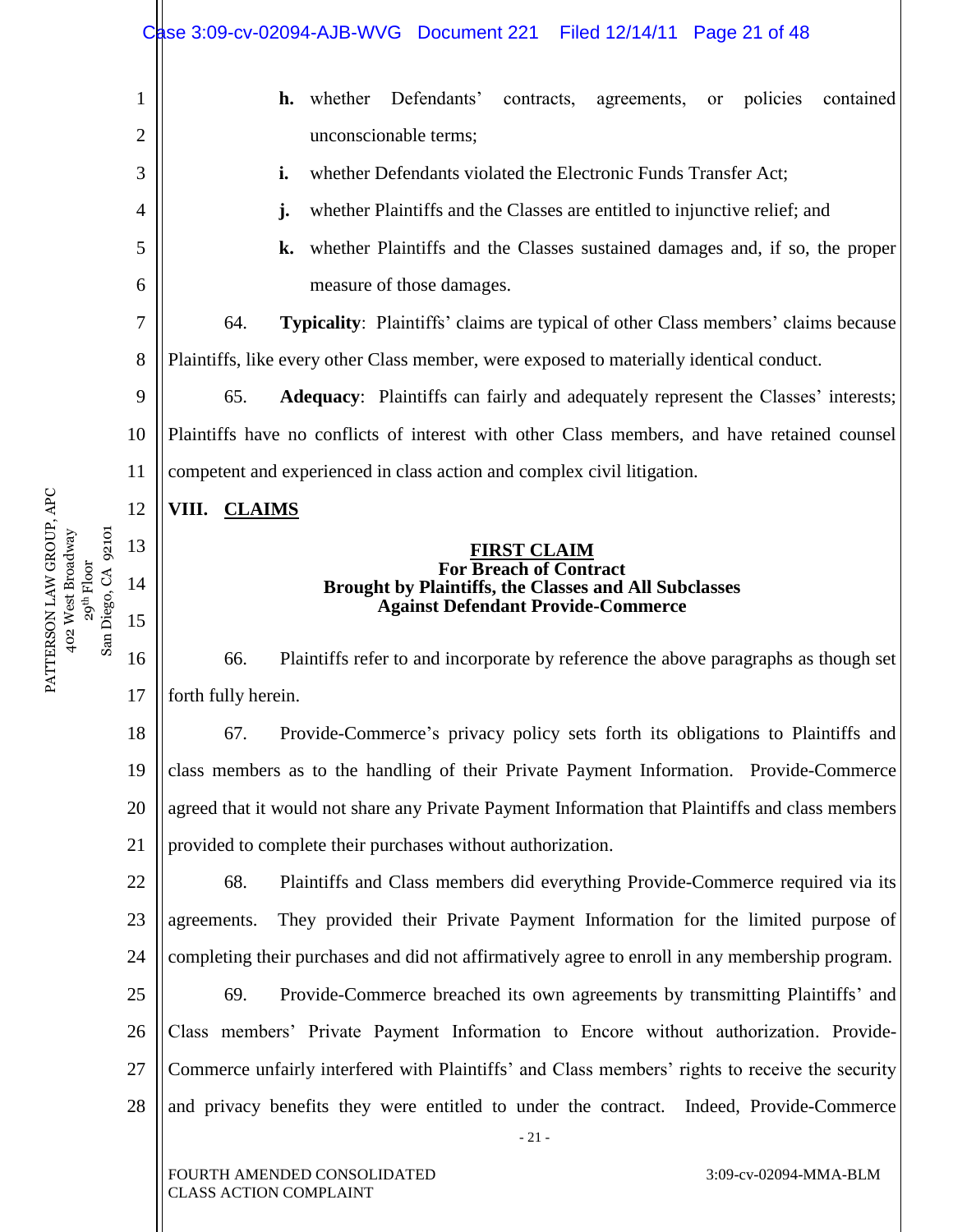#### Case 3:09-cv-02094-AJB-WVG Document 221 Filed 12/14/11 Page 22 of 48

1 2 3 4 5 6 expressly represented to Plaintiffs and the Class members that they would only use their Private Payment Information for purposes of completing their selected purchase on the Provide-Commerce website and that their Private Payment Information would neither be used for other purposes nor shared with unauthorized parties, including Encore. Provide-Commerce also expressly represented that consumers would only be enrolled in the EasySaver Program, or other programs, if they knowingly and explicitly agreed to do so.

7 8 9 70. But Provide-Commerce provided Plaintiffs' and Class members' Private Payment Information to Encore without informed authorization and thus denied Plaintiffs and Class members of the security benefits to which they were entitled.

71. Provide-Commerce also assumed a special relationship with, and fiduciary obligations to, Plaintiffs and the Classes, and agreed to abide by its respective duties when it obtained their Private Payment Information via processing their purchase transactions. Despite its obligations and duties, Provide-Commerce failed to act with good faith and fair dealing when it tricked its customers into signing up for membership programs and otherwise failed to protect and maintain Plaintiffs' and the Classes' Private Payment Information.

16 18 19 20 72. Further, Provide-Commerce and Encore collaboratively represented in small print that Encore would bill members \$14.95 per month, when it actually billed members on a 28-day cycle, resulting in members being charged, on some occasions, twice in one month. Plaintiffs Jenkins and Berentson, as well as other Plaintiffs, experienced being billed the monthly fee twice in one month.

21 22 23 24 25 73. Provide-Commerce engaged, and continues to engage, in a course of conduct to further its own economic interests and in violation of its own policy. As a direct and proximate result of Provide-Commerce's aforementioned conduct, Plaintiffs and the Classes have been damaged in that their Private Payment Accounts were wrongfully charged fees for a program in which they declined to enroll and in a sum to be proven at trial.

26 27 28 74. The acts alleged were part of Provide-Commerce's ordinary business practice to increase revenue by facilitating unauthorized charges to Plaintiffs' and the Classes' credit and debit cards. In doing so, Provide-Commerce acted despicably, willfully, wantonly, oppressively,

- 22 -

PATTERSON LAW GROUP, APC PATTERSON LAW GROUP, APC 402 West Broadway 29<sup>th</sup> Floor<br>Diego, CA 92101 San Diego, CA 92101 402 West Broadway San 1

10

11

12

13

14

15

17

FOURTH AMENDED CONSOLIDATED CLASS ACTION COMPLAINT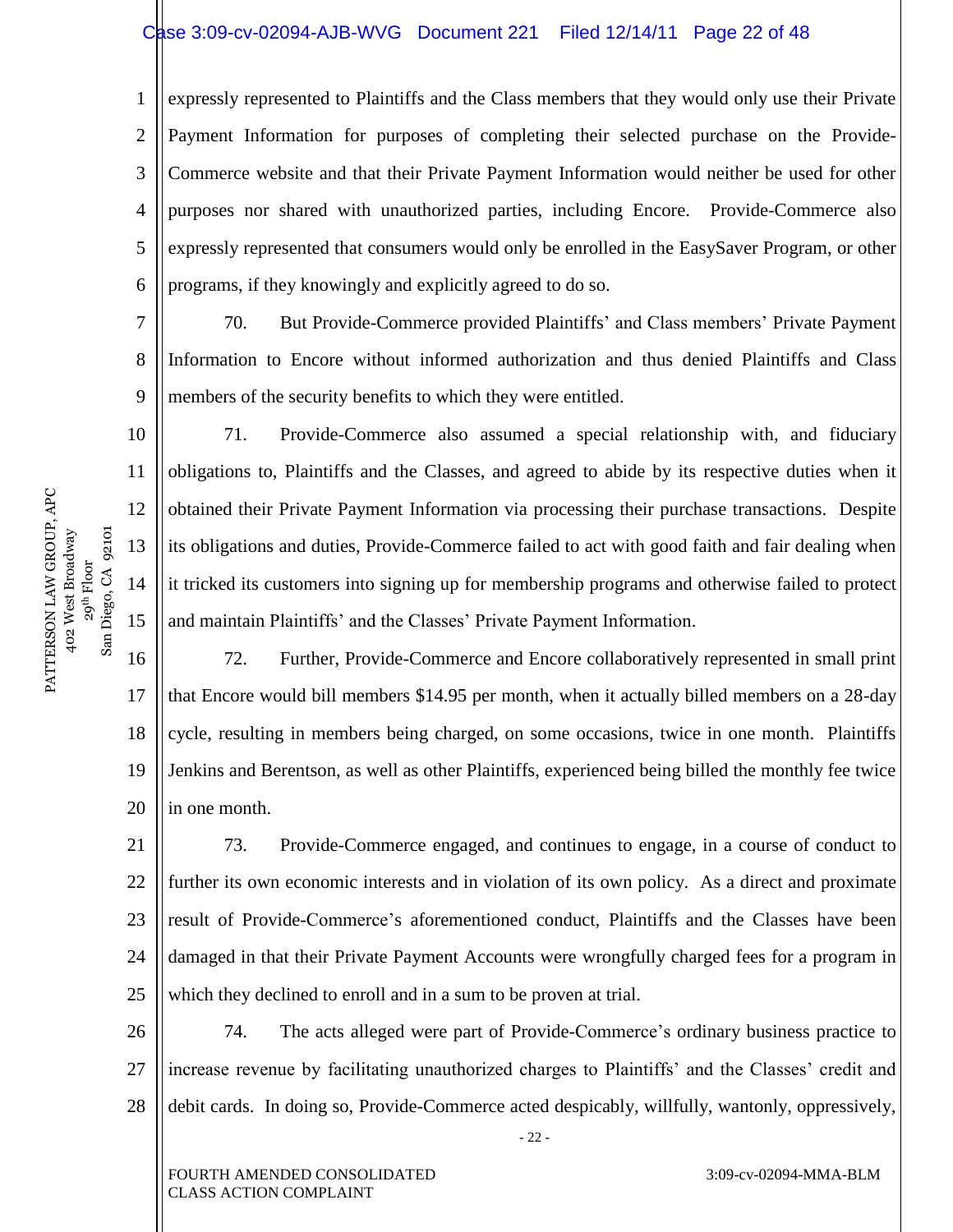1 fraudulently and in conscious disregard of Plaintiffs' and the Classes' rights.

2 3 4 75. To the extent Provide-Commerce's website contains terms that allow it to transfer its consumers' personal and payment information to Encore absent informed consent to enroll in the membership programs, those terms are unconscionable and thus unenforceable.

5 6 7 76. Plaintiffs and Class members seek judgment against Provide-Commerce for compensatory and punitive damages and declaratory relief along with pre-judgment interest, costs of suit and other relief as the Court deems just and proper.

#### **SECOND CLAIM For Breach of Contract Brought by All Plaintiffs and Subclasses 1(B), 2(B), and 3(B) Against Encore**

77. Plaintiffs refer to and incorporate by reference the above paragraphs as though set forth fully herein.

13 14 15 16 17 18 19 20 78. At all times herein relevant, Plaintiffs did not knowingly consent to join a membership program or to be bound by any terms or agreements set forth on Encore's website. To the extent it is found otherwise, Encore nonetheless breached its own published agreement. Specifically, Encore agreed to not obtain consumers' Private Payment Information either directly or indirectly from Provide-Commerce in order to charge fees or enroll customers in the purported membership programs unless customers affirmatively and knowingly join the programs by providing their email address and zip code on Encore's signup page, and clicking the green acceptance button.

21 22 23 24 25 26 27 28 79. Encore breached this agreement by intercepting or obtaining Plaintiffs' information from Provide-Commerce, charging activation fees and monthly fees to their debit or credit cards, and otherwise purportedly enrolling them in membership programs even though they never knowingly or intentionally agreed to became a member of any program, and never knowingly or intentionally authorized Encore to have access to any of their information, particularly their debit card accounts. As indicated above, several Plaintiffs likely provided their email addresses and zip codes with the understanding that the information was necessary to complete their transactions with ProFlowers.com and to receive a complimentary Gift Code *from* 

8

9

10

11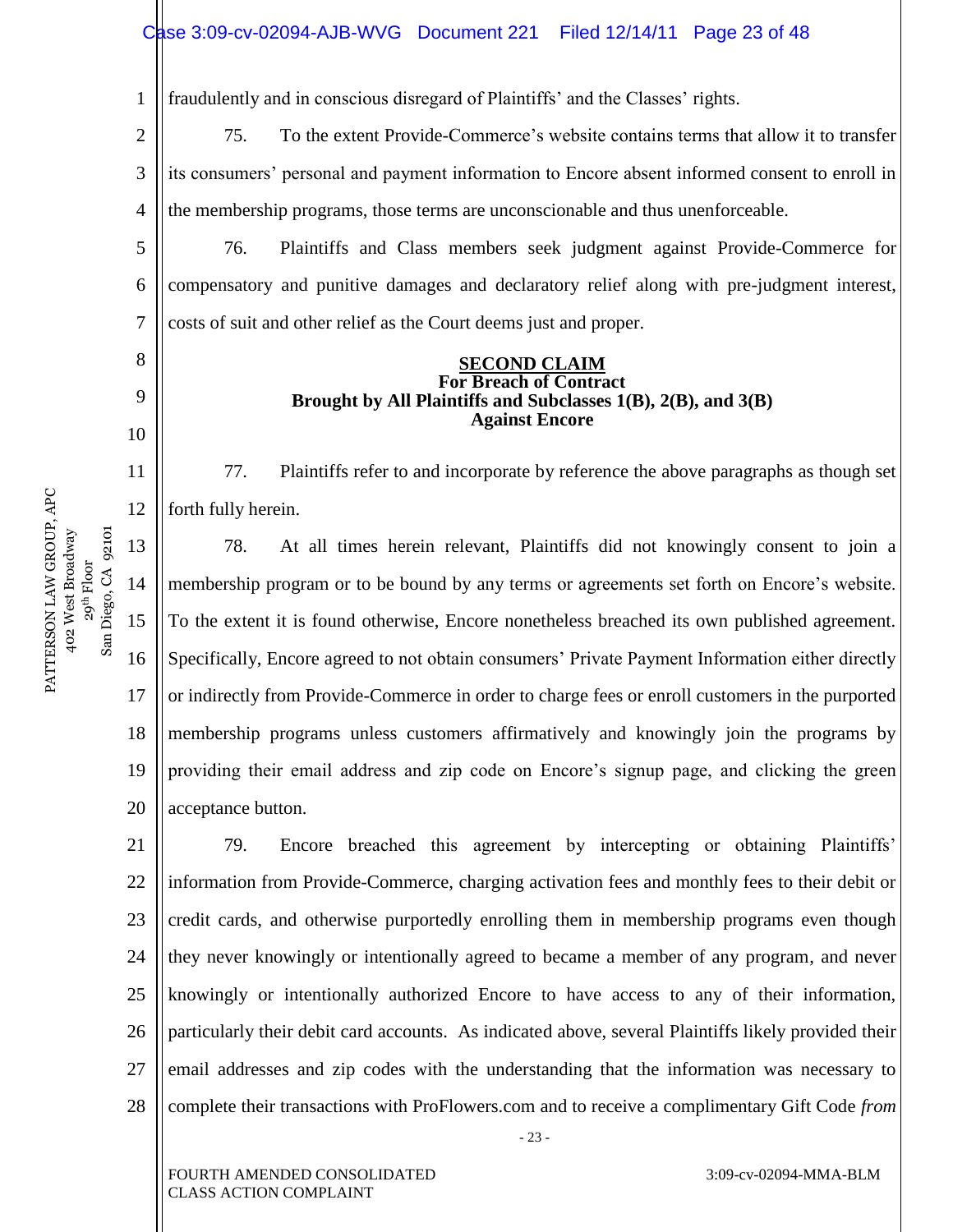#### Case 3:09-cv-02094-AJB-WVG Document 221 Filed 12/14/11 Page 24 of 48

1 2 3 4 *Proflowers.com.* They did not knowingly consent to join any rewards program or pay any fees associated with any rewards program. In fact, they did not even realize that they had been redirected away from ProFlowers' website to Encore's website due to the deceptive nature of the EasySaver Rewards marketing scheme.

80. Encore further breached the purported agreement by failing to provide any meaningful consideration in return for charging Plaintiffs' credit and debit accounts the \$1.95 activation fee and \$14.95 monthly service fee, by failing to provide any notice that Plaintiffs had been enrolled in the program, and by failing to provide the purportedly promised savings, benefits, and discounts. In fact, Encore took affirmative steps to hide the fact that Plaintiffs were purportedly enrolled in membership programs in order to continue charging Plaintiffs' credit and debit accounts for as long as possible without their knowledge, and without providing them with any meaningful benefits.

81. Encore further breached the purported agreement by representing in small print that it would bill members \$14.95 per month, when it actually billed members on a 28-day cycle, resulting in members being charged, on some occasions, twice in one month. Plaintiffs Jenkins and Berentson, as well as other Plaintiffs, experienced being billed the monthly fee twice in one month.

18 19 20 82. Encore further failed to act with good faith and fair dealing because it took steps to prevent class members from canceling their memberships in a timely fashion, which was a promised benefit, and it took steps to prevent members from obtaining or seeking any benefits.

21 22 23 24 83. To the extent Encore's website contains terms that allows it, among other things, to charge activation fees and monthly fees to Plaintiffs' credit and debit cards without obtaining authorization or informed consent and without providing any meaningful benefit in return, those terms are unconscionable and thus unenforceable.

25 26 27 28 84. As a direct and proximate result of defendants' aforementioned conduct, Plaintiffs and the Classes have been damaged in a sum to be proven at trial. Alternatively, Plaintiffs seek declaratory judgment that Encore's contractual agreements are unconscionable and unenforceable, along with unjust enrichment damages.

- 24 -

5

6

7

8

9

10

11

12

13

14

15

16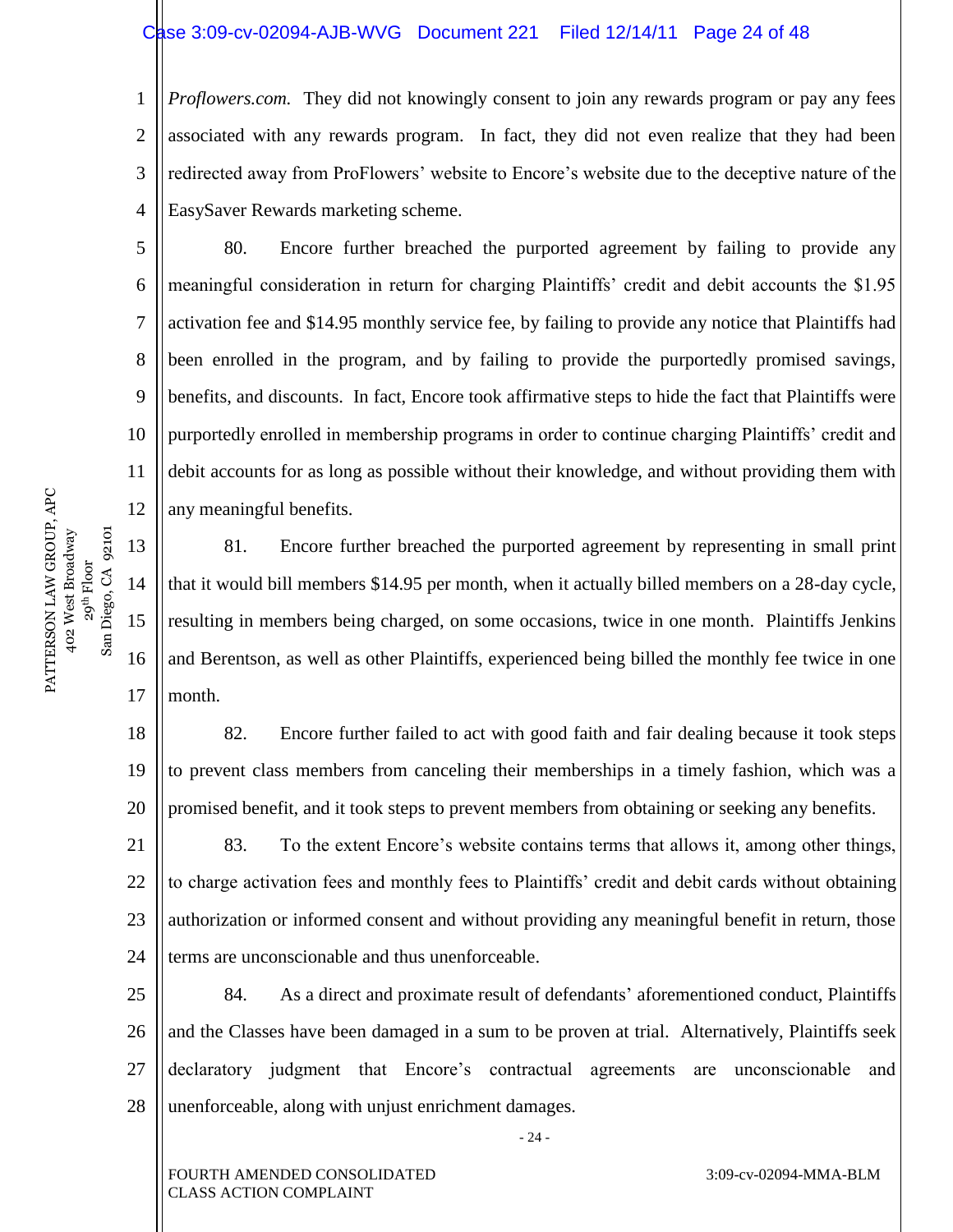#### **THIRD CLAIM For Breach of the Implied Covenant of Good Faith and Fair Dealing Brought by Plaintiffs, the Classes and All Subclasses Against Defendants**

4 5 85. Plaintiffs refer to and incorporate by reference the above paragraphs as though set forth fully herein.

86. Provide-Commerce, as well as its collaborative partner Encore, entered into a contract with Plaintiffs and Class members based on representations made via policies and terms of conditions posted on Provide-Commerce's websites about whether Private Payment Information would be transmitted to Encore and, if so, under what conditions.

87. Plaintiffs and Class members did everything the contracts required of them. They provided their Private Payment Information for the limited purpose of completing their purchases on the Provide-Commerce website and did not affirmatively consent to have their information transmitted to Encore for any reason. In fact, some Plaintiffs and class members affirmatively declined the savings coupon that was used as bait to enroll unsuspecting consumers into Defendants' membership programs. Thus, all conditions had been met to allow Provide-Commerce to fully protect Plaintiffs' and the Class' Private Payment Information from disclosure to Encore.

18 19 20 21 22 23 24 25 26 88. Provide-Commerce, along with Encore, interfered with Plaintiffs' and Class members' rights to receive the security and privacy benefits that they were entitled to under the contract. Indeed, Provide-Commerce expressly represented and implied to Plaintiffs and the Class members that they would only use their Private Payment Information for purposes of completing their selected purchase on the Provide-Commerce website and that their Private Payment Information would neither be used for other purposes nor shared with unauthorized parties, including Encore. Provide-Commerce also expressly and impliedly represented that consumers would only be enrolled in a membership program, if they knowingly and explicitly agreed to do so.

27 28 89. But Provide-Commerce provided Plaintiffs' and Class members' Private Payment Information to Encore without informed authorization, thereby unfairly denying Plaintiffs and

- 25 -

1

2

3

6

7

8

9

10

11

12

13

14

FOURTH AMENDED CONSOLIDATED CLASS ACTION COMPLAINT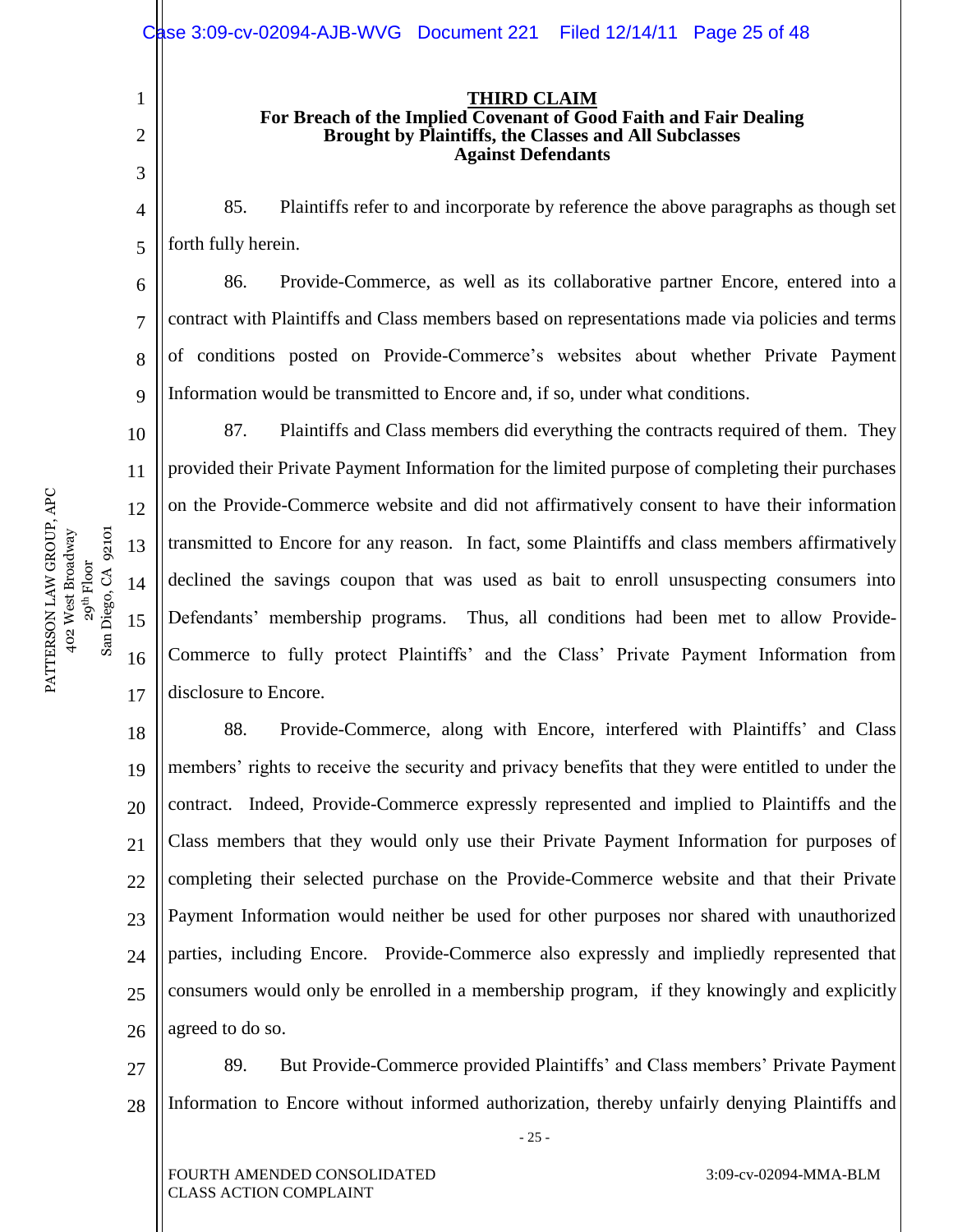# Case 3:09-cv-02094-AJB-WVG Document 221 Filed 12/14/11 Page 26 of 48

1 2 3 Class members of the security benefits to which they were entitled. As such, Provide-Commerce — along with its collaborative and undisclosed partner, Encore — failed to act in good faith to further its economic interests and at the expense of Plaintiffs and Class members.

4 5 6 7 90. Provide-Commerce, as well as its collaborative and undisclosed partner, assumed a special relationship with, and fiduciary obligations to, Plaintiffs and the Classes, and agreed to abide by its respective duties, when it obtained Plaintiffs' and the Classes' Private Payment Information to process purchase transactions.

8 9 10 11 91. Defendants, however, refused and failed to act in good faith and deal fairly with Plaintiffs and the Classes, and breached said obligations by mishandling Plaintiffs' and the Classes' Private Payment Information, and by utilizing a deceptive practice to intentionally trick customers into unwittingly signing up for membership programs.

92. Lacking a reasonable basis for doing so, and with full knowledge and/or conscious disregard of the consequences, Provide-Commerce, along with Encore, failed to protect and maintain Plaintiffs' and the Classes' Private Payment Information.

15 16 93. Defendants engaged, and continues to engage, in a course of conduct to further their own economic interests and in violation of their own implied policies.

17 18 19 94. Because Defendants continue to engage in the above acts, their actions constitute a continuing tort and continuing bad faith, causing Plaintiffs and the Classes to suffer continuing damages.

20 21 22 95. As a direct and proximate result of Defendants' conduct, Plaintiffs and the Classes have been damaged in that their Private Payment Information was misused via unauthorized charges to their credit and debit accounts.

23 24 25 26 96. The conduct was part of Defendants' ordinary business practice to increase revenue by facilitating unauthorized charges to Plaintiffs' and the Classes' credit and debit accounts. In doing so, Defendants acted despicably, willfully, wantonly, oppressively, fraudulently and in conscious disregard of Plaintiffs' and the Classes' rights.

27 28 97. Plaintiffs and Class members seek judgment against Defendants for compensatory and punitive damages and declaratory relief along with pre-judgment interest, costs of suit and

- 26 -

PATTERSON LAW GROUP, APC PATTERSON LAW GROUP, APC 402 West Broadway 29<sup>th</sup> Floor<br>Diego, CA 92101 San Diego, CA 92101 402 West Broadway  $San$ 

12

13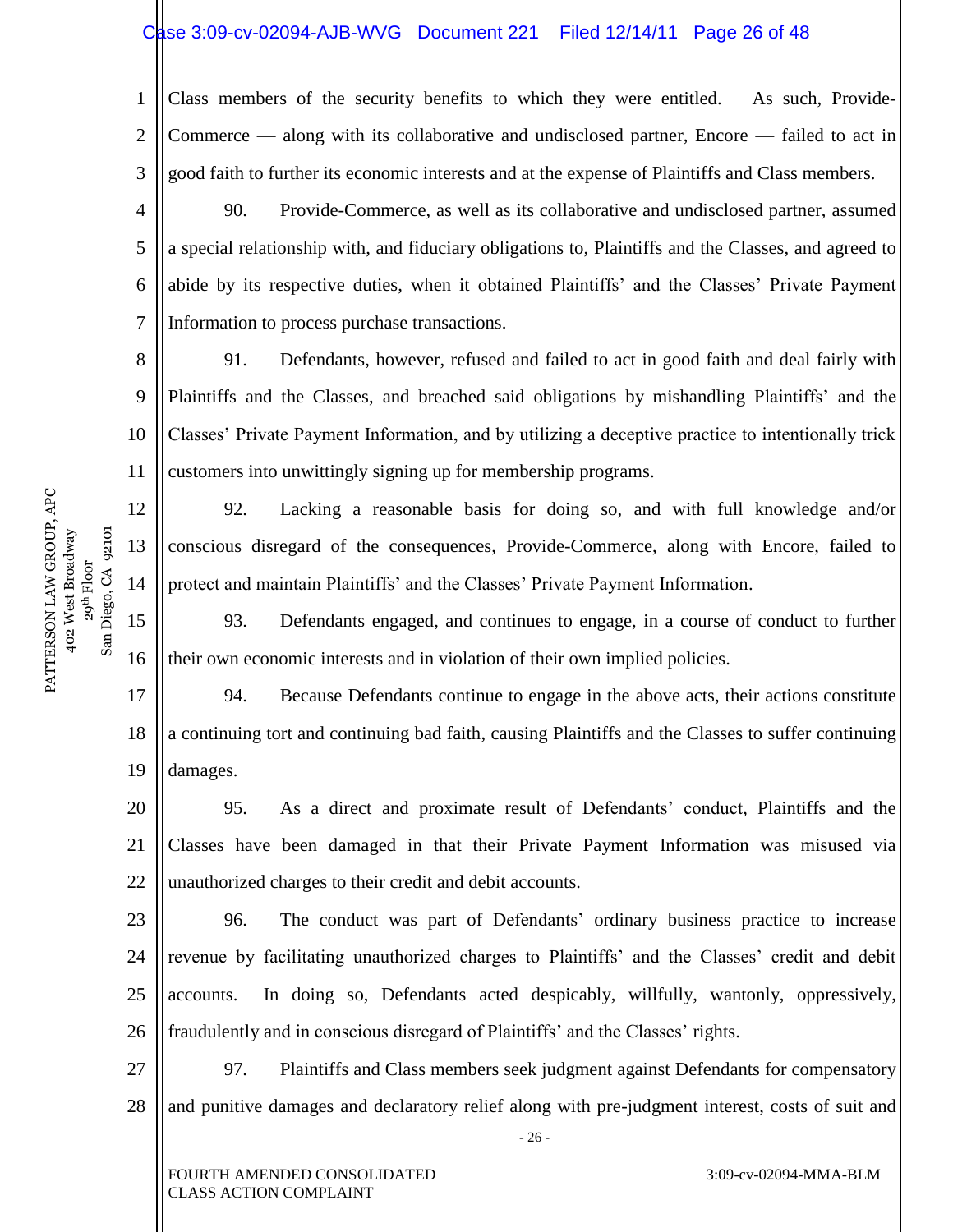1 other relief as the Court deems just and proper.

#### **FOURTH CLAIM For Fraudulent Misrepresentations/Omissions Brought by Plaintiffs, the Classes and All Subclasses Against Defendants**

98. Plaintiffs refer to and incorporate by reference the above paragraphs as though set forth fully herein.

99. Common law fraud is the making of a knowingly false representation or concealment of a material fact with intent to deceive or induce reliance that causes justifiable reliance and resulting damages. And California Civil Code section 1710 defines deceit/fraud as either: (1) the suggestion, as a fact, of that which is not true, by one who does not believe it to be true; (2) the assertion, as a fact, of that which is not true, by one who has no reasonable ground for believing it to be true; (3) the suppression of a fact, by one who is bound to disclose it, or who gives information of other facts which are likely to mislead for want of communication of that fact; or (4) a promise, made without any intention of performing it.

15 16 17 18 19 20 21 22 23 24 25 100. Provide-Commerce and Encore admit that they work completely and collaboratively with each other in creating, implementing and operating the membership programs and their enrollment process. Provide-Commerce represented through its published policy that it will not transmit Plaintiffs' and the Class members' Private Payment Information absent authorization. Provide-Commerce publishes its policy with the intent to induce Plaintiffs and the Classes to purchase merchandise from Provide-Commerce under the guise that Provide-Commerce will protect their information. But in actuality, Provide-Commerce transmits the information to its partner Encore and/or allows Encore to intercept the information during Plaintiffs' and the Classes' purchase transaction. Encore then makes unauthorized charges to Plaintiffs' and the Classes' credit and debit accounts under the guise that Plaintiffs and the Classes enrolled in membership programs, which they did not do.

26 27 28 101. Likewise, Provide-Commerce's agent, joint venturer, and co-conspirator Encore represented that it would only obtain Plaintiffs' and the Classes' Private Payment Information from Provide-Commerce if Plaintiffs and the Classes affirmatively agreed to enroll in

- 27 -

PATTERSON LAW GROUP, APC PATTERSON LAW GROUP, APC 402 West Broadway 29<sup>th</sup> Floor<br>Diego, CA 92101 San Diego, CA 92101 402 West Broadway  $San$ 

2

3

4

5

6

7

8

9

10

11

12

13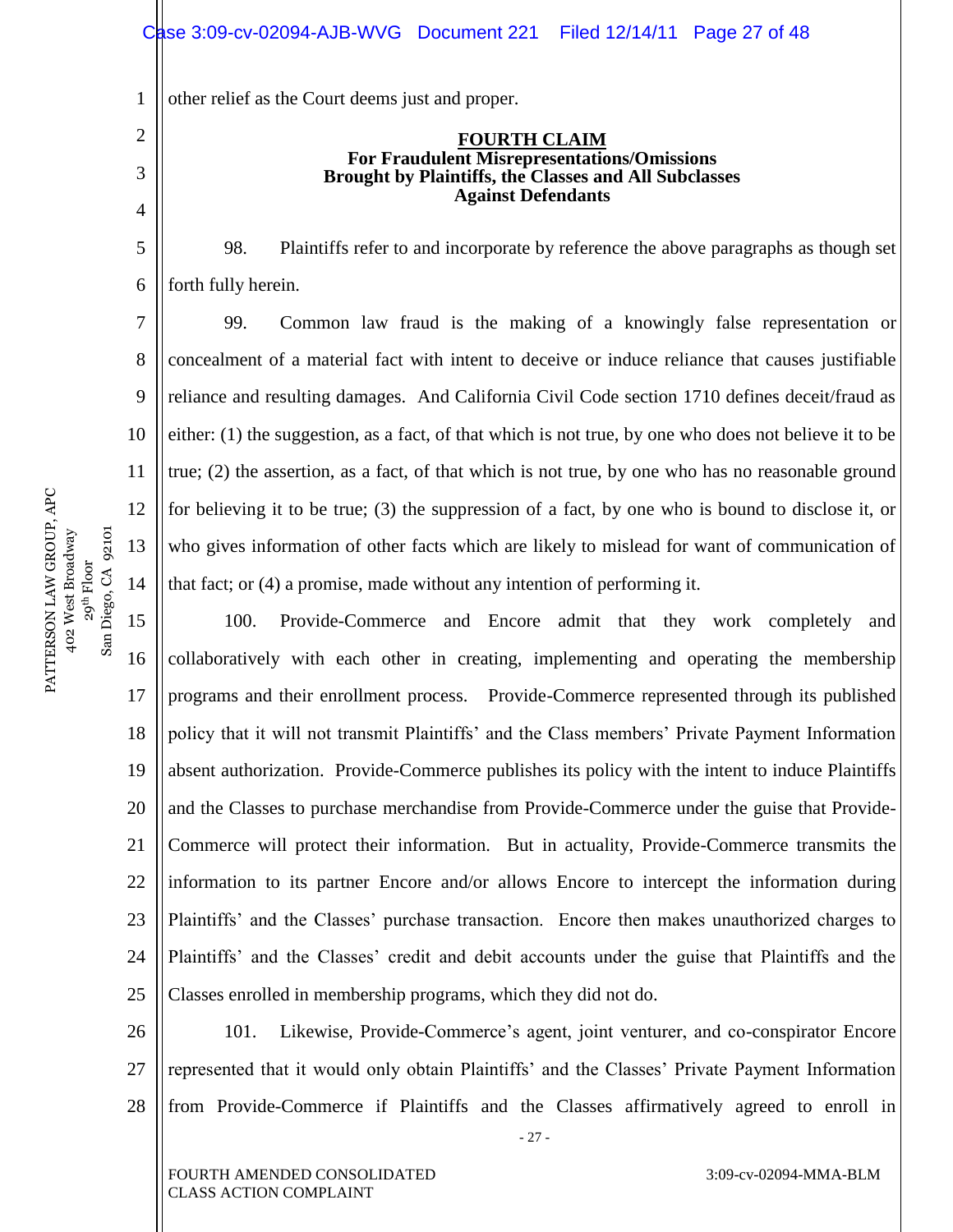#### Case 3:09-cv-02094-AJB-WVG Document 221 Filed 12/14/11 Page 28 of 48

1 2 3 4 5 6 membership programs by providing their email address and zip code. Provide-Commerce via Encore also represented that Plaintiffs and the Classes would only be charged for EasySaver activation and membership fees if they enrolled in the program by providing their email address and zip code. In reality, Provide-Commerce provided to Encore, or allowed Encore to intercept, Plaintiffs' and the Classes' Private Payment Information without authorization; and thereafter, via Encore charged Plaintiffs' and the Classes' credit and debit cards without authorization.

7 8 9 10 102. Further, Provide-Commerce, directly and via its partner, agent and coconspirator, Encore, touted membership programs as legitimate savings clubs that provide coupons, gift cards, and other savings benefits to its members. But in reality, the programs were nothing more than a sham that provided no meaningful benefits, products or services to its members.

11 12 13 14 15 16 17 18 19 20 21 22 23 24 25 26 27 28 103. Provide-Commerce further misrepresented that Plaintiffs could receive a "free" gift simply by providing their respective email address and zip code as part of Provide-Commerce's EasySaver Rewards program. These misrepresentations were also made via its partner, agent and coconspirator, Encore. Hidden in an entirely separate area on the website are deceptive terms and conditions stating that Plaintiffs would be charged for enrolling in the reward program. Provide-Commerce, along with Encore, knew, or reasonably should have known, that Plaintiffs would likely not see the hidden terms and conditions, and that Plaintiffs would not have provided their email addresses and zip codes if they knew Provide-Commerce via Encore would thereafter begin billing their debit cards. Provide-Commerce, separately and via Encore, further concealed the terms and conditions and Plaintiffs' "enrollment" in the program by not providing any confirmation of "enrollment" either at the time of enrollment or in a subsequent email notification, and by intentionally not requesting Plaintiffs' credit and debit card information at the time of enrollment. Provide-Commerce, along with Encore, knew that Plaintiffs would not provide their credit or debit card information or intentionally enroll in the rewards program if Encore directly asked Plaintiffs to provide their credit and debit card information. Simply put, Provide-Commerce deceptively transmitted to Encore, or allowed the interception of, Plaintiffs' and Class members' Private Payment Information without their knowledge or consent.

PATTERSON LAW GROUP, APC PATTERSON LAW GROUP, APC 402 West Broadway 29<sup>th</sup> Floor<br>Diego, CA 92101 San Diego, CA 92101 402 West Broadway  $San$ 

- 28 -

FOURTH AMENDED CONSOLIDATED CLASS ACTION COMPLAINT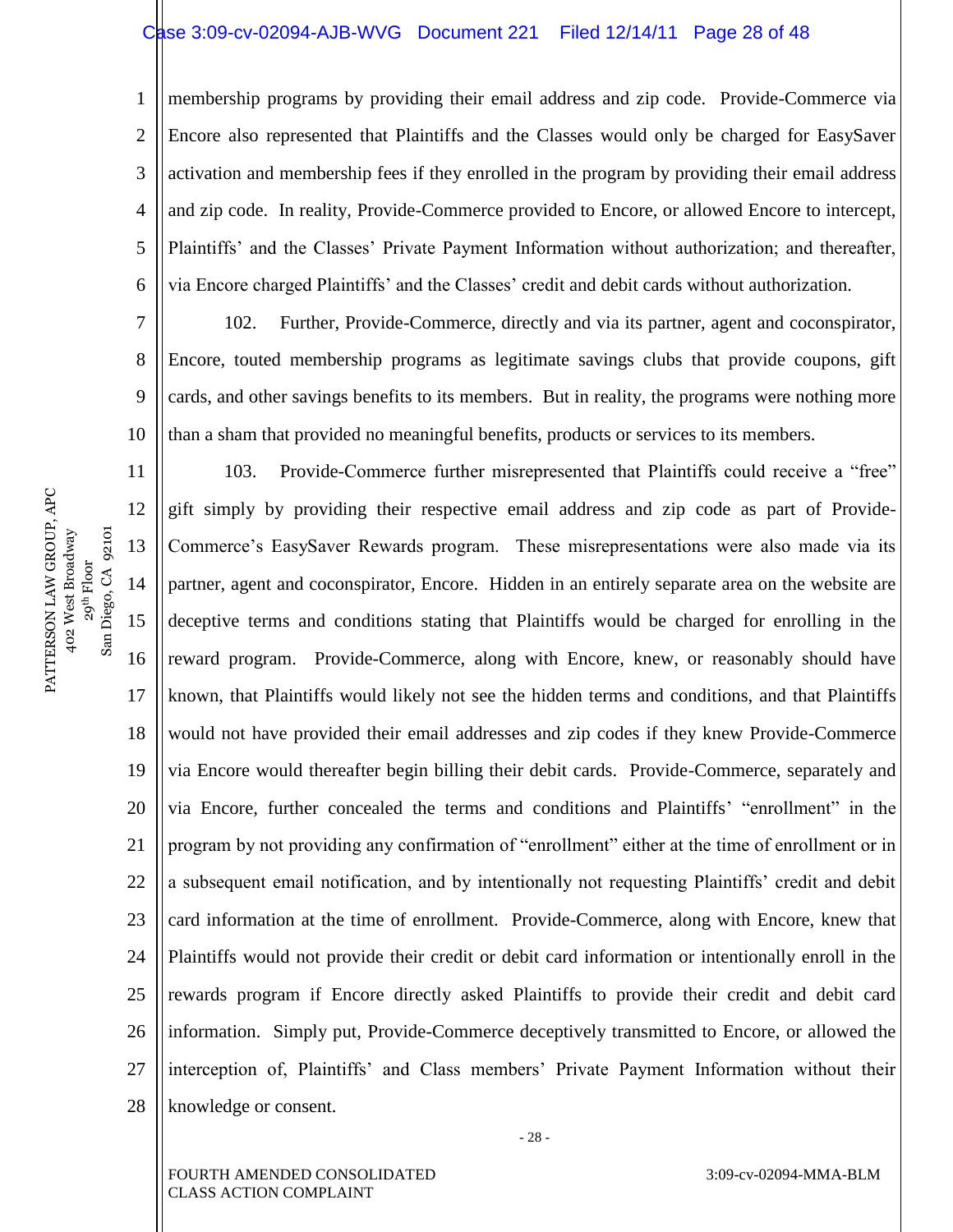1 2 3 4 5 104. Provide-Commerce further misrepresented through Encore that members would be billed \$14.95 per month, when in actuality they were billed on a 28-day cycle, resulting in members being charged, on some occasions, twice in one month. Plaintiffs Jenkins and Berentson, as well as other Plaintiffs, experienced being billed the monthly fee twice in one month.

105. Plaintiffs and the Classes relied on Provide-Commerce's misrepresentations and omissions by providing their Private Payment Information to Provide-Commerce and were damaged because unauthorized charges were made to their credit and debit accounts. Further, Plaintiffs and the Classes received no benefits, services or products from membership programs. Provide-Commerce thus reaped unearned financial gains the unauthorized charges to Plaintiffs' and the Classes' credit and debit cards, and from the EasySaver Rewards activation fees and membership dues. This conduct is unjust and unlawful and thus violates California Civil Code section 1710.

106. As a proximate result of Provide-Commerce's fraud, Plaintiffs and the Classes have been damaged in an amount that was improperly charged to their credit and debit cards and all other resulting damages.

17 18 19 20 107. Plaintiffs and the Classes are further informed and believe that Defendants' conduct as was motivated by malice, fraud, and oppression, and was done in conscious disregard of Plaintiffs' rights. Punitive damages should be assessed against Provide-Commerce in an amount that would punish and deter Defendants from further engaging in fraud.

21 22 23 24 25 26 27 108. Additionally, Provide-Commerce concealed material information about the membership programs from Plaintiffs and Class members. Provide-Commerce failed to disclose that Plaintiffs and Class members would be enrolled in the program regardless of whether they clicked the acceptance button. At the same time, Provide-Commerce made affirmative representations on its website when Plaintiffs and Class members were processing their purchases, that the program was optional and that the acceptance button would have to be selected to be enrolled.

28

- 29 - 109. Provide-Commerce also concealed the material fact that it was transmitting

FOURTH AMENDED CONSOLIDATED CLASS ACTION COMPLAINT

6

7

8

9

10

11

12

13

14

15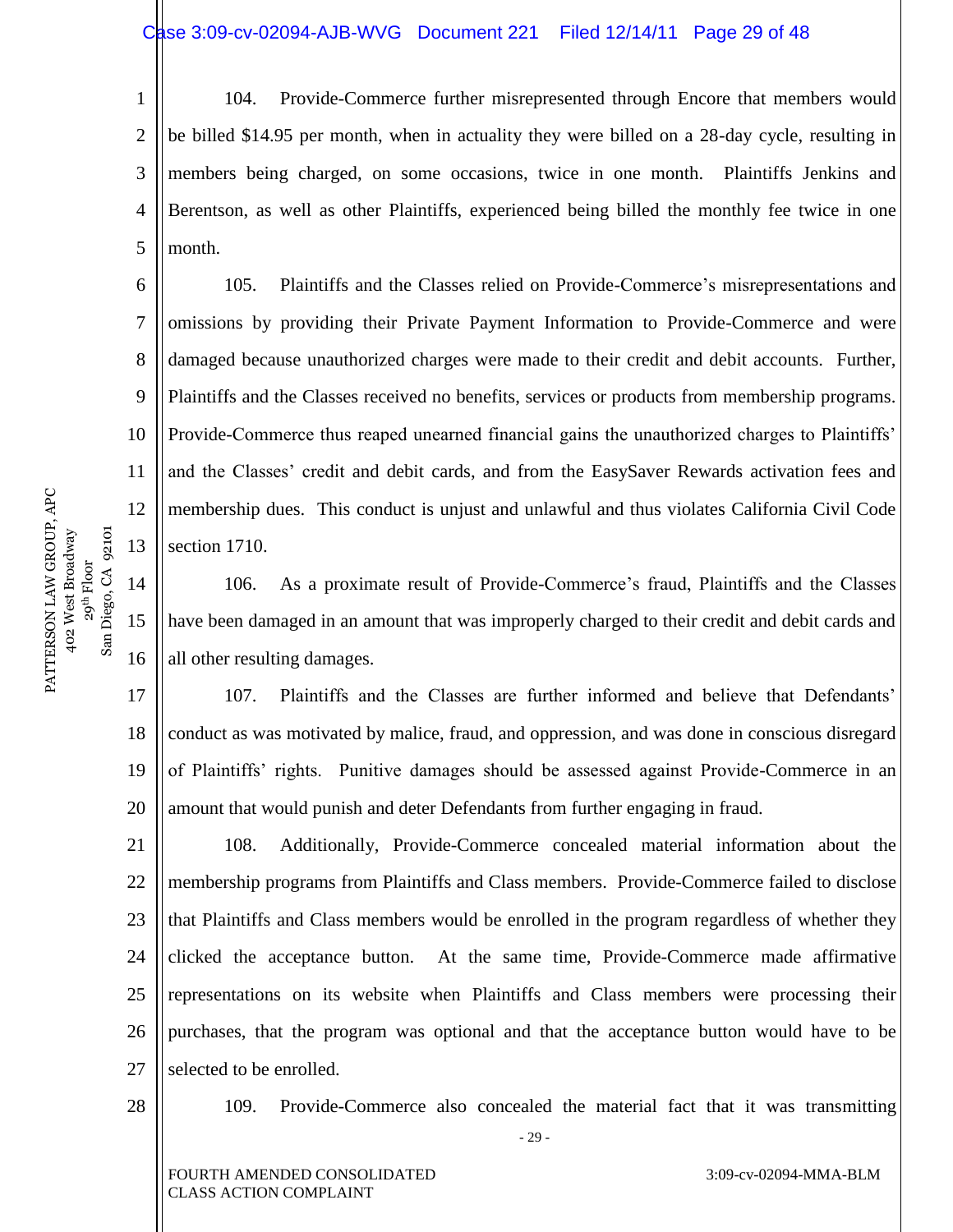#### Case 3:09-cv-02094-AJB-WVG Document 221 Filed 12/14/11 Page 30 of 48

1 2 3 4 5 6 7 8 9 10 11 12 13 14 15 16 17 18 19 20 21 22 23 24 25 26 Plaintiffs' and Class members' Private Payment Information to Encore in connection with the Defendants' EasySaver Rewards program without authorization. At the same time, Provide-Commerce made affirmative representations to Plaintiffs and Class members at the point of sale and in its written policies and agreements that Private Payment Information would not be transmitted or used without authorization beyond what was necessary to fill the customer's original order. Provide-Commerce further concealed and/or failed to disclose that Plaintiffs and Class members' Private Payment Accounts would be charged an EasySaver activation fee or monthly fees regardless of whether they declined the offer to join. To the contrary, Provide-Commerce misrepresented to Plaintiffs and Class members that the program was optional when it presented the offer to Plaintiffs and Class members at the time of their purchase, and represented that they would have to affirmatively enroll by providing additional information and clicking the "acceptance" button. Provide-Commerce further misrepresented to Plaintiffs and Class members at the point of sale that they would have to affirmatively enroll in the program to be charged. Provide-Commerce also failed to disclose material information regarding the program itself, including, but not limited to, the fact that the program did not provide any savings or benefits and that consumers would be charged monthly regardless of whether they used, or even affirmatively enrolled, in the program. Instead, Provide-Commerce affirmatively misrepresented that, if enrolled, Plaintiffs and Class members would immediately receive a "gift" code" and that "benefits and savings will automatically continue." Plaintiffs and Class members were unwittingly enrolled in the program, but did not receive the gift code at the time of their purchase and/or other benefits or savings as a result of being enrolled in the Program. Provide-Commerce also concealed and failed to disclose that it was financially benefiting from its partnership with Encore, instead misrepresenting the offer as a "gift." These misrepresentations and omissions were made by Provide-Commerce and/or by Encore acting with Provide-Commerce's authorization and on its behalf, while Plaintiffs and Class members were processing and completing their Provide-Commerce transactions.

- 27
- 28

110. The concealed information is material in that a reasonable consumer would find information important when deciding whether to purchase products from Provide-Commerce's

- 30 -

PATTERSON LAW GROUP, APC PATTERSON LAW GROUP, APC 402 West Broadway 29<sup>th</sup> Floor<br>Diego, CA 92101 402 West Broadway

San Diego, CA 92101

 $San$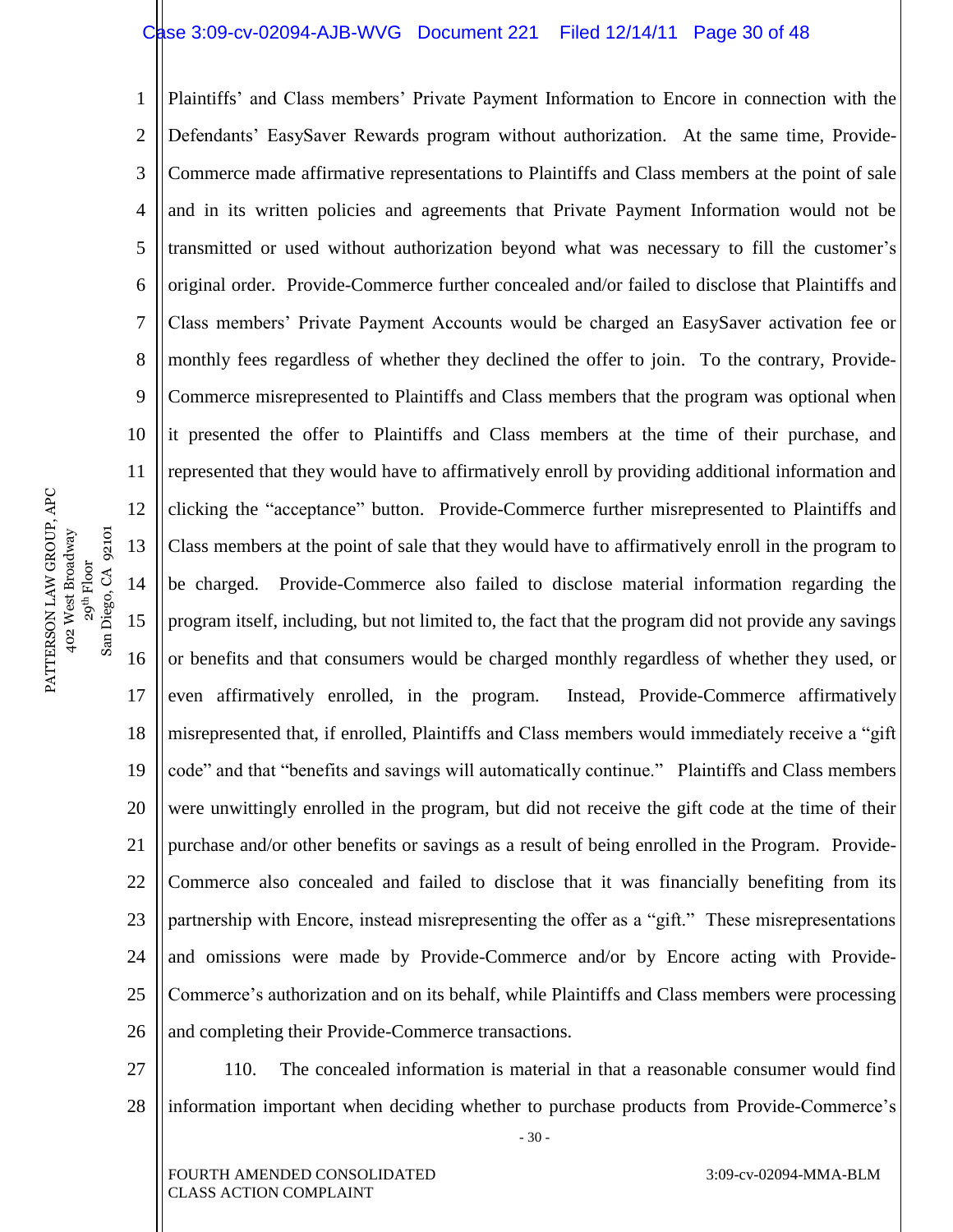# Case 3:09-cv-02094-AJB-WVG Document 221 Filed 12/14/11 Page 31 of 48

1 2 3 4 website. Had the concealed information been disclosed to Plaintiffs and Class members, they would have acted differently, by not providing Provide-Commerce with their Personal Payment Information, not clicking on the gift code link, or acting to cancel their membership before they were charged.

111. Plaintiffs and Class members were unaware that by declining the EasySaver program offers that Provide-Commerce would provide their Private Payment Information to Encore or that their Payment Accounts would be charged as a result because Provide-Commerce concealed the material information as alleged above.

112. Plaintiffs and the Classes justifiably acted or relied upon to their detriment the omissions and misrepresentations that their Private Payment Information would not be transmitted, as evidenced by the fact that they gave Provide-Commerce their Private Payment Information to complete their purchase, but did not authorize, in fact declined, any offer that their Private Payment Information transmitted to Encore or their accounts charged in connection with the EasySaver Program.

15 16 113. Provide-Commerce was and continues to be under a duty to Plaintiffs and the Classes to disclose these facts because:

- **a.** Provide-Commerce is in a superior position to know the truth about the membership programs and its business practice of transmitting Private Payment Information to Encore;
- **b.** Provide-Commerce made partial disclosures and representations as alleged above about the program and about its policies regarding use of consumers' Private Payment Information; and
- **c.** Provide-Commerce actively concealed from Plaintiffs and the Classes the true nature of the program and its true practices with respect to the use of Private Payment Information.

26 27 28 114. Provide-Commerce intentionally represented and concealed from and/or failed to disclose to Plaintiffs and the Classes the facts described above with the intent to defraud Plaintiffs and Class members, and for the purpose of inducing Plaintiffs and the Class to provide

- 31 -

PATTERSON LAW GROUP, APC PATTERSON LAW GROUP, APC 402 West Broadway 29<sup>th</sup> Floor<br>Diego, CA 92101 San Diego, CA 92101 402 West Broadway  $San$ 

5

6

7

8

9

10

11

12

13

14

17

18

19

20

21

22

23

24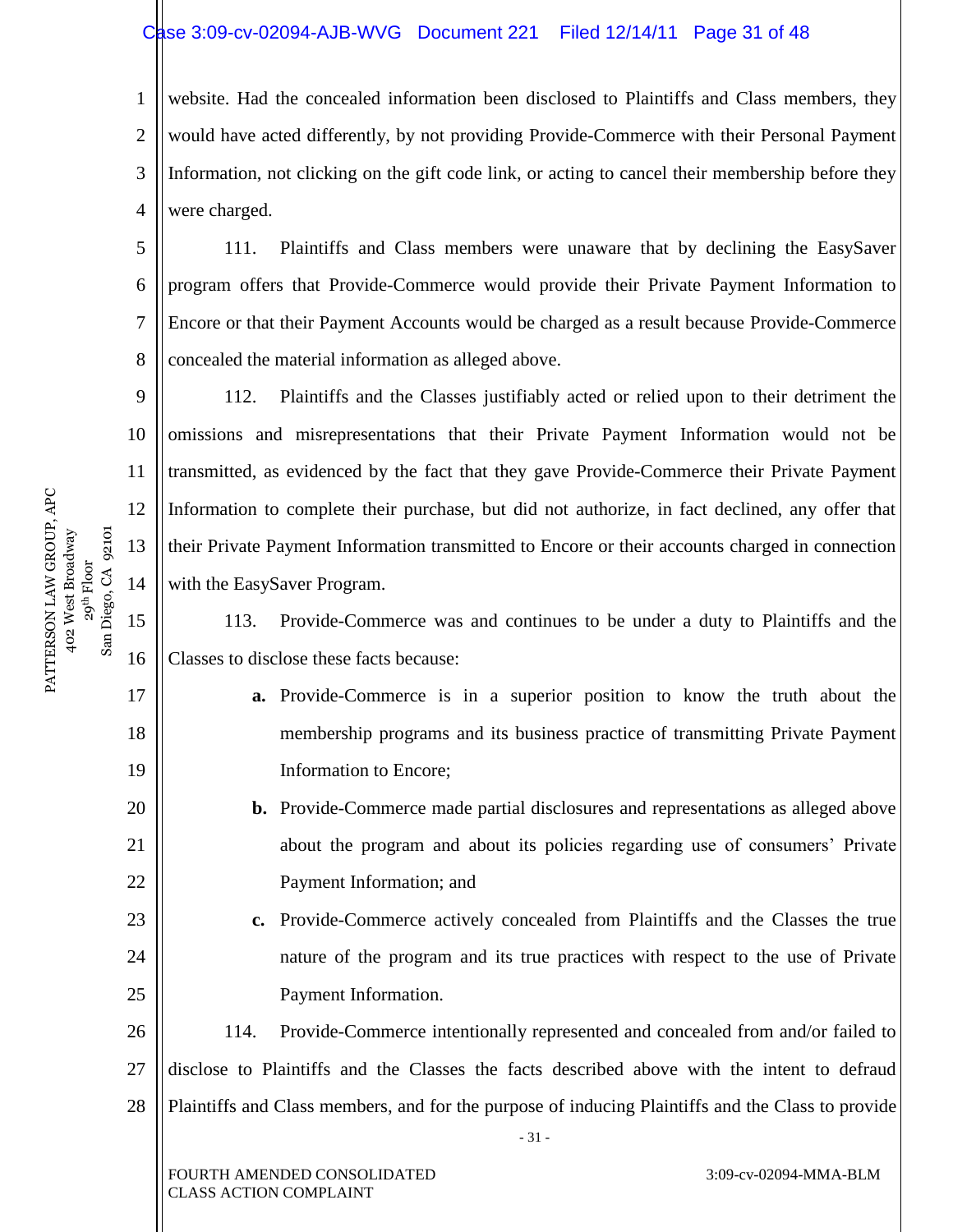# Case 3:09-cv-02094-AJB-WVG Document 221 Filed 12/14/11 Page 32 of 48

1 2 3 4 5 6 7 8 9 10 11 their Private Payment Information, which was later transmitted to Encore to involuntarily enroll Plaintiffs and Class members in the illusory Program. By concealing this material information, Defendant sought to ensure that Plaintiffs and Class members would complete their transaction on the Provide-Commerce website while allowing it to still profit by giving that information to Encore without authorization to enroll Plaintiffs and Class members in the sham Program. Defendant knew that Plaintiffs and Class members would not have provided their Private Payment Information to Encore if all material information was disclosed because Plaintiffs and Class members declined to participate in the Program. Despite this, Defendant completed their transactions with Plaintiffs and Class members, fraudulently enrolled them in the membership programs and unlawfully transmitted Plaintiffs' and Class members' Private Payment Information to Encore.

12 115. Had Provide-Commerce disclosed that it intended to transmit Plaintiffs' and Class members' Private Payment Information to Encore without their permission and that their Private Payment Accounts would be charged as a result, Plaintiffs and Class members would have taken additional steps to secure their accounts, would not have provided their Private Payment Information and/or purchased products from Provide-Commerce.

17 18 19 116. As a direct and proximate cause of Provide-Commerce's misconduct, Plaintiffs and the Class members have suffered actual damages in that they have paid activation and monthly fees without receiving any benefits, discounts or savings.

20 21 117. Provide-Commerce's misconduct has been and is wanton and/or reckless and/or shows a reckless indifference to the interests of others.

22 23 24 25 118. Plaintiffs, on behalf of themselves and all others similarly situated, demand judgment against Provide-Commerce for actual and punitive damages for themselves and each member of the Class, plus attorneys' fees for the establishment of a common fund, interest, and costs.

26 / / /

- 27
- 28

FOURTH AMENDED CONSOLIDATED CLASS ACTION COMPLAINT

3:09-cv-02094-MMA-BLM

PATTERSON LAW GROUP, APC PATTERSON LAW GROUP, APC 402 West Broadway 29<sup>th</sup> Floor<br>Diego, CA 92101 San Diego, CA 92101 402 West Broadway  $San$ 

13

14

15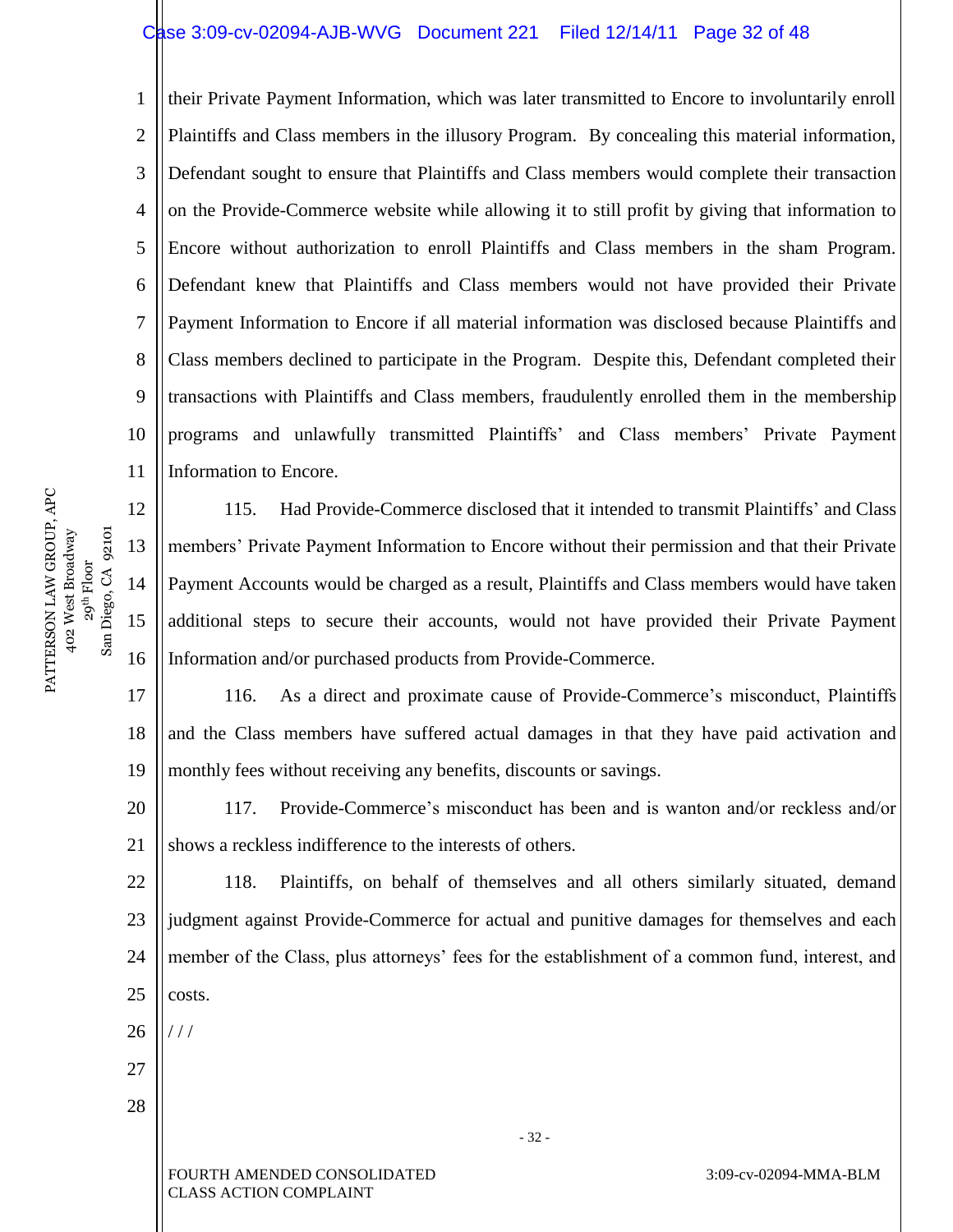|                                             |                | Case 3:09-cv-02094-AJB-WVG Document 221 Filed 12/14/11 Page 33 of 48                                                                                                          |  |  |  |  |  |
|---------------------------------------------|----------------|-------------------------------------------------------------------------------------------------------------------------------------------------------------------------------|--|--|--|--|--|
|                                             | $\mathbf 1$    | <b>FIFTH CLAIM</b><br>For Violations of the Consumers Legal Remedies Act Cal. Civil Code section 1750 et seq.<br><b>Brought by Plaintiffs, the Classes and All Subclasses</b> |  |  |  |  |  |
|                                             | $\overline{2}$ |                                                                                                                                                                               |  |  |  |  |  |
|                                             | 3              | <b>Against Defendants</b>                                                                                                                                                     |  |  |  |  |  |
|                                             | 4              | Plaintiffs refer to and incorporate by reference the above paragraphs as though set<br>119.                                                                                   |  |  |  |  |  |
|                                             | 5              | forth fully herein.                                                                                                                                                           |  |  |  |  |  |
|                                             | 6              | California Civil Code section 1770(a) provides that it is unlawful to use unfair<br>120.                                                                                      |  |  |  |  |  |
|                                             | $\overline{7}$ | methods of competition and unfair or deceptive acts or practices in a transaction intended to                                                                                 |  |  |  |  |  |
|                                             | 8              | result or which results in the sale or lease of goods or services to any consumer.                                                                                            |  |  |  |  |  |
|                                             | 9              | Provide-Commerce and Encore are each a "person" as defined by Civil Code §<br>121.                                                                                            |  |  |  |  |  |
|                                             | 10             | $1761(c)$ .                                                                                                                                                                   |  |  |  |  |  |
|                                             | 11             | Plaintiffs and the members of the CLRA Sub-Class are "consumers" within the<br>122.                                                                                           |  |  |  |  |  |
|                                             | 12             | meaning of Civil Code §1761(d).                                                                                                                                               |  |  |  |  |  |
| 92101                                       | 13             | The flowers and gifts ordered by Plaintiffs and Class members from Provide-<br>123.                                                                                           |  |  |  |  |  |
| 402 West Broadway<br>29 <sup>th</sup> Floor | 14             | Commerce constitute "goods" as defined by Civil Code § 1761(a).                                                                                                               |  |  |  |  |  |
| San Diego, CA                               | 15             | The EasySaver Rewards, Red Envelope Rewards, and Preferred Buyers Pass<br>124.                                                                                                |  |  |  |  |  |
| PATTERSON LAW GROUP, APC                    | 16             | programs constitute "services" as defined by Civil Code § 1761(b).                                                                                                            |  |  |  |  |  |
|                                             | 17             | 125.<br>The purported benefits of the membership programs in which Plaintiffs and Class                                                                                       |  |  |  |  |  |
|                                             | 18             | members were enrolled, including coupons for Provide-Commerce's flowers and gifts, also                                                                                       |  |  |  |  |  |
|                                             | 19             | constitute "goods" as defined by Civil Code $\S$ 1761(a).                                                                                                                     |  |  |  |  |  |
|                                             | 20             | Plaintiffs' and Class members' purchase of the flowers and gifts, and their<br>126.                                                                                           |  |  |  |  |  |
|                                             | 21             | unwitting enrollment in and payment for the membership programs' benefits, are "transaction[s]"                                                                               |  |  |  |  |  |
|                                             | 22             | as defined by Civil Code $\S 1761(e)$ .                                                                                                                                       |  |  |  |  |  |
|                                             | 23             | Provide-Commerce and Encore admit that they worked completely and<br>127.                                                                                                     |  |  |  |  |  |
|                                             | 24             | collaboratively with each other in creating, implementing, and operating the membership                                                                                       |  |  |  |  |  |
|                                             | 25             | programs and their enrollment process. Defendants together provided or purported to provide                                                                                   |  |  |  |  |  |
|                                             | 26             | goods to Plaintiffs and Class members by offering a rewards program in connection with the                                                                                    |  |  |  |  |  |
|                                             | 27             | ordering, sale and delivery of the flowers and gifts on their online retail stores.                                                                                           |  |  |  |  |  |
|                                             | 28             | 128.<br>Venue is proper pursuant to Civil Code $\S 1780(c)$ because Provide-Commerce is                                                                                       |  |  |  |  |  |
|                                             |                | $-33-$                                                                                                                                                                        |  |  |  |  |  |
|                                             |                |                                                                                                                                                                               |  |  |  |  |  |

FOURTH AMENDED CONSOLIDATED CLASS ACTION COMPLAINT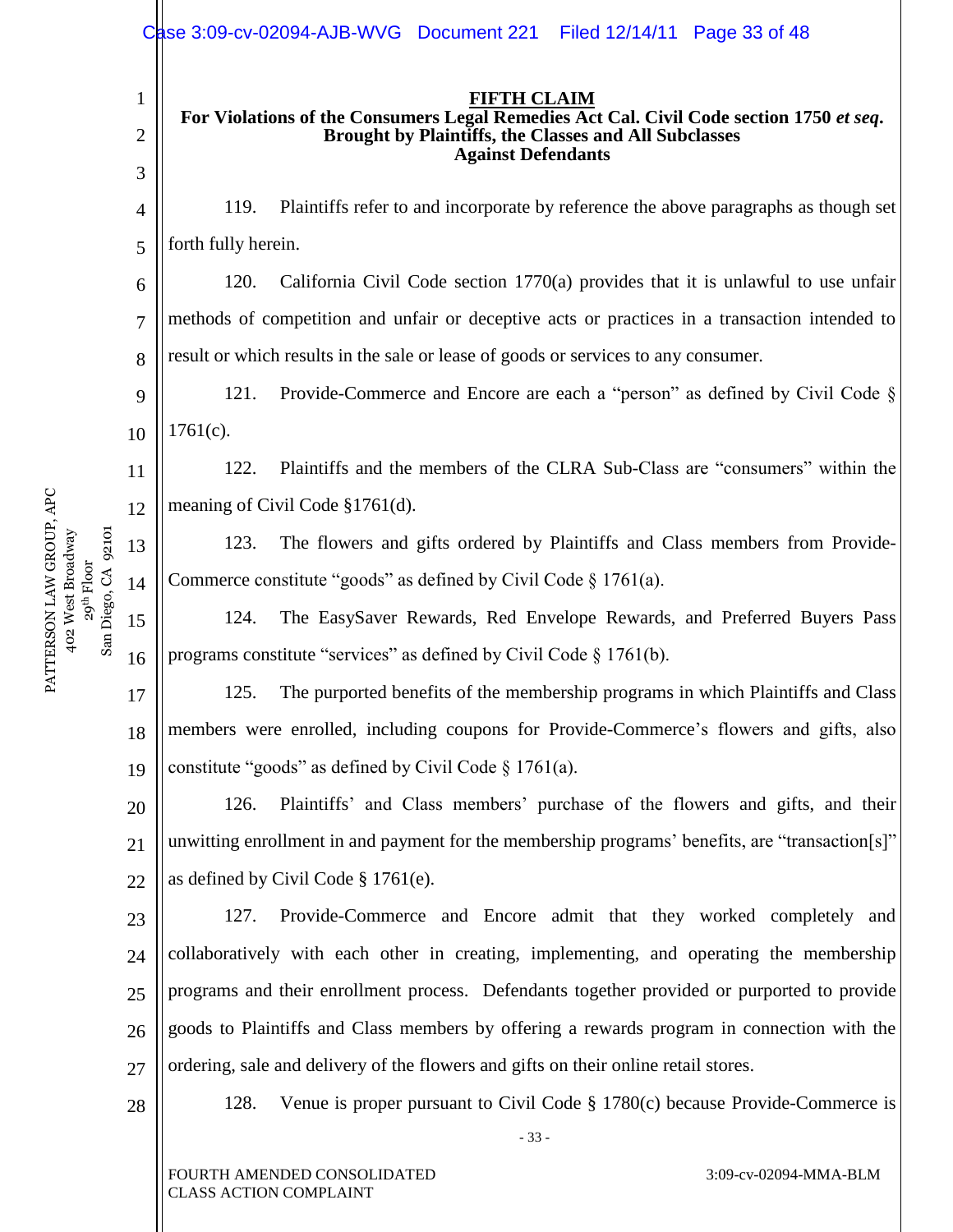# Case 3:09-cv-02094-AJB-WVG Document 221 Filed 12/14/11 Page 34 of 48

1 2 3 headquartered and does a significant amount of business in this County. Encore also does a significant amount of business in this County. Plaintiff's declaration establishing proper venue was submitted and previously attached to the original complaint filed in this case.

4 5 6 7 8 9 10 11 12 13 14 15 16 17 18 19 20 129. Provide-Commerce violated the CLRA by misrepresenting its affiliation and association with third parties, including Encore, and by sharing Plaintiffs' and Class members' Private Payment Information with Encore. Provide-Commerce also, along with Encore, violated the CLRA by representing that the membership programs would provide benefits it does not offer because Plaintiffs and Class members received no savings or discounts as a result of being enrolled. Defendants also violated the CLRA by advertising the EasySaver Program as a program that Plaintiffs and Class members could decline, representing the Program as a voluntary program that would only activate when the consumer affirmatively signs up by clicking the enroll button, and as a Program that would offer consumer discounts, savings, and other economic benefits. In fact, Plaintiffs and Class members were enrolled in the EasySaver Program after declining to join and they received no benefits or savings as a result. Furthermore, Provide-Commerce represented that Plaintiffs and Class members would receive a rebate or discount by enrolling in the program, although the earning of the benefit was contingent on Plaintiffs and Class members knowingly and actively enrolling in the program to obtain the promised coupon. Because they declined the offer, Plaintiffs and Class members did not receive a discount code or discount on their purchase, but were nonetheless charged an activation fee and subsequent monthly charges.

21 22 130. Defendants specifically violated California Civil Code section 1770(a) by, among other things:

> **a.** Misrepresenting the affiliation, connection, or association with, or certification by, another, in violation of California Civil Code section 1770(a)(3);

**b.** Representing that goods or services have sponsorship, approval, characteristics, ingredients, uses, benefits, or quantities which they do not have or that a person has a sponsorship, approval, status, affiliation, or connection which he or she does not have, in violation of California Civil Code section 1770(a)(5);

- 34 -

PATTERSON LAW GROUP, APC PATTERSON LAW GROUP, APC 29<sup>th</sup> Floor<br>Diego, CA 92101 402 West Broadway San Diego, CA 92101 402 West Broadway San 1

23

24

25

26

27

28

FOURTH AMENDED CONSOLIDATED CLASS ACTION COMPLAINT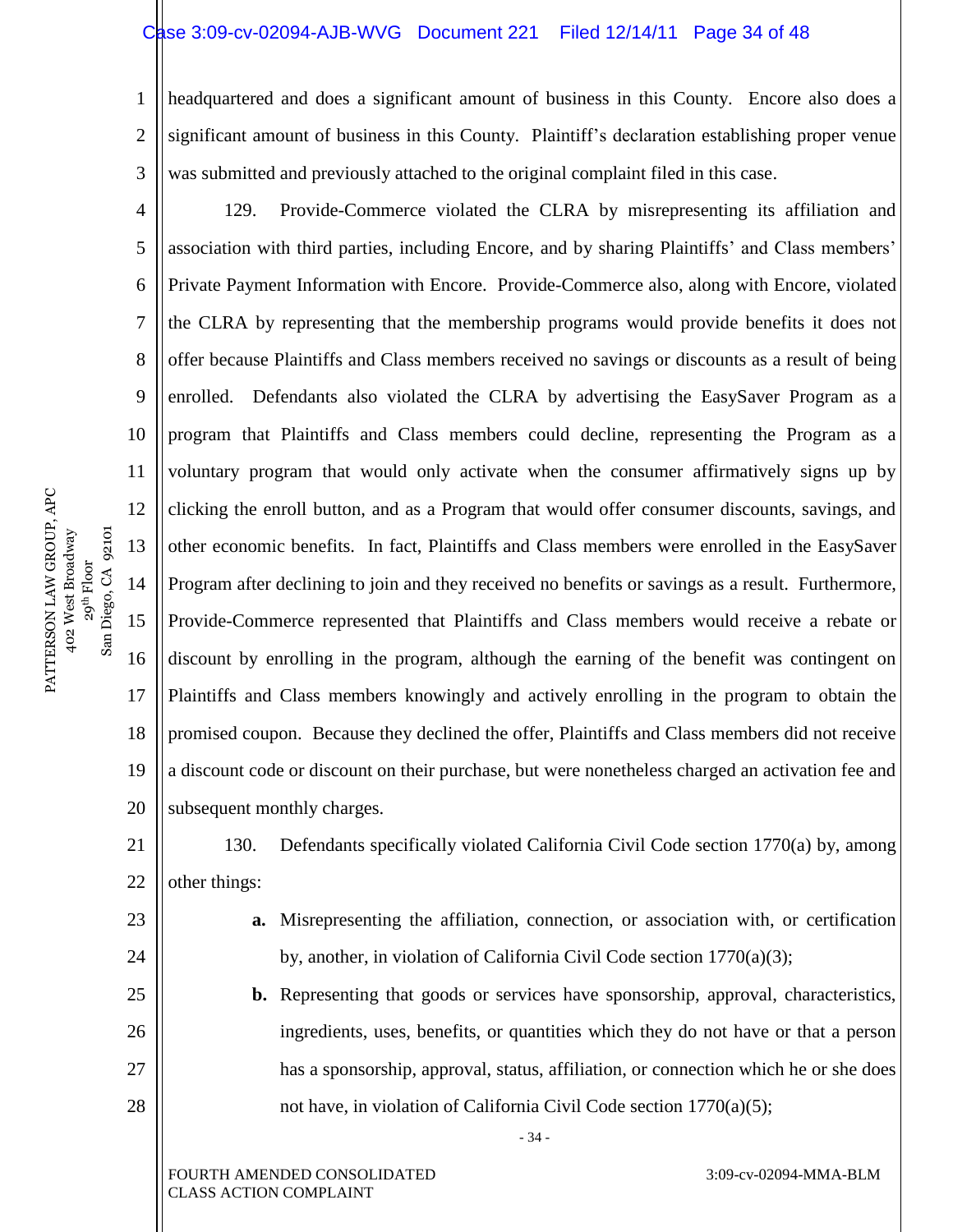|    | Case 3:09-cv-02094-AJB-WVG Document 221   Filed 12/14/11   Page 35 of 48                         |
|----|--------------------------------------------------------------------------------------------------|
| 1  | c. Advertising goods or services with intent not to sell them as advertised, in                  |
| 2  | violation of California Civil Code section 1770(a)(9);                                           |
| 3  | d. Making false or misleading statements of fact concerning reasons for, existence               |
| 4  | of, or amounts of price reductions, in violation of California Civil Code section                |
| 5  | 1770(a)(13);                                                                                     |
| 6  | Representing that a transaction confers or involves rights remedies, or obligations<br>e.        |
| 7  | which it does not have or involve, or which are prohibited by law, <i>i.e.</i> , the right to    |
| 8  | decline to join the EasySaver Program, which the transaction did not have in                     |
| 9  | violation of California Civil Code section $1770(a)(14)$ ;                                       |
| 10 | Representing that the consumer will receive a rebate, discount, or other economic<br>f.          |
| 11 | benefit, if the earning of the benefit is contingent on an event to occur subsequent             |
| 12 | to the consummation of the transaction, in violation of California Civil Code                    |
| 13 | section $1770(a)(17)$ ; and                                                                      |
| 14 | Inserting an unconscionable provision in the contract, in violation of California<br>g.          |
| 15 | Civil Code section $1770(a)(19)$ .                                                               |
| 16 | 131.<br>Defendants engaged in deceptive practices, in violation of the CLRA, that were           |
| 17 | designed to induce Plaintiffs and the members of the Class to purchase products on Provide-      |
| 18 | Commerce websites (and provide their Private Payment Information to do so) and to force          |
| 19 | Plaintiffs and Class members to involuntarily enroll in the program. Defendants also engaged in  |
| 20 | deceptive practices by telling consumers their Private Payment Information would not be          |
| 21 | transmitted and then transmitting such information and enrolling them, without authorization, in |
| 22 | an illusory "rewards program."                                                                   |
| 23 | By engaging in the foregoing unfair or deceptive conduct, Defendants actively<br>132.            |
| 24 | concealed and failed to disclose material facts about the Program and its use of Private Payment |
| 25 | Information.                                                                                     |
| 26 | The representations set forth above regarding the program and Provide-<br>133.                   |
| 27 | Commerce's privacy policy are material facts that a reasonable person would have considered      |
| 28 | important in deciding whether or not to purchase products on Provide-Commerce's sites.<br>$-35-$ |
|    | 3:09-cv-02094-MMA-BLM<br>FOURTH AMENDED CONSOLIDATED<br><b>CLASS ACTION COMPLAINT</b>            |
|    |                                                                                                  |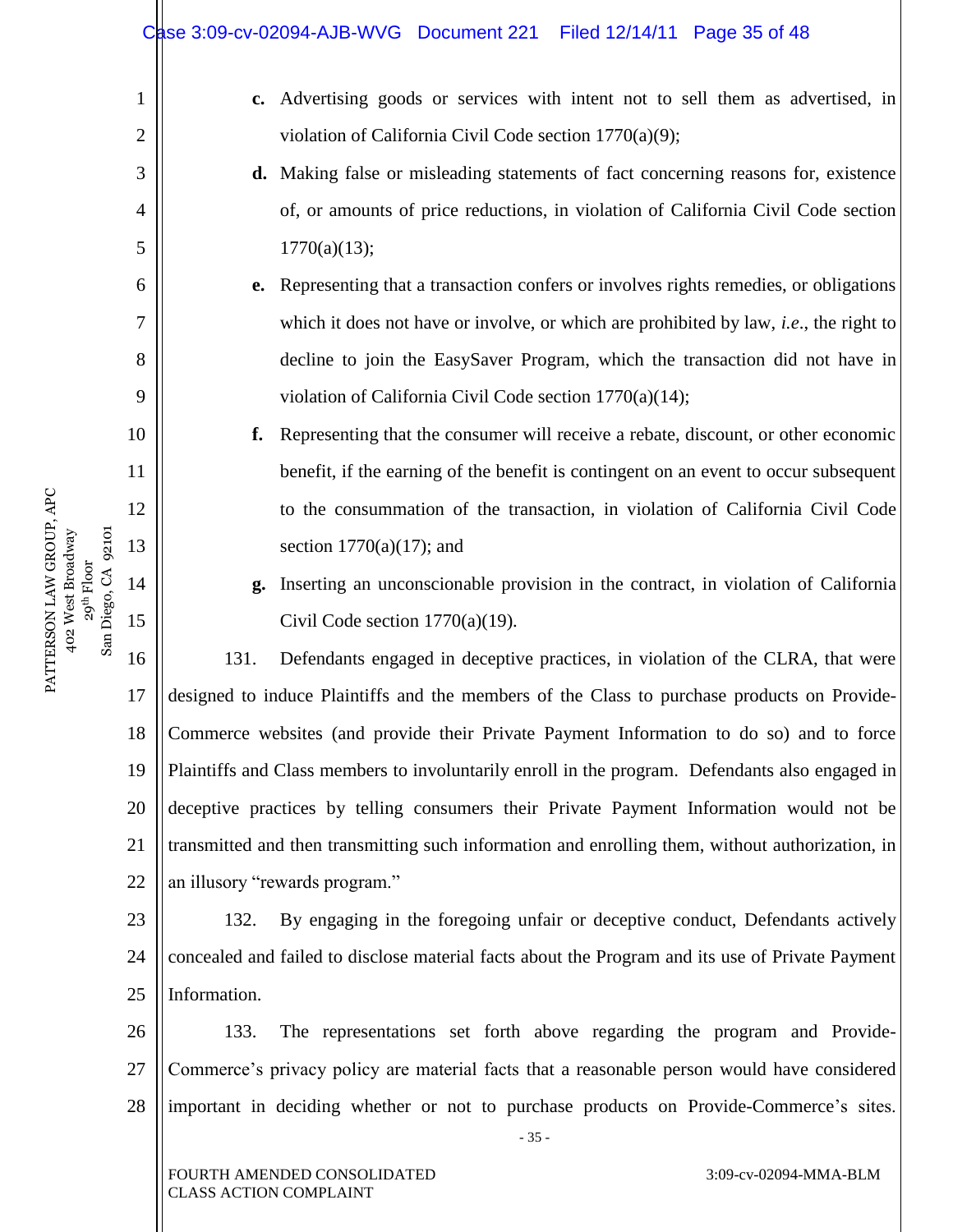### Case 3:09-cv-02094-AJB-WVG Document 221 Filed 12/14/11 Page 36 of 48

1 2 3 4 Plaintiffs and the Class justifiably acted or relied upon to their detriment the misrepresentations and/or concealed or non-disclosed facts as evidenced by their providing the Private Payment Information to Provide-Commerce to complete their purchase while declining to affirmatively enroll in the Program.

5 6 7 8 134. Defendants' acts were intended to be deceptive and/or fraudulent. Specifically, Defendants secretly enrolled Plaintiffs and Class members in membership programs and Provide-Commerce intentionally shared their Private Payment Information with Encore, its collaborative partner, without authorization.

9 10 11 12 13 14 15 16 17 135. Plaintiffs and the members of the Class suffered injury in fact as a direct result of Defendants' misleading marketing campaign and/or concealment of material facts in violation of the CLRA in that they have paid, or will have to pay, fees in connection with membership programs from which they receive no benefits. Had Defendants disclosed the true nature of the program and their intention to transmit Private Payment Information to Encore for the purposes of charging consumers debit and credit accounts when no services or benefits are rendered in exchange, Plaintiffs and the members of the Class would have taken steps to further secure or withhold their Private Payment Information and/or would not have purchased products on Provide-Commerce's sites.

18 19 20 136. To this day, Defendant continues to violate the CLRA by concealing its affiliation with membership programs, by transmitting Private Payment Information without authorization and misrepresenting and concealing the true nature of the program.

21 22 23 24 137. Pursuant to Civil Code § 1782(a), Plaintiffs served Defendant with notice of the alleged violations of the CLRA on behalf of all Class members by certified mail, return receipt requested, on September 24, 2009. After 30-days, Provide-Commerce failed to adequately address the violations alleged herein,.

25 26 27 138. Plaintiffs, on behalf of themselves and all others similarly situated, demands judgment against Provide-Commerce under the CLRA for damages and injunctive relief as may be appropriate and an award of attorneys' fees and costs.

28

FOURTH AMENDED CONSOLIDATED CLASS ACTION COMPLAINT

- 36 -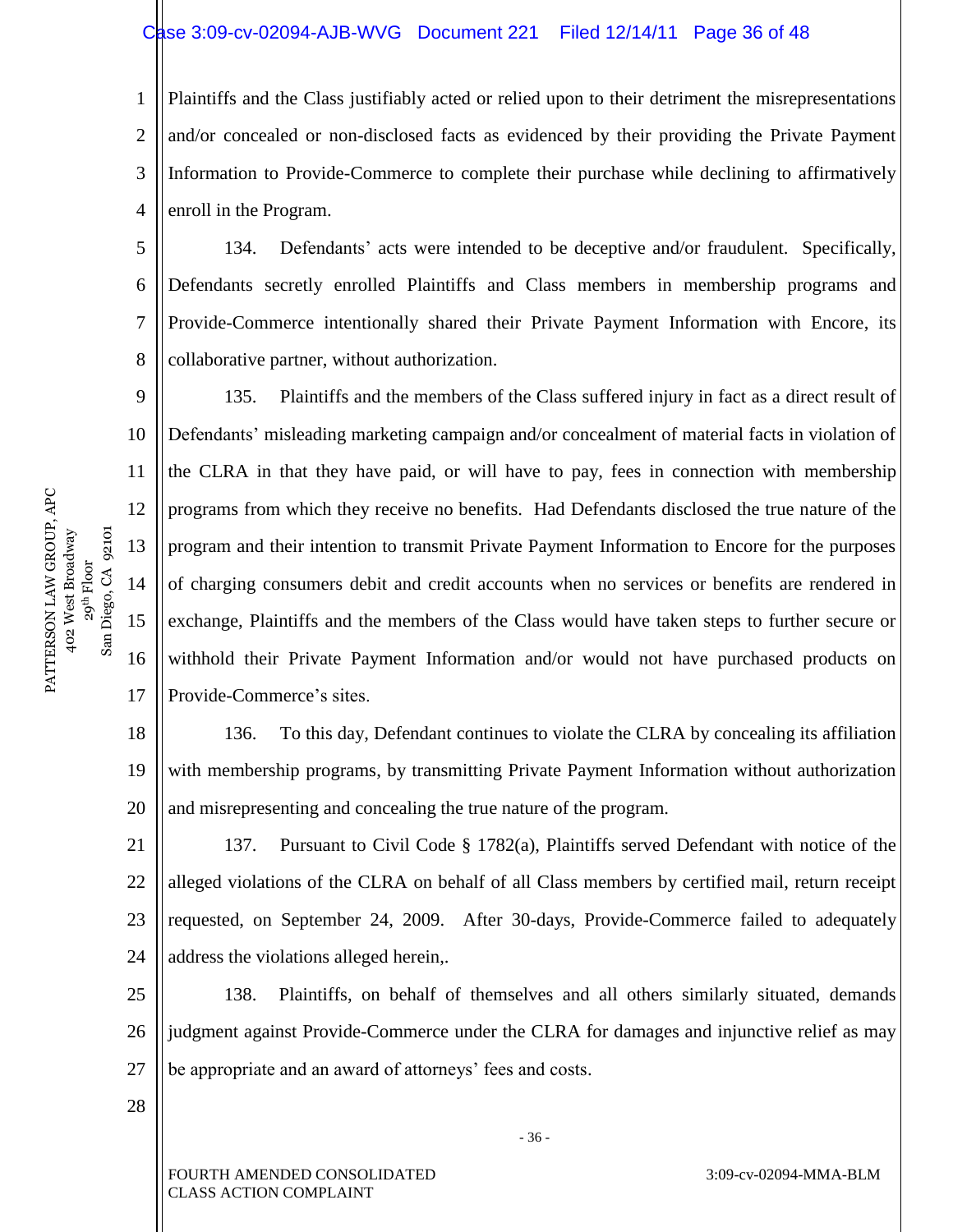|                     |                                | Case 3:09-cv-02094-AJB-WVG Document 221<br>Filed 12/14/11 Page 37 of 48                                                                                   |  |  |  |  |  |  |
|---------------------|--------------------------------|-----------------------------------------------------------------------------------------------------------------------------------------------------------|--|--|--|--|--|--|
|                     | $\mathbf{1}$<br>$\overline{2}$ | <b>SIXTH CLAIM</b><br><b>For Unjust Enrichment</b><br>Brought by Plaintiffs, the Classes and All Subclasses<br><b>Against Defendants</b>                  |  |  |  |  |  |  |
|                     | 3                              |                                                                                                                                                           |  |  |  |  |  |  |
|                     | $\overline{4}$                 | Plaintiffs refer to and incorporate by reference the above paragraphs as though set<br>139.                                                               |  |  |  |  |  |  |
|                     | 5                              | forth fully herein.                                                                                                                                       |  |  |  |  |  |  |
|                     | 6                              | 140.<br>By billing Plaintiffs' and the Class members' credit and debit accounts without                                                                   |  |  |  |  |  |  |
|                     | $\tau$                         | authorization as set forth herein and by otherwise billing Class members for joining the sham                                                             |  |  |  |  |  |  |
|                     | 8                              | EasySaver Rewards, Preferred Buyers Pass, or Red Envelope Rewards programs that provided                                                                  |  |  |  |  |  |  |
|                     | 9                              | Plaintiffs or the Class no meaningful benefits, services or products, Defendants received                                                                 |  |  |  |  |  |  |
|                     | 10                             | unearned financial gains and unjustly retained the financial gains at Plaintiffs' and the Classes'                                                        |  |  |  |  |  |  |
|                     | 11                             | expense.                                                                                                                                                  |  |  |  |  |  |  |
|                     | 12                             | It would be inequitable for Defendants — who admit to working collaboratively<br>141.                                                                     |  |  |  |  |  |  |
|                     | 13                             | together on implementing the membership programs — to retain the profits, benefits, and other                                                             |  |  |  |  |  |  |
|                     | 14                             | compensation obtained from its wrongful conduct as alleged herein.                                                                                        |  |  |  |  |  |  |
| San Diego, CA 92101 | 15                             | 142.<br>As a result of this unjust enrichment, Plaintiffs and the Classes seek damages in                                                                 |  |  |  |  |  |  |
|                     | 16                             | an amount sufficient to compensate them for their losses. These losses include the amount                                                                 |  |  |  |  |  |  |
|                     | 17                             | Defendants were unjustly enriched by the unauthorized charges to Plaintiffs' and the Classes'                                                             |  |  |  |  |  |  |
|                     | 18                             | credit and debit cards and interest in amount to be proven at trial. Plaintiffs and the Classes                                                           |  |  |  |  |  |  |
|                     | 19                             | further seek an order of this Court proportionally disgorging all profits, benefits, and other                                                            |  |  |  |  |  |  |
|                     | 20                             | compensation obtained by Defendants from its wrongful conduct.                                                                                            |  |  |  |  |  |  |
|                     | 21                             | <b>SEVENTH CLAIM</b>                                                                                                                                      |  |  |  |  |  |  |
|                     | 22                             | For Violation of the Electronic Funds Transfer Act, 15 U.S.C. § 1693 et seq.<br>Brought by Plaintiffs Romero, Bailey, Cox, and Jenkins and the EFTA Class |  |  |  |  |  |  |
|                     | 23                             | <b>Against Defendant Encore</b>                                                                                                                           |  |  |  |  |  |  |
|                     | 24                             | Plaintiffs refer to and incorporate by reference the above paragraphs as though set<br>143.                                                               |  |  |  |  |  |  |
|                     | 25                             | forth fully herein.                                                                                                                                       |  |  |  |  |  |  |
|                     | 26                             | The Electronic Funds Transfer Act ("EFTA") provides a basic framework<br>144.                                                                             |  |  |  |  |  |  |
|                     | 27                             | establishing the rights, liabilities, and responsibilities of participants in an electronic fund                                                          |  |  |  |  |  |  |
|                     | 28                             | transfer system. 15 U.S.C. $\S$ 1693. The primary objective of the EFTA "is the provision of                                                              |  |  |  |  |  |  |
|                     |                                | $-37-$                                                                                                                                                    |  |  |  |  |  |  |
|                     |                                | FOURTH AMENDED CONSOLIDATED<br>3:09-cv-02094-MMA-BLM<br><b>CLASS ACTION COMPLAINT</b>                                                                     |  |  |  |  |  |  |

PATTERSON LAW GROUP, APC 402 West Broadway PATTERSON LAW GROUP, APC<br>402 West Broadway<br>29<sup>th</sup> Floor<br>San Diego. CA 92101

 $\mathbb{I}$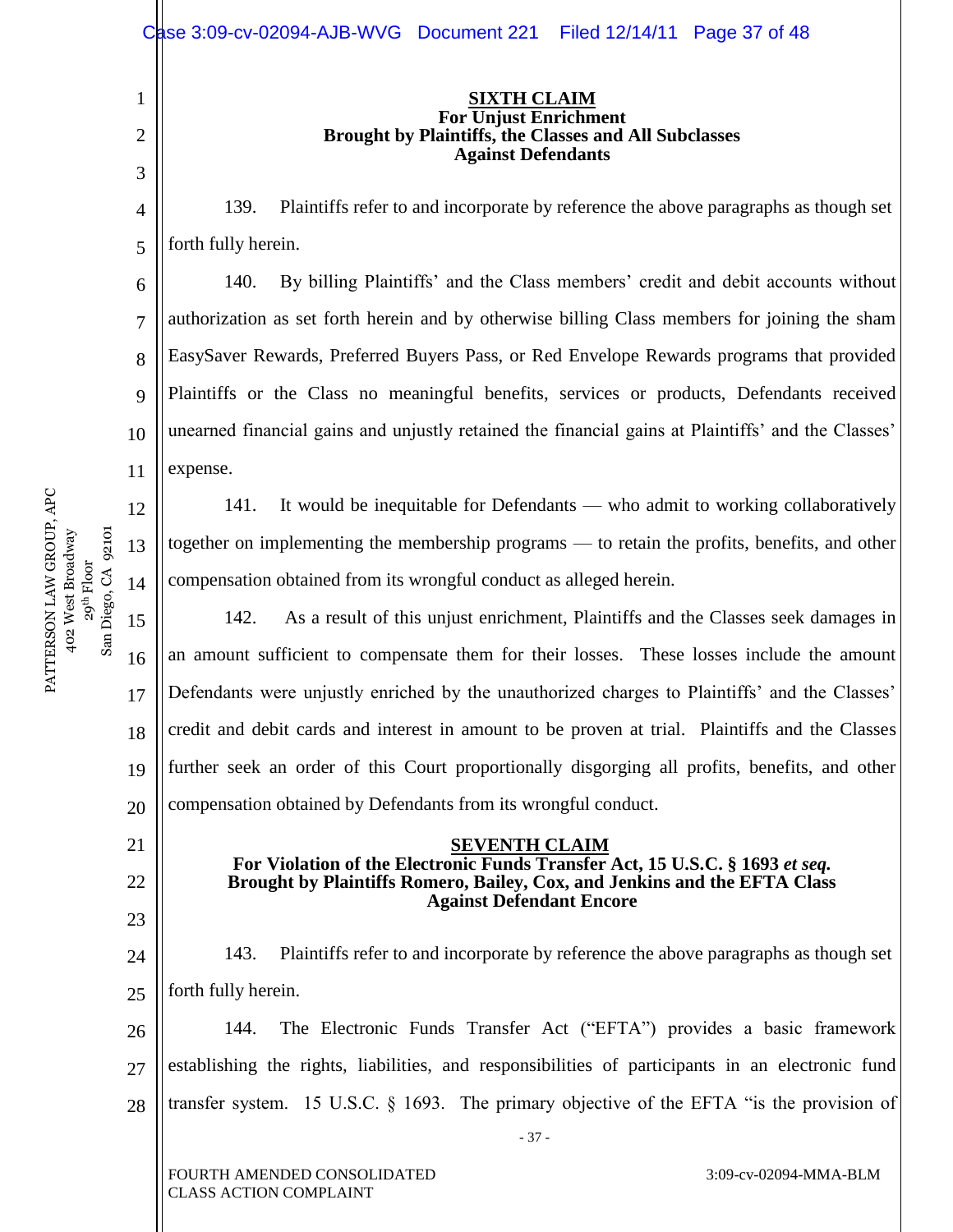#### Case 3:09-cv-02094-AJB-WVG Document 221 Filed 12/14/11 Page 38 of 48

1 individual consumer rights." *Id.* 

2 3 4 145. Plaintiffs Romero, Bailey, Cox, and Jenkins and the members of EFTA Class each maintained an "account" as that term is defined in 15 U.S.C.  $\S$  1693a(2), and are "consumers" as that term is defined in 15 U.S.C.  $\S$  1693a(5).

146. Encore Marketing, engaged in "unauthorized electronic funds transfers," as that term is defined in 15 U.S.C. § 1693a(11), by debiting the bank accounts of Plaintiffs Romero, Bailey, Cox, and Jenkins and the members of EFTA Class without written authorization.

147. The EFTA provides that "[a] preauthorized electronic fund transfer from a consumer's account may be authorized by the consumer only in writing, and copy of such authorization shall be provided to the consumer when made." 15 U.S.C.  $\S$  1693e(a). "In case of preauthorized transfers from a consumer's account to the same person which may vary in amount…the designated payee shall, prior to each transfer, provide reasonable advance notice to the consumer, in accordance with the regulations of the Board, of the amount to be transferred and the scheduled date of the transfer."  $15 \text{ U.S.C.}$  §  $1693e(b)$ .

15 16 17 18 19 20 21 22 23 24 148. The EFTA's implementing regulations, known as Regulation E and codified at 12 C.F.R. §§ 205 *et seq.*, provide: "Preauthorization electronic fund transfers from a consumer's account may be authorized only by a writing signed or similarly authenticated by the consumer. The person that obtains the authorization shall provide a copy to the consumer." 12 C.F.R.  $\S$ 205.1(d). According to the Official Staff Interpretations ("OSI") of Regulation E, the EFTA's requirement that electronic fund transfers "be authorized by the consumer 'only in writing' cannot be met by a payee's signing a written authorization on the consumer's behalf with only an oral authorization from the consumer." Regulation E, Supp. I, Part 10(b),  $\P$  3. When "a thirdparty payee fails to obtain the authorization in writing or fails to give a copy to the consumer…it is the third-party payee that is in violation of the regulation." *Id.* at  $\P$  2.

25 26 27 28 149. Defendant Encore violated the EFTA because Encore initiated electronic fund transfers from Plaintiffs Romero's, Bailey's, Cox's, and Jenkins' accounts, as well as the accounts of the EFTA Class, without obtaining prior written authorization. Further, Encore did not provide Plaintiffs Romero, Bailey, Cox, and Jenkins and the members of EFTA Class with

- 38 -

FOURTH AMENDED CONSOLIDATED CLASS ACTION COMPLAINT

3:09-cv-02094-MMA-BLM

PATTERSON LAW GROUP, APC PATTERSON LAW GROUP, APC 402 West Broadway 29<sup>th</sup> Floor<br>Diego, CA 92101 San Diego, CA 92101 402 West Broadway  $S$ an

5

6

7

8

9

10

11

12

13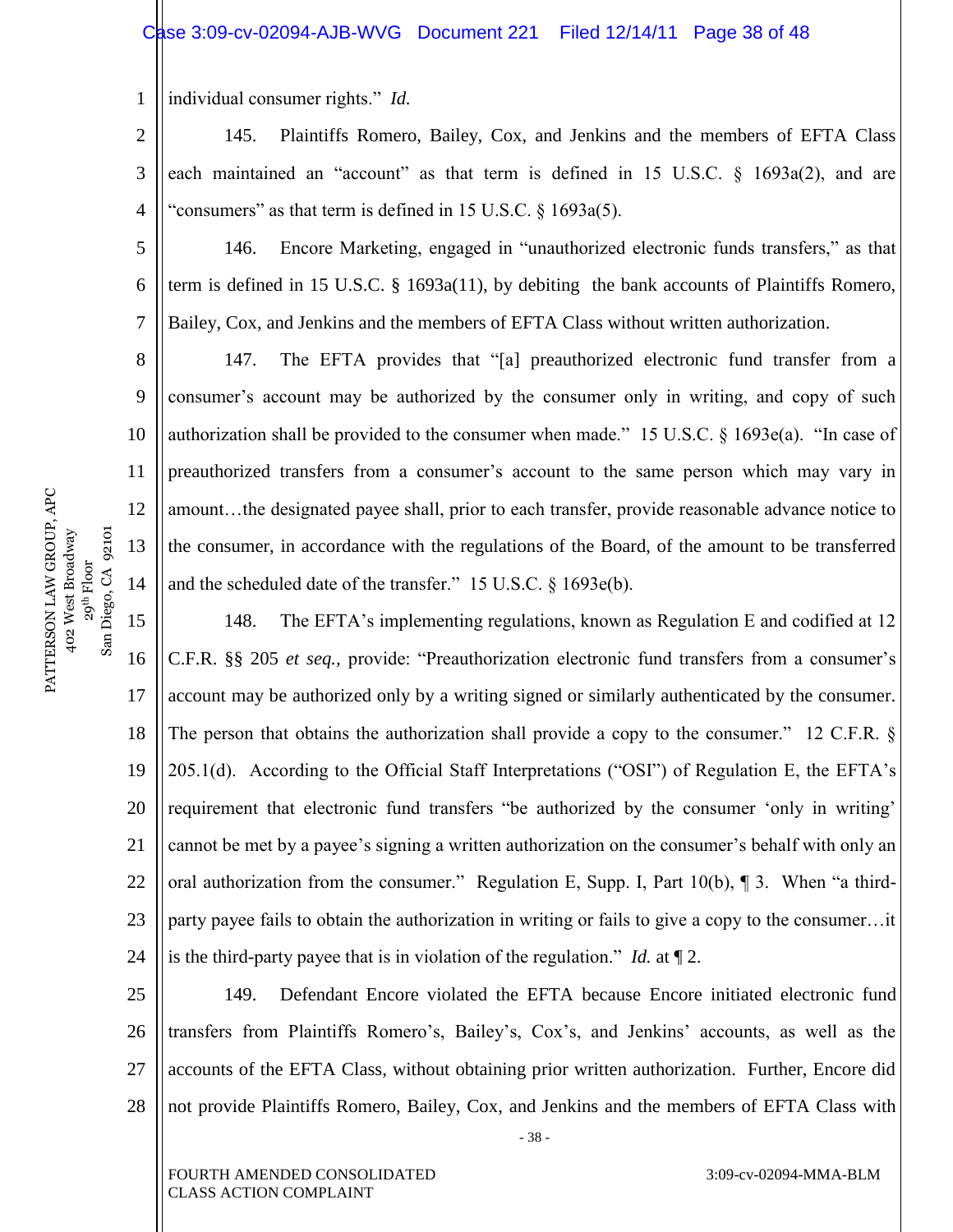1 2 copies of their written authorizations or provide reasonable advance notice of the amount to be transferred and the scheduled date of the transfer.

3 4 5 6 150. Accordingly, under 15 U.S.C. § 1693m, Plaintiffs Romero, Bailey, Cox, and Jenkins on behalf of themselves and the members of Subclass C seek damages, statutory damages, costs of suit, including reasonable attorneys' fees, and such other further relief as the Court deems appropriate.

#### **EIGHTH CLAIM**

#### **For Violations of Invasion Of Privacy – Intrusion Into Private Matters Brought by Plaintiffs, the Classes and All Subclasses Against Defendants**

151. Plaintiffs refer to and incorporate by reference the above paragraphs as though set forth fully herein.

152. Plaintiffs and the Class have constitutionally protected privacy interests in their Private Payment Information and their ability to control the disclosure and dissemination of this information. Plus, one who intentionally obtains unwanted access to another's private data is liable for invasion of privacy in tort. *Taus v. Loftus*, 40 Cal.4<sup>th</sup> 683, 725, 54 Cal. Rptr. 3d 775, 807-808 (2007).

17 18 19 20 21 22 23 24 25 26 27 153. Plaintiffs and the Class had reasonable expectations that their Private Payment Information would remain private from Encore when they entered into credit or debit card transactions with Provide-Commerce. They were certainly not aware that Provide-Commerce would disclose to Encore this information. Provide-Commerce did not adequately disclose its intentions to provide Plaintiffs' and the Class' Private Payment Information to Encore. In fact, Provide-Commerce represented to its customers that it would guard their Private Payment Information and would not disclose this information to anyone else absent informed authorization. But Provide-Commerce passed this information on to Encore without obtaining authorization to do so. Provide-Commerce relied on the fact that Plaintiffs and the Class believed that Provide-Commerce would only use their Private Payment Information to process their purchase from a Provide-Commerce website.

#### 28

- 39 - 154. Defendants' actions constitute a "serious" invasion of privacy resulting in

PATTERSON LAW GROUP, APC PATTERSON LAW GROUP, APC 402 West Broadway 29<sup>th</sup> Floor<br>Diego, CA 92101 San Diego, CA 92101 402 West Broadway  $San$ 

7

8

9

10

11

12

13

14

15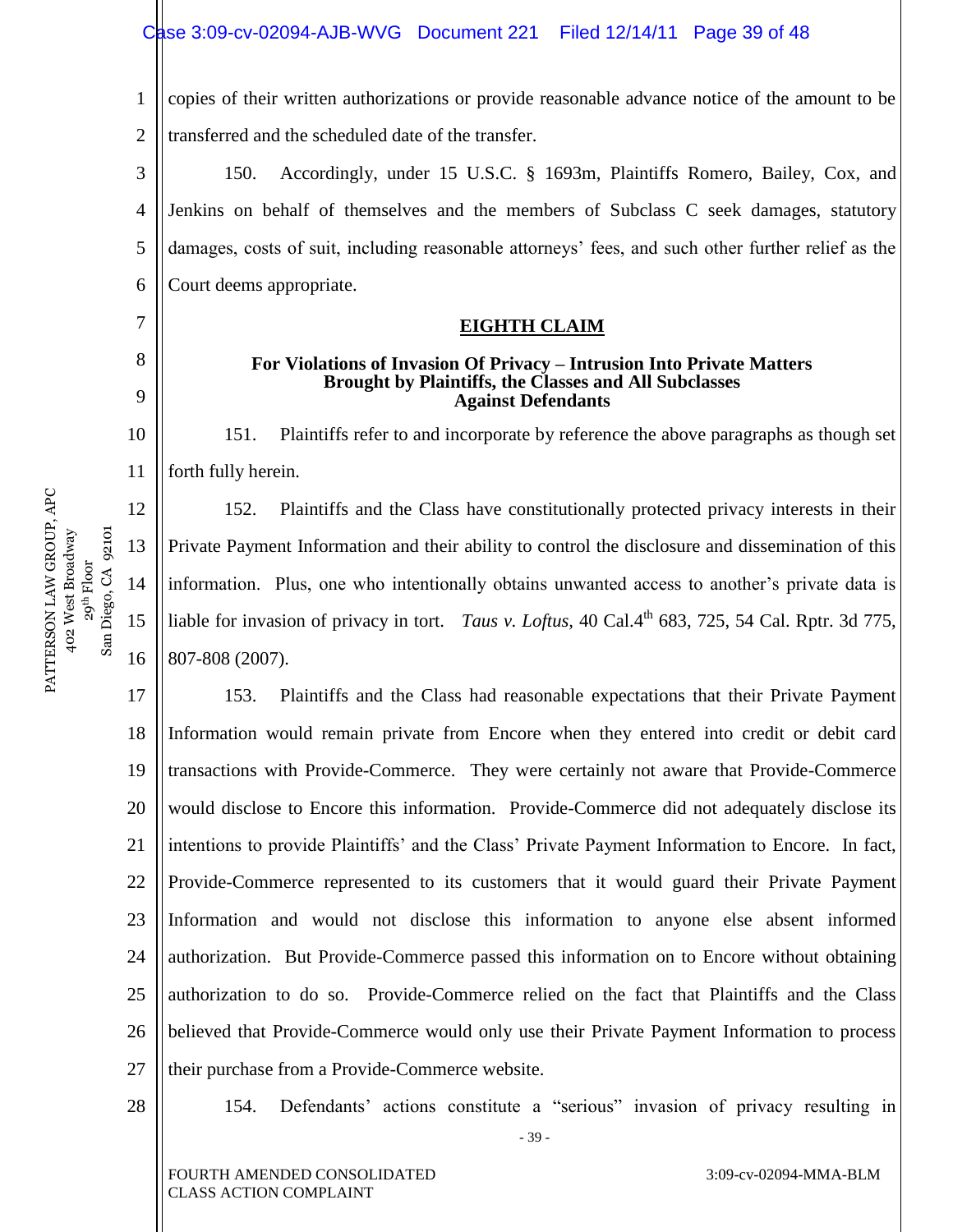# Case 3:09-cv-02094-AJB-WVG Document 221 Filed 12/14/11 Page 40 of 48

1 2 3 Plaintiffs and the Class being charged millions of dollars in unauthorized charges and having their Private Payment Information disclosed to or obtained by Encore without their authorization or consent.

4 5 155. Defendants' conduct is highly offensive to a reasonable person, as evidenced by the thousands of consumer complaints regarding Defendants' practices.

6 7 156. Defendants realize that customers protect their privacy rights in their Private Payment Information.

8 9 10 157. As a proximate result of Defendants' above acts, Plaintiffs and the Class' Private Payment Information was compromised and was obtained and used by Encore for profit without their knowledge or consent, and all to the general damage in an amount according to proof.

158. Defendants are guilty of oppression, fraud, or malice by using Private Payment Information with a willful and conscious disregard of Plaintiffs' and the Class' privacy rights.

13 14 15 16 17 18 19 20 159. Plaintiffs and the Class seek judgment for actual and punitive damages, plus attorneys' fees for the establishment of a common fund, interest, and costs. They also seek injunctive relief. Unless and until enjoined, and restrained by court order, Defendants' will continue to cause Plaintiffs, the Class, and the public great and irreparable injury in that Private Payment Information maintained by Provide-Commerce will be disclosed for profit and that Encore will make unauthorized charges to the credit and debit card accounts. Plaintiffs, the Class, and the general public have no adequate remedy at law for the injuries in that a judgment for the monetary damages will not end the invasion of privacy.

#### **NINTH CLAIM Negligence Brought by Plaintiffs, the Classes and All Subclasses Against Defendants**

24 25 26 160. Defendants Provide-Commerce and Encore collaboratively represented and contractually agreed not to disclose Plaintiffs' and the Class Members' Private Payment Information unless expressly authorized to do so.

27 28 161. Despite its representation and contractual obligation, Provide-Commerce negligently shared with Encore this information without informed authorization.

- 40 -

FOURTH AMENDED CONSOLIDATED CLASS ACTION COMPLAINT

3:09-cv-02094-MMA-BLM

PATTERSON LAW GROUP, APC PATTERSON LAW GROUP, APC 29<sup>th</sup> Floor<br>Diego, CA 92101 402 West Broadway San Diego, CA 92101 402 West Broadway  $San$ 

11

12

21

22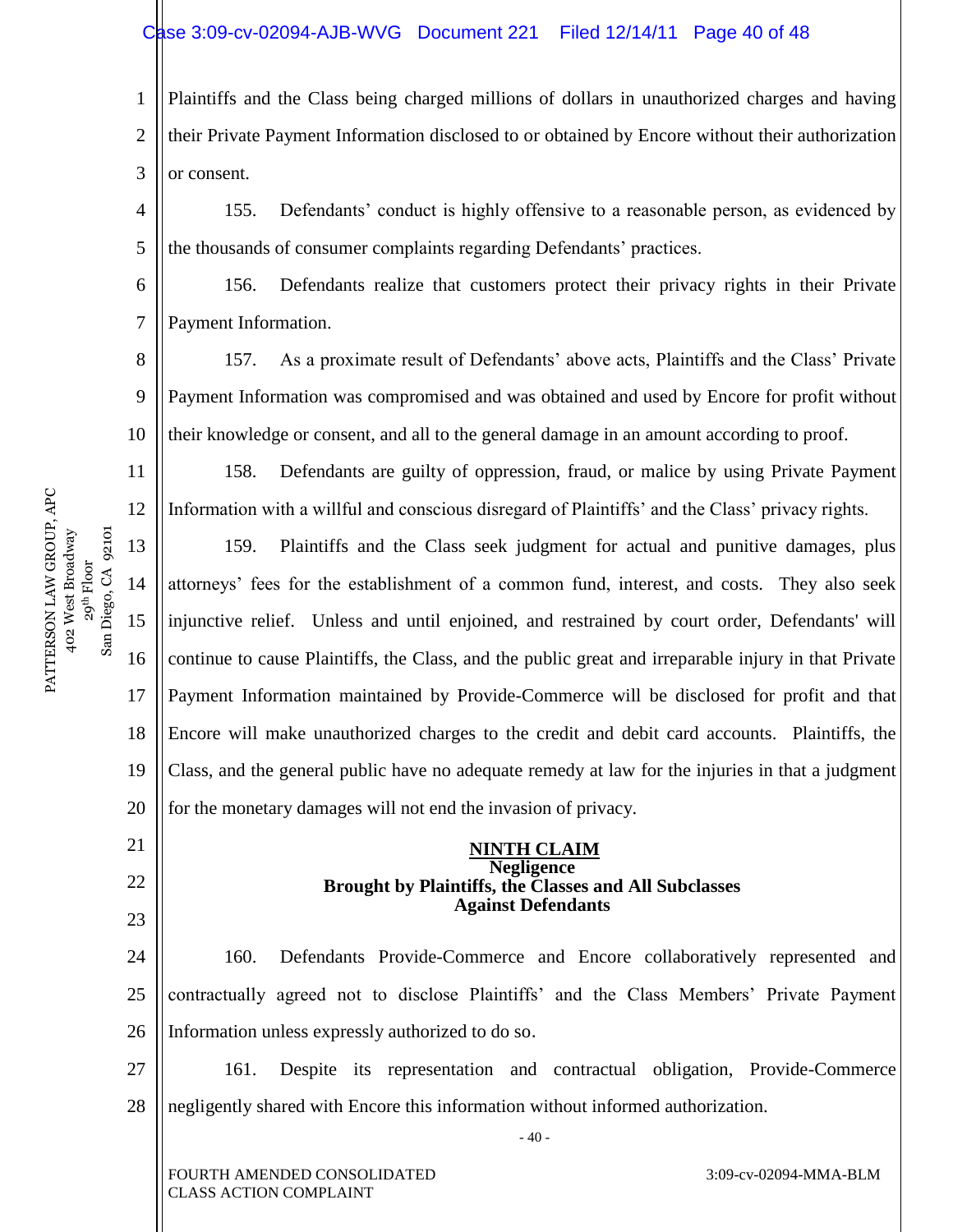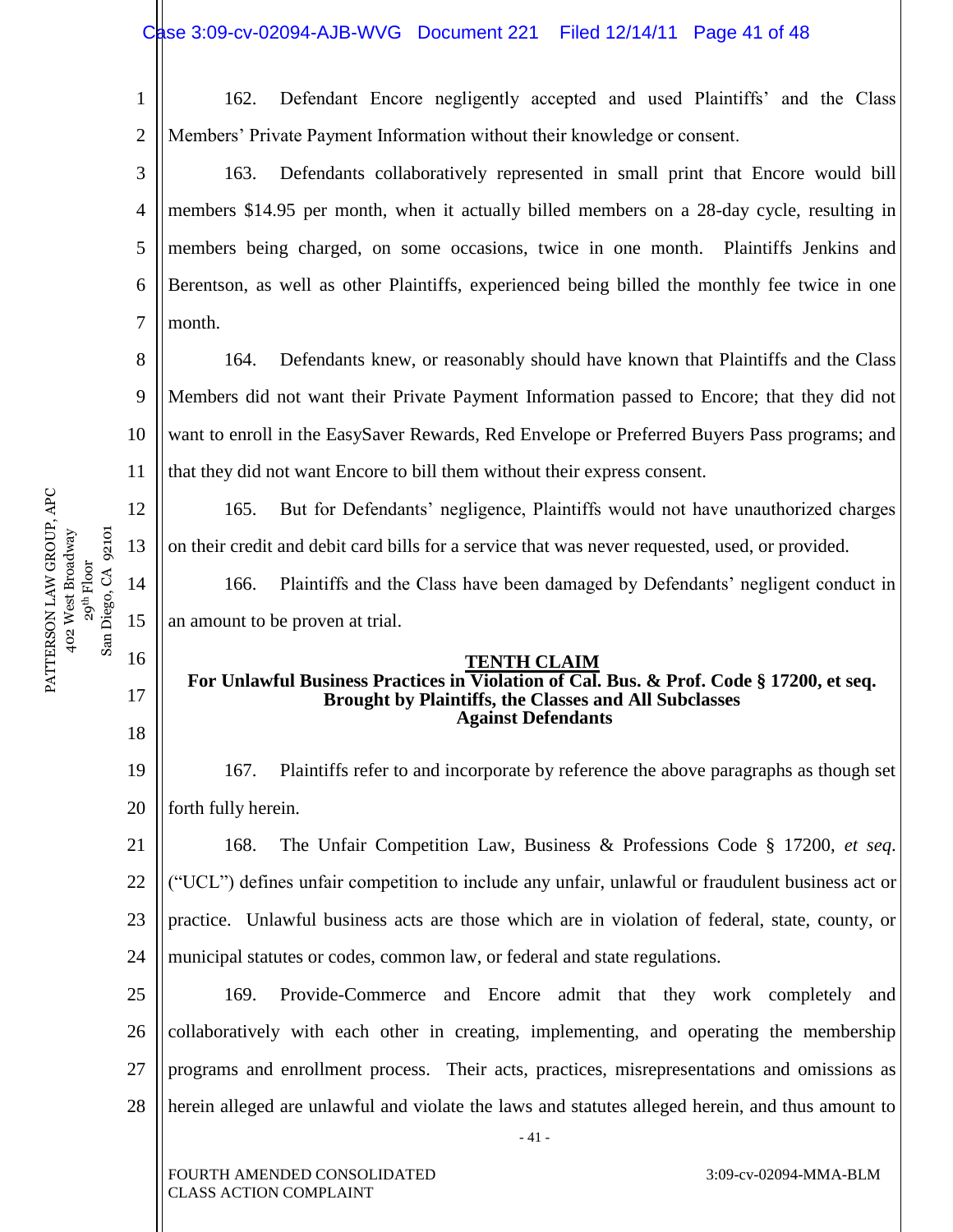#### Case 3:09-cv-02094-AJB-WVG Document 221 Filed 12/14/11 Page 42 of 48

1 2 3 4 5 unfair competition as set forth in the UCL. As a direct and proximate cause of Defendant's violations of the UCL, Plaintiffs and the Class suffered an injury in fact and have money because, among other things, they have suffered unauthorized transmission or interception of their Private Payment Information and unauthorized charges to their credit and debit cards, and because they were charged for services and benefits they did not receive.

170. To the extent Provide-Commerce's website contained terms that allowed it to transfer its customers Private Payment Information to Encore absent affirmative and informed authorization, those terms are unconscionable and thus unenforceable. And to the extent Provide-Commerce's agent, joint venturer, and co-conspirator Encore's website contained terms that allowed it to charge activation fees and monthly fees associated with customers purportedly enrolling or participating in membership programs, those terms are likewise unconscionable and thus unenforceable. As discussed above, the membership programs are a sham because they do not provide any meaningful coupons, gift codes, or other savings benefits.

14 15 16 17 18 19 20 21 22 171. Defendant's unlawful, unfair and fraudulent business practices, as described herein, present a continuing threat to Plaintiffs, the Classes, and the general public in that Defendants continue to wrongfully tout the sham EasySaver Rewards program as a legitimate savings program, continue to mishandle Class members' Private Payment Information, and continue to bill Class members' credit and debit cards without authorization. In addition, Defendants have been unjustly enriched as a result of its conduct. Plaintiffs and the Class seek equitable relief because they have no other adequate remedy at law. Absent equitable relief, Provide-Commerce is likely to continue to injure consumers, reap unjust enrichment, and harm the public's interest, thus engendering a multiplicity of judicial proceedings.

23 24 25 26 27 28 - 42 - 172. Defendants' acts and practices are unlawful because they violate California Civil Code §§ 1572, 1668, 1709, 1710, 1770(a)(3), 1770(a)(5), 1770(a)(9), 1770(a)(14) and/or 1770(a)(17), as well as the Electronic Funds Transfer Act, 15 U.S.C. 1693, as described above. 173. Defendant's acts and practices are also unlawful because they violate California Business & Professions Codes § 22576 and 17500. Provide-Commerce is an operator of a commercial website that collects personally identifiable information through its website from

6

7

8

9

10

11

12

13

FOURTH AMENDED CONSOLIDATED CLASS ACTION COMPLAINT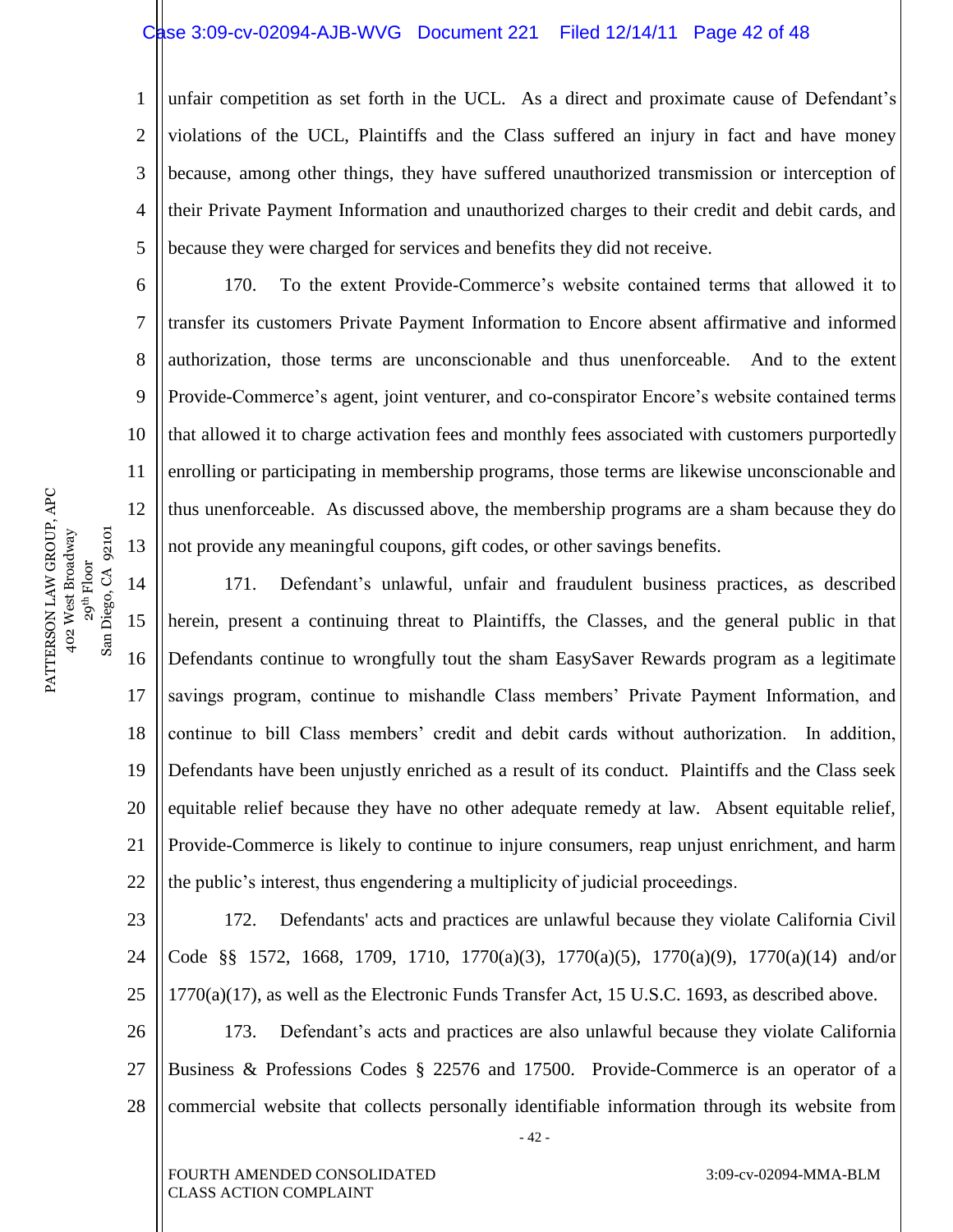#### Case 3:09-cv-02094-AJB-WVG Document 221 Filed 12/14/11 Page 43 of 48

1 2 3 4 5 consumers. Class members include consumers who used or visited the commercial website who reside in all fifty states, including California. Provide-Commerce violated its posted privacy policy by sharing personal payment information with Encore without authorization beyond what was necessary to complete Plaintiffs' and Class members' orders and permitted Encore to charge Plaintiffs' and Class members' Private Payment Accounts without authorization.

6 8 9 174. Defendants violated the UCL by fraudulently misrepresenting and concealing from and/or intentionally failing to disclose to Plaintiffs and the Classes the true facts about its business practice of transmitting Private Payment Information without authorization and the EasySaver Program, as alleged herein.

175. Defendants' conduct was fraudulent in violation of the UCL, in that Defendants actively misrepresented in, and/or concealed and omitted from, their advertising, marketing and other communications, material information about the programs and their policies with respect to the use of private consumer information, including Private Payment Information, in a manner that has deceived and is likely to continue to deceive consumers and the public.

15 16 17 176. As alleged herein, Plaintiffs relied on these misrepresentations and omissions when providing Provide-Commerce their Private Payment Information and purchasing products on Provide-Commerce's website and, as a result, suffered an injury in fact and lost money.

18 19 20 21 177. Defendants violated the UCL by representing to Plaintiffs and Class members that their Private Payment Information would be secure and not transmitted to unauthorized parties, while knowing that the information would be transmitted to Encore without explicit authorization.

22 23 24 25 26 178. Defendants also violated the UCL by representing that Plaintiffs and Class members who were enrolled in membership programs would immediately receive a discount code and that they would receive discounts and savings their purchasers. Plaintiffs and Class member were unwittingly enrolled in the Program, and did not receive the promised discounts, savings or other benefits.

27 28 179. Defendants also violated the UCL by representing in small print that they would bill members \$14.95 per month, when they actually billed members on a 28-day cycle, resulting

- 43 -

PATTERSON LAW GROUP, APC PATTERSON LAW GROUP, APC 402 West Broadway 29<sup>th</sup> Floor<br>Diego, CA 92101 San Diego, CA 92101 402 West Broadway  $S$ an

7

10

11

12

13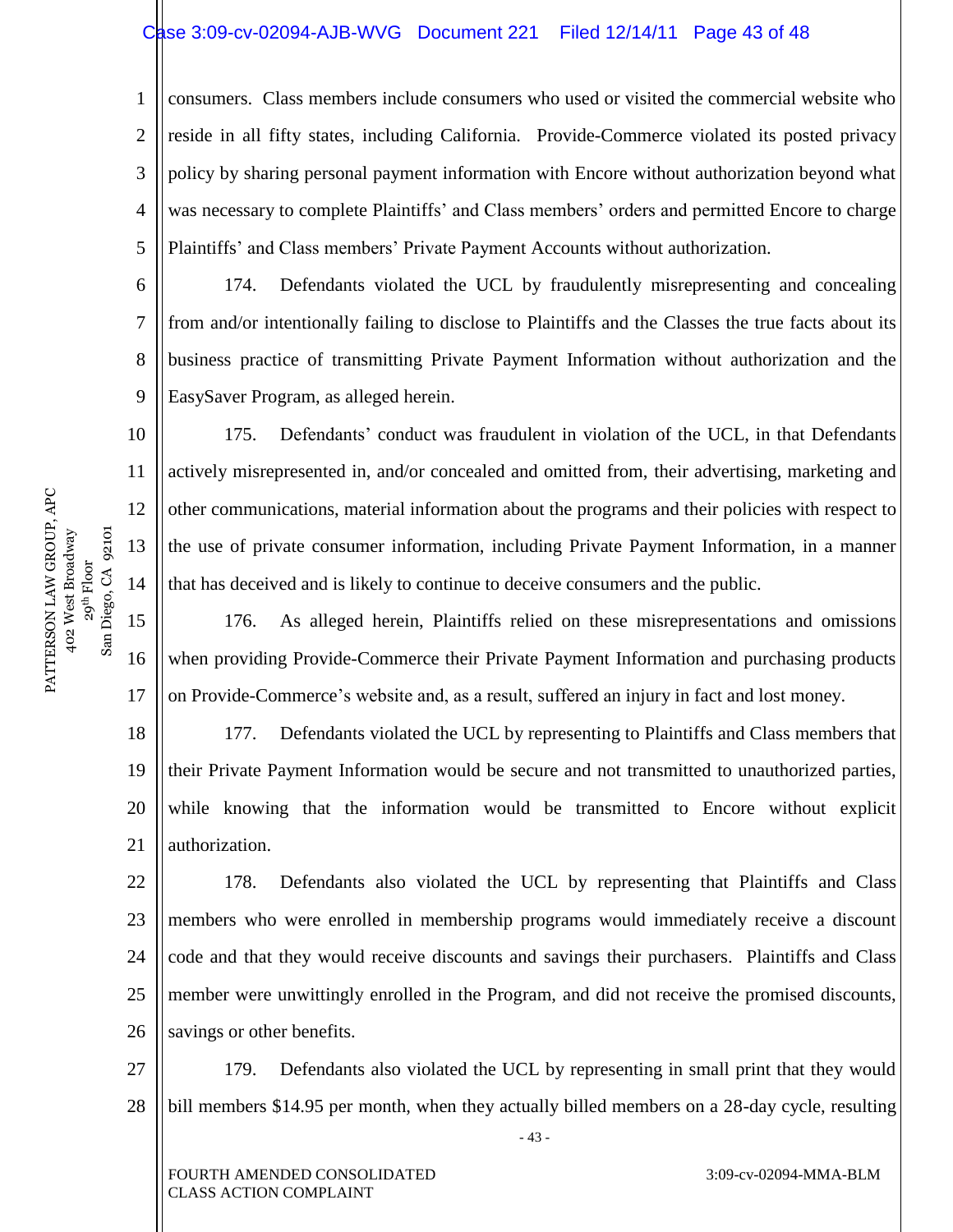#### Case 3:09-cv-02094-AJB-WVG Document 221 Filed 12/14/11 Page 44 of 48

10

11

12

13

14

1 2 3 in members being charged, on some occasions, twice in one month. Plaintiffs Jenkins and Berentson, as well as other Plaintiffs, experienced being billed the monthly fee twice in one month.

4 5 6 180. Defendants' conduct was unfair in violation of the UCL, because, *inter alia,* the injury to Plaintiffs and Class members by Provide-Commerce's conduct greatly outweighs any alleged countervailing benefit to consumers or competition under all of the circumstances.

7 8 9 181. To this day, Defendants continue to violate the UCL by continuing to misrepresent and actively conceal material information regarding the membership programs, the benefits offered, and their own privacy policies and practices.

182. Meanwhile, Defendants profited from the membership programs through their partnership, conspiracy and agency relationship. Thus, as a proximate result of Defendants' violation of the UCL, Defendants have been unjustly enriched and should be required to make restitution to Plaintiffs and the Classes and/or disgorge their ill-gotten profits pursuant to Business & Professions Code § 17203.

15 16 17 18 19 183. Plaintiffs, on behalf of themselves and all others similarly situated, demand judgment against Defendants for injunctive relief, restitution, and/or proportional disgorgement of profits earned as a result of the conduct alleged herein, including promised discounts and savings that were not given, along with interest, attorneys' fees and costs pursuant to, inter alia, Cal. Code Civ. Proc. § 1021.5.

20 21 22 23 24 25 26 27 28 184. Defendant's unlawful, unfair, and fraudulent business practices, as described herein, present a continuing threat to Plaintiffs, the Classes, and the general public in that Defendants continue to wrongfully tout the sham EasySaver Rewards program as a legitimate savings program, continue to mishandle Class members' Private Payment Information, and continue to bill Class members' credit and debit cards without authorization. In addition, Defendants have been unjustly enriched as a result of its conduct. Plaintiffs and the Classes seek equitable relief because they have no other adequate remedy at law. Absent equitable relief, Defendants are likely to continue to injure consumers, reap unjust enrichment, and harm the public's interest, thus engendering a multiplicity of judicial proceedings.

- 44 -

FOURTH AMENDED CONSOLIDATED CLASS ACTION COMPLAINT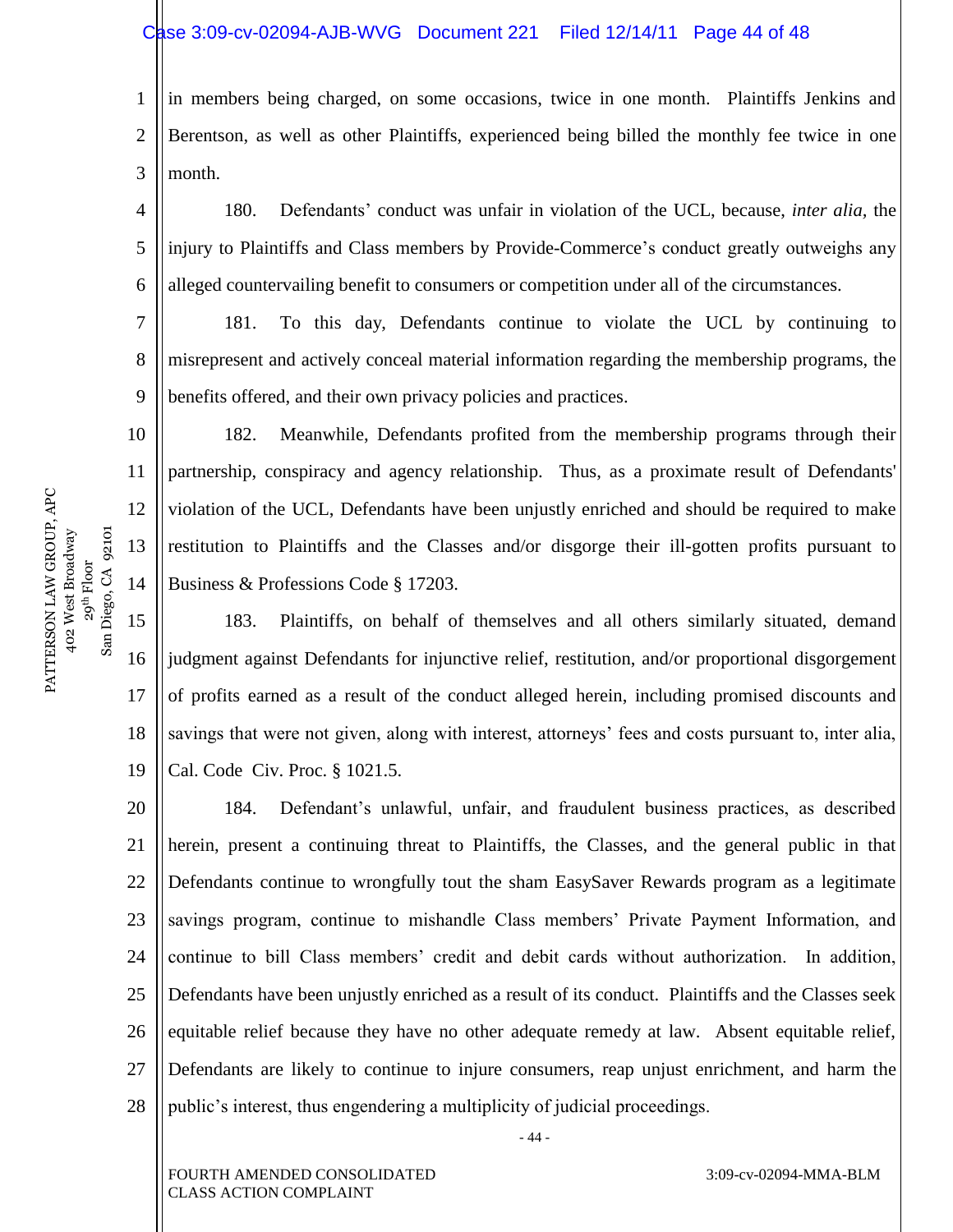### Case 3:09-cv-02094-AJB-WVG Document 221 Filed 12/14/11 Page 45 of 48

1 2 3 4 5 185. Plaintiffs and the Classes request that this Court issue preliminary and permanent injunctions against such acts and practices. Additionally, Plaintiffs and the Class seek restitution and recovery of attorneys' fees and litigation expenses pursuant to California Code of Civil Procedure section 1021.5, the substantial benefit doctrine, the common fund doctrine or other authority requiring Provide-Commerce to pay Plaintiffs' attorneys' fees and litigation expenses.

6 7 8 9 186. Additionally, ROSCA bans the "data pass" process by prohibiting initial merchants from disclosing a credit card, debit card, bank account, or other financial account number, or other billing information that is used to charge a customer, to any post-transaction third party seller for use in an Internet-based sale of any goods or services.

187. ROSCA also requires post transaction third party sellers to fully disclose the goods and services being offered and their costs, and severely restricts use of the "negative" option‖ feature. Most significantly, before post-transaction third party sellers, such as Encore, can charge consumers' debit and credit cards, ROSCA requires them to receive express informed consent. Post transaction third party sellers are required to obtain from consumers their full account number, name, address, and contact information. They also must require consumers to perform an additional affirmative action that shows consent.

17 18 19 188. Provide-Commerce is an initial merchant as defined under ROSCA because it obtained Plaintiffs' and the Class' billing information directly from Plaintiffs and the Class when they were in the process of purchasing merchandise from a Provide-Commerce website.

20 21 22 23 24 189. Encore is a post-transaction third party seller as defined under ROSCA because it sells access to membership clubs on the Internet, and it solicits this service on the Internet through a Provide-Commerce website, after Plaintiffs and the Class initiated a transaction with Provide-Commerce on the Provide-Commerce website. Encore is not the initial merchant, a subsidiary or corporate affiliate of the initial merchant or a successor of those entities.

25 26 27 28 190. Defendants' acts and practices are unlawful, fraudulent, and unfair because, among other things, Encore charges, with Provide-Commerce's assistance, consumers' credit and debit cards without obtaining express informed consent as required under ROSCA. Instead it charges the cards using information obtained through the data pass process.

- 45 -

3:09-cv-02094-MMA-BLM

PATTERSON LAW GROUP, APC PATTERSON LAW GROUP, APC 402 West Broadway 29<sup>th</sup> Floor<br>Diego, CA 92101 San Diego, CA 92101 402 West Broadway  $San$ 

10

11

12

13

14

15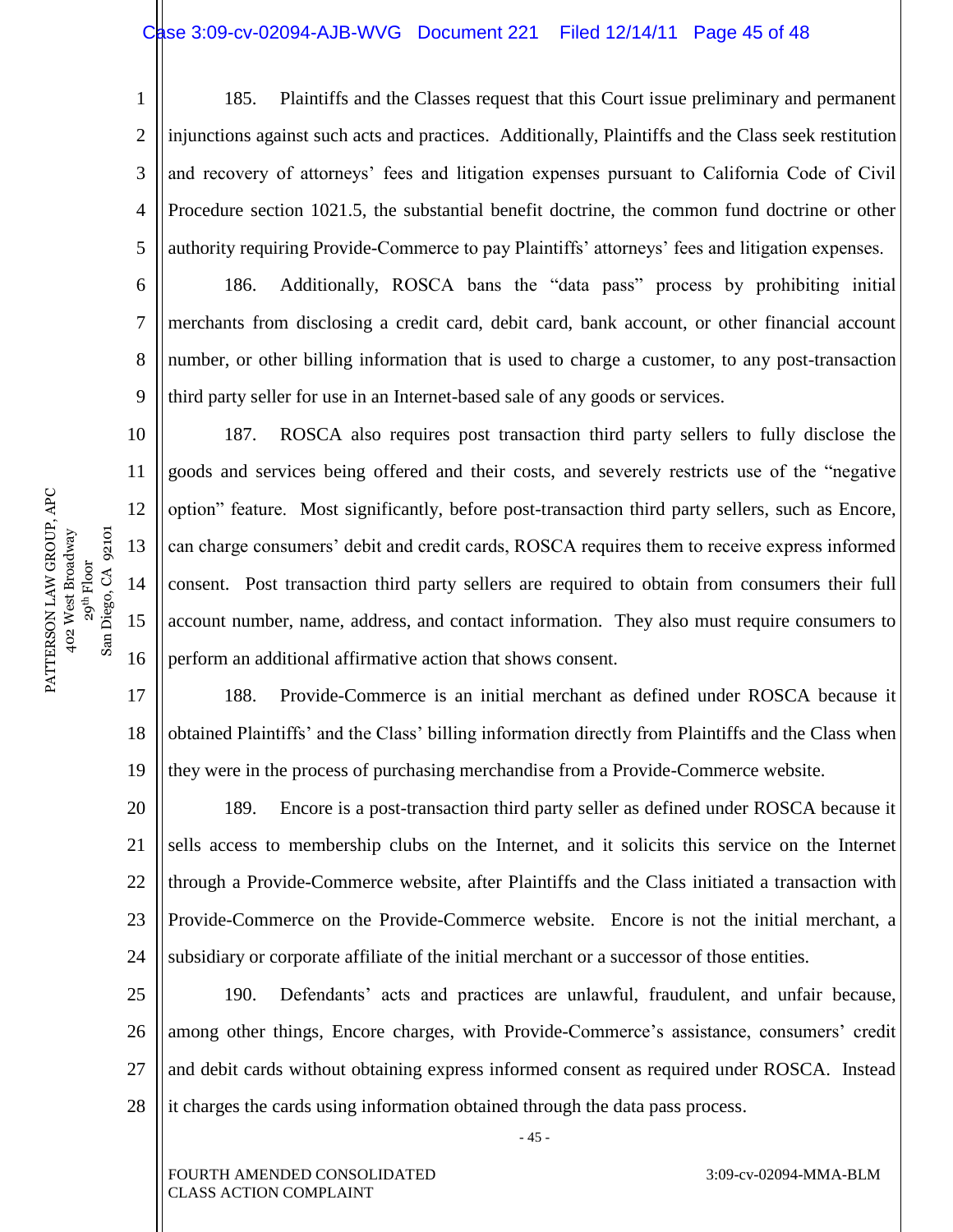2 3

12

13

14

San Diego, CA 92101

15

16

17

18

19

20

21

22

23

24

25

26

27

28

1

191. Defendants have and continue to violate ROSCA and are unjustly enriched by this violation. As a direct and proximate cause of Defendants' conduct, Plaintiffs and the Class continue to suffer unauthorized charges to their credit and debit cards.

4 5 6 7 8 9 10 11 192. Plaintiffs and the Class seek equitable relief because they have no other adequate remedy at law. Absent equitable relief, Defendants will continue to injure consumers, reap unjust enrichment, and harm the public's interest, thus engendering a multiplicity of judicial proceedings. Additionally, Plaintiffs and the Classes seek judgment against Encore for preliminary and permanent injunctive relief, restitution, and/or proportional disgorgement of profits earned as a result of the conduct alleged herein, along with interest, attorneys' fees and costs under Cal. Code Civ. Proc. § 1021.5, the substantial benefit doctrine, the common fund doctrine or other authority requiring Defendants to pay attorneys' fees and litigation expenses.

#### **PRAYER FOR RELIEF**

Plaintiffs and the Classes pray for judgment against Defendants as follows:

- A. An order certifying the Classes and any appropriate subclasses and designating Plaintiffs as the Class Representatives and Plaintiffs' counsel as Class Counsel;
- B. That the Court preliminarily and permanently enjoin Defendants from engaging in the conduct alleged herein;
- C. Other injunctive and declaratory relief as may be appropriate;
- D. Restitution and disgorgement any ill-gotten profits from Defendants to the extent permitted by applicable law, together with interest thereon from the date of payment;
- E. For statutory damages according to proof;
- F. For general damages according to proof;
- G. For special damages according to proof;
- H. For exemplary or punitive damages;
- I. A declaration that Defendants are financially responsible for notifying all Class members of the pendency of this action;

- 46 -

J. Reasonable costs and attorneys' fees;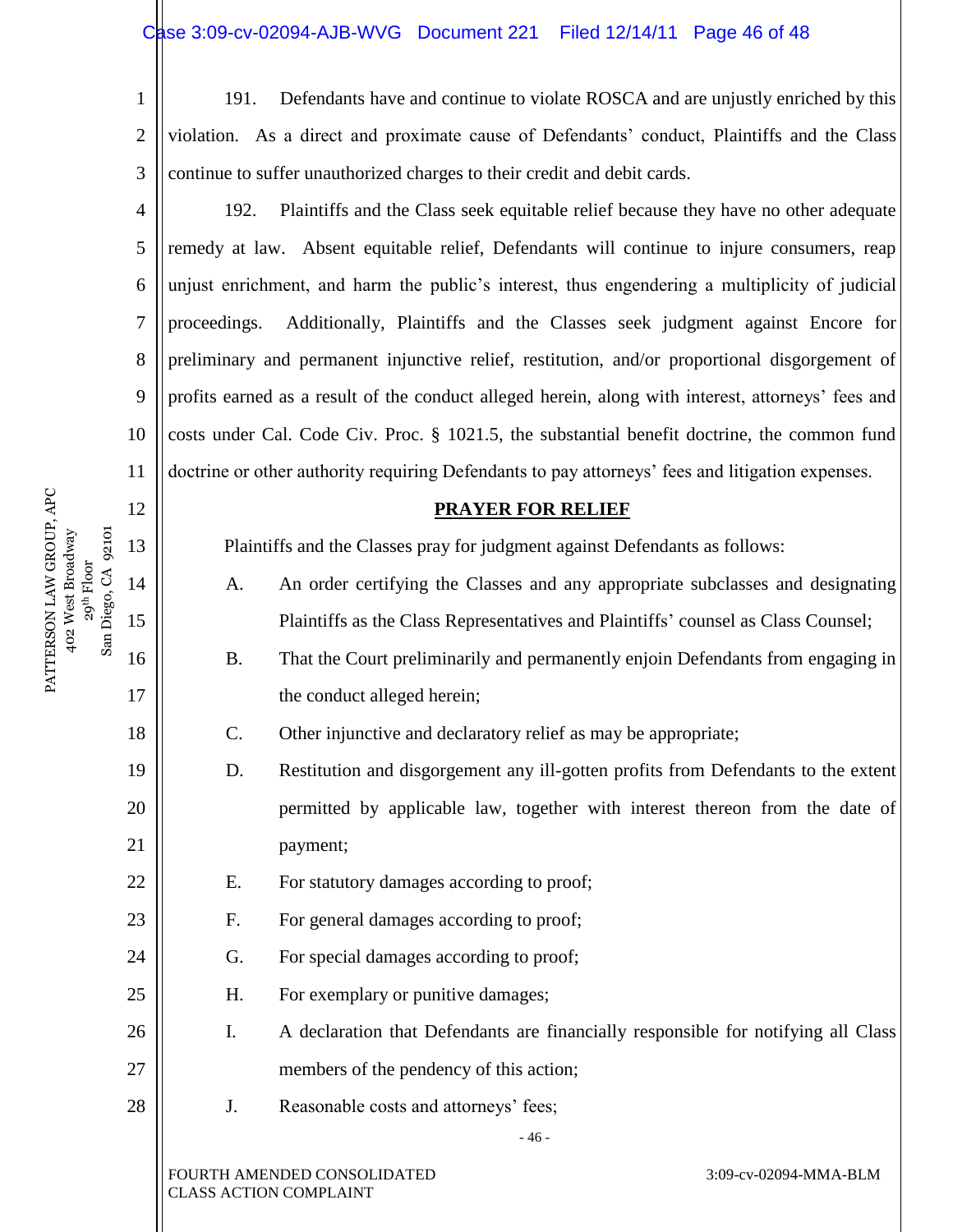|                |                                                                                        | Filed 12/14/11 Page 47 of 48                                                                                                                                                                                                                                                                                                                                                                                                              |  |  |  |  |  |  |
|----------------|----------------------------------------------------------------------------------------|-------------------------------------------------------------------------------------------------------------------------------------------------------------------------------------------------------------------------------------------------------------------------------------------------------------------------------------------------------------------------------------------------------------------------------------------|--|--|--|--|--|--|
| 1              | Κ.<br>Statutory pre-judgment interest; and                                             |                                                                                                                                                                                                                                                                                                                                                                                                                                           |  |  |  |  |  |  |
| $\overline{2}$ | L.<br>For such other relief as the Court may deem proper.                              |                                                                                                                                                                                                                                                                                                                                                                                                                                           |  |  |  |  |  |  |
| 3              | <b>DEMAND FOR JURY TRIAL</b>                                                           |                                                                                                                                                                                                                                                                                                                                                                                                                                           |  |  |  |  |  |  |
| 4              | Plaintiffs, on behalf of themselves and the Class members, demand a jury trial in this |                                                                                                                                                                                                                                                                                                                                                                                                                                           |  |  |  |  |  |  |
| 5              | action for all of the claims so triable.                                               |                                                                                                                                                                                                                                                                                                                                                                                                                                           |  |  |  |  |  |  |
| 6              | <b>December 14, 2011</b>                                                               |                                                                                                                                                                                                                                                                                                                                                                                                                                           |  |  |  |  |  |  |
| 7              |                                                                                        | <b>Co-Lead Counsel For the Plaintiffs</b>                                                                                                                                                                                                                                                                                                                                                                                                 |  |  |  |  |  |  |
| 8              |                                                                                        | By: /s/ James R. Patterson                                                                                                                                                                                                                                                                                                                                                                                                                |  |  |  |  |  |  |
| 9              |                                                                                        | James R. Patterson                                                                                                                                                                                                                                                                                                                                                                                                                        |  |  |  |  |  |  |
| 10             |                                                                                        | PATTERSON LAW GROUP                                                                                                                                                                                                                                                                                                                                                                                                                       |  |  |  |  |  |  |
|                | James R. Patterson, (SBN 211102)                                                       | Bruce Steckler (pro hac vice)<br>Mazin A. Sbaiti (SBN 275089)                                                                                                                                                                                                                                                                                                                                                                             |  |  |  |  |  |  |
|                | PATTERSON LAW GROUP                                                                    | BARON & BUDD, P.C.                                                                                                                                                                                                                                                                                                                                                                                                                        |  |  |  |  |  |  |
|                | San Diego, CA 92101                                                                    | 3102 Oak Lawn Avenue, Suite 1100<br>Dallas, Texas 75219                                                                                                                                                                                                                                                                                                                                                                                   |  |  |  |  |  |  |
|                | Telephone: (619) 756-6990                                                              | Tel: (214) 521-3605                                                                                                                                                                                                                                                                                                                                                                                                                       |  |  |  |  |  |  |
|                |                                                                                        | Fax: (215) 520-1181<br>bsteckler@baronbudd.com                                                                                                                                                                                                                                                                                                                                                                                            |  |  |  |  |  |  |
| 15             | alisa@pattersonlawgroup.com                                                            | msbaiti@baronbudd.com                                                                                                                                                                                                                                                                                                                                                                                                                     |  |  |  |  |  |  |
| 16             |                                                                                        | Isam C. Khoury, (SBN 58759)                                                                                                                                                                                                                                                                                                                                                                                                               |  |  |  |  |  |  |
| 17             | ANDRUS ANDERSON LLP                                                                    | Kimberly D. Neilson (SBN 216571)                                                                                                                                                                                                                                                                                                                                                                                                          |  |  |  |  |  |  |
| 18             |                                                                                        | <b>COHELAN KHOURY &amp; SINGER</b><br>605 C Street, Suite 200                                                                                                                                                                                                                                                                                                                                                                             |  |  |  |  |  |  |
|                | Telephone: (415) 986-1400                                                              | San Diego, CA 92101                                                                                                                                                                                                                                                                                                                                                                                                                       |  |  |  |  |  |  |
|                |                                                                                        | Telephone: (619) 595-3001<br>Facsimile: (619) 595-3000                                                                                                                                                                                                                                                                                                                                                                                    |  |  |  |  |  |  |
|                |                                                                                        | ikhoury@ckslaw.com                                                                                                                                                                                                                                                                                                                                                                                                                        |  |  |  |  |  |  |
|                | Gene J. Stonebarger (SBN 209461)                                                       | kneilson@ckslaw.com                                                                                                                                                                                                                                                                                                                                                                                                                       |  |  |  |  |  |  |
| 22             | STONEBARGER LAW, APC                                                                   |                                                                                                                                                                                                                                                                                                                                                                                                                                           |  |  |  |  |  |  |
| 23             | Folsom, California 95630                                                               |                                                                                                                                                                                                                                                                                                                                                                                                                                           |  |  |  |  |  |  |
| 24             |                                                                                        |                                                                                                                                                                                                                                                                                                                                                                                                                                           |  |  |  |  |  |  |
| 25             | gstonebarger@stonebargerlaw.com                                                        |                                                                                                                                                                                                                                                                                                                                                                                                                                           |  |  |  |  |  |  |
| 26             | PLAINTIFF'S CO-LEAD COUNSEL COMMITTEE                                                  |                                                                                                                                                                                                                                                                                                                                                                                                                                           |  |  |  |  |  |  |
| 27             |                                                                                        |                                                                                                                                                                                                                                                                                                                                                                                                                                           |  |  |  |  |  |  |
|                |                                                                                        |                                                                                                                                                                                                                                                                                                                                                                                                                                           |  |  |  |  |  |  |
|                | $-47-$                                                                                 |                                                                                                                                                                                                                                                                                                                                                                                                                                           |  |  |  |  |  |  |
|                | FOURTH AMENDED CONSOLIDATED<br>3:09-cv-02094-MMA-BLM<br><b>CLASS ACTION COMPLAINT</b>  |                                                                                                                                                                                                                                                                                                                                                                                                                                           |  |  |  |  |  |  |
|                | 11<br>12<br>13<br>14<br>19<br>20<br>21<br>28                                           | Case 3:09-cv-02094-AJB-WVG Document 221<br>Alisa A. Martin (SBN 224037)<br>402 West Broadway, 29 <sup>th</sup> Floor<br>Facsimile: (619) 756-6991<br>jim@pattersonlawgroup.com<br>Jennie Lee Anderson, (SBN 203586)<br>155 Montgomery Street, Suite 900<br>San Francisco, CA 94104<br>Facsimile: (415) 986-1474<br>jennie@andrusanderson.com<br>75 Iron Point Circle, Suite 145<br>Telephone: (916) 235-7140<br>Facsimile: (916) 235-7141 |  |  |  |  |  |  |